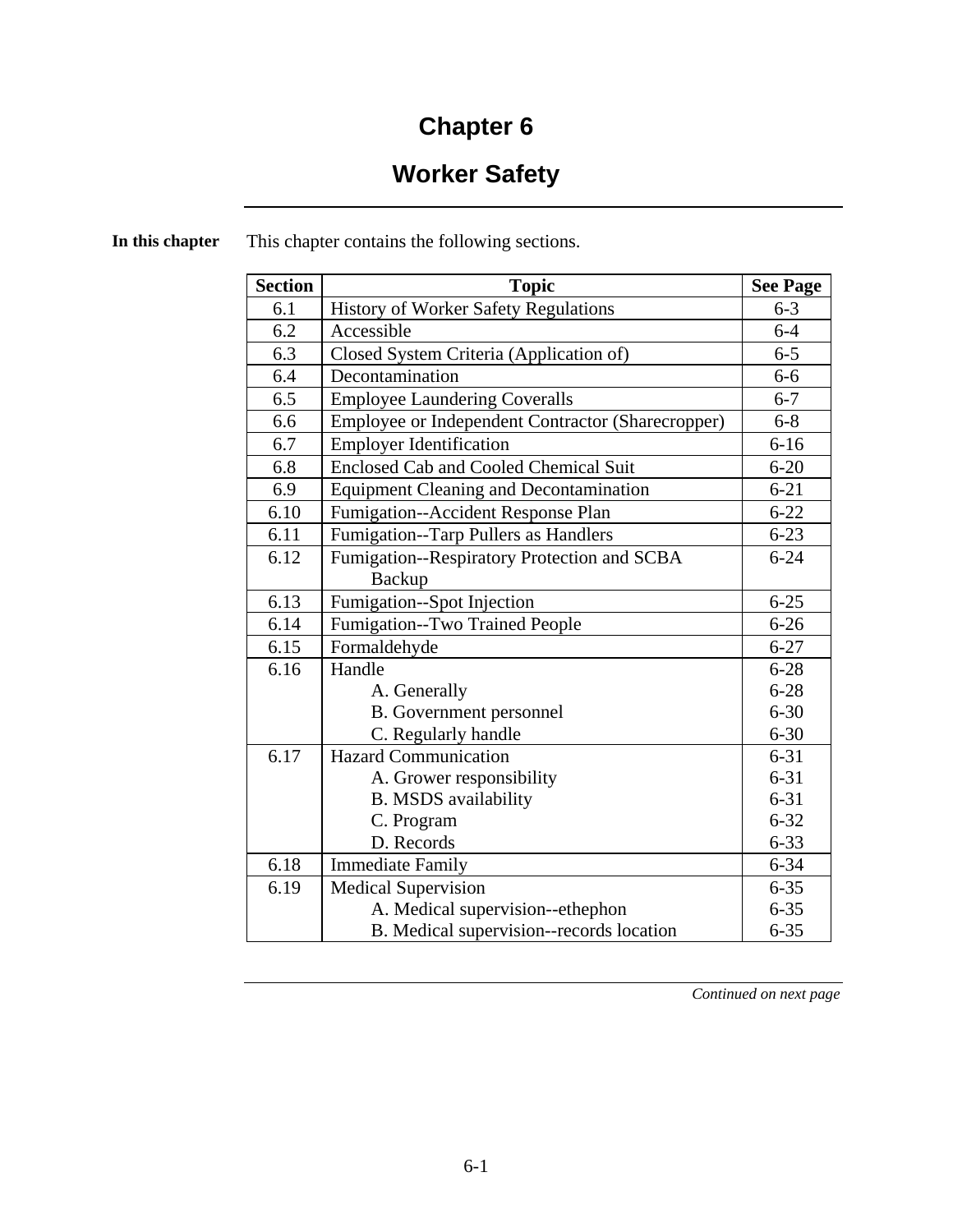# Worker Safety, Continued

| In this chapter | <b>Section</b> | <b>Topic</b>                                      | <b>See Page</b> |
|-----------------|----------------|---------------------------------------------------|-----------------|
| (continued)     | 6.20           | Notice of Application                             | $6 - 37$        |
|                 |                | A. Generally                                      | $6 - 37$        |
|                 |                | B. Posting the area                               | $6 - 37$        |
|                 |                | C. Public property                                | $6 - 38$        |
|                 | 6.21           | Personal Protective Equipment                     | $6 - 39$        |
|                 |                | A. Underwear                                      | $6 - 39$        |
|                 |                | B. Coveralls and chemical-resistant suit          | $6 - 39$        |
|                 |                | C. Employees laundering coveralls                 | $(p. 6-7)$      |
|                 |                | D. Eyewear and                                    |                 |
|                 |                | 1. Antimicrobials                                 | $6-40$          |
|                 |                | 2. Closed systems                                 | $6 - 40$        |
|                 |                | E. Gloves                                         |                 |
|                 |                | 1. Disposable                                     | $6 - 41$        |
|                 |                | 2. Liners                                         | $6 - 41$        |
|                 |                | F. Respirator                                     |                 |
|                 |                | 1. Designation                                    | $6-43$          |
|                 |                | 2. Employer responsibilities                      | $6 - 43$        |
|                 |                | 3. Inspection                                     | $6 - 44$        |
|                 |                | 4. Maintenance                                    | $6 - 45$        |
|                 |                | G. Respiratory Protection and Dusting Sulfur      | $6 - 46$        |
|                 | 6.22           | Pesticide Illness--Reasonable Grounds to Suspect  | $6 - 47$        |
|                 | 6.23           | Posting                                           | $6 - 48$        |
|                 |                | A. Along rights-of-way                            | $6 - 48$        |
|                 |                | B. Restricted entry interval--interplanted fields | $6-48$          |
|                 | 6.24           | <b>Restricted Entry Interval (REI)</b>            | $6-49$          |
|                 |                | A. Beginning                                      | $6-49$          |
|                 |                | <b>B.</b> Termination                             | $6-49$          |
|                 |                | C. Notification--forest                           | $6 - 51$        |
|                 | 6.25           | Training                                          | $6 - 52$        |
|                 |                | A. Field worker                                   | $6 - 52$        |
|                 |                | B. Field worker from out-of-state                 | $6 - 52$        |
|                 |                | C. Handlers and delayed effects                   | $6 - 52$        |
|                 |                | D. Handlers from out-of-state                     | $6 - 52$        |
|                 |                | E. Non-English speaking handlers                  | $6 - 53$        |
|                 |                | F. Training Verification Program                  | $6 - 53$        |
|                 | 6.26           | <b>Treated Field</b>                              | $6 - 54$        |
|                 | 6.27           | <b>Worker Protection Standard Labeling</b>        | $6 - 55$        |
|                 | 6.28           | Worksite and Workplace                            | $6 - 56$        |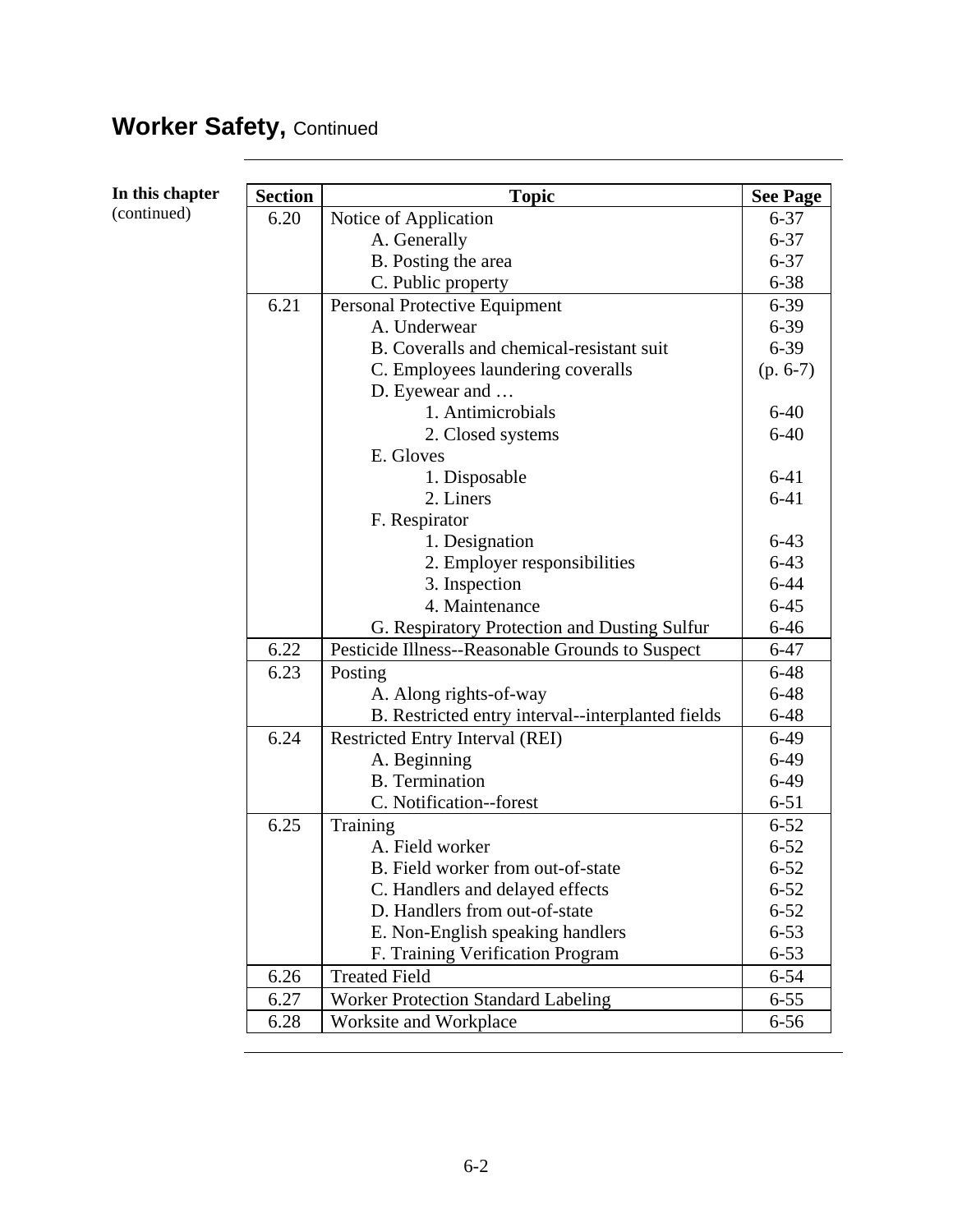## **History of Worker Safety Regulations**

#### **Interprets FAC sections 12980 through 12988**

**Background** In 1974, California adopted comprehensive worker safety regulations designed to protect agricultural pesticide handlers and field workers. That same year, the U.S. Environmental Protection Agency (U.S. EPA) adopted a worker protection standard that dealt only with the protection of field workers.

> From 1986 through 1988, California revised its worker safety regulations and expanded the scope to include all pesticide handlers. The revisions clarified and increased requirements for handler training, medical supervision, personal protective equipment, field reentry, and worker reentry intervals.

California amended its worker safety regulations in January 1992 to include hazard communication requirements. Hazard communication regulations were developed to supplement existing worker safety regulations dealing with hazard communication for pesticide handlers and field workers. Incorporation of the regulations ensured that California's worker safety program was equivalent to the 1988 revisions of the Federal Hazard Communication Standard.

In August 1992, federal regulations were adopted, known as the Worker Protection Standard (WPS) (40 CFR part 170), designed to protect employees on farms, forests, nurseries, and greenhouses from occupational exposures to agricultural pesticides. At that time, California began to work with U.S. EPA to address interpretation issues and determine regulatory equivalency for several elements of California's existing worker safety regulations.

In May 1995, U.S. EPA gave interim approval of California's request for regulatory equivalency contingent upon incorporation of federal WPS requirements in California's worker safety regulations. Since 1995, California has continued to improve many of the requirements contained in its worker safety regulations.

Worker safety regulations apply only to employees; however, labeling requirements for pesticide safety and personal protective equipment apply to all users. Failure by any user, including growers and employers, to use the protective equipment specified by the label, is a violation of both State and federal law.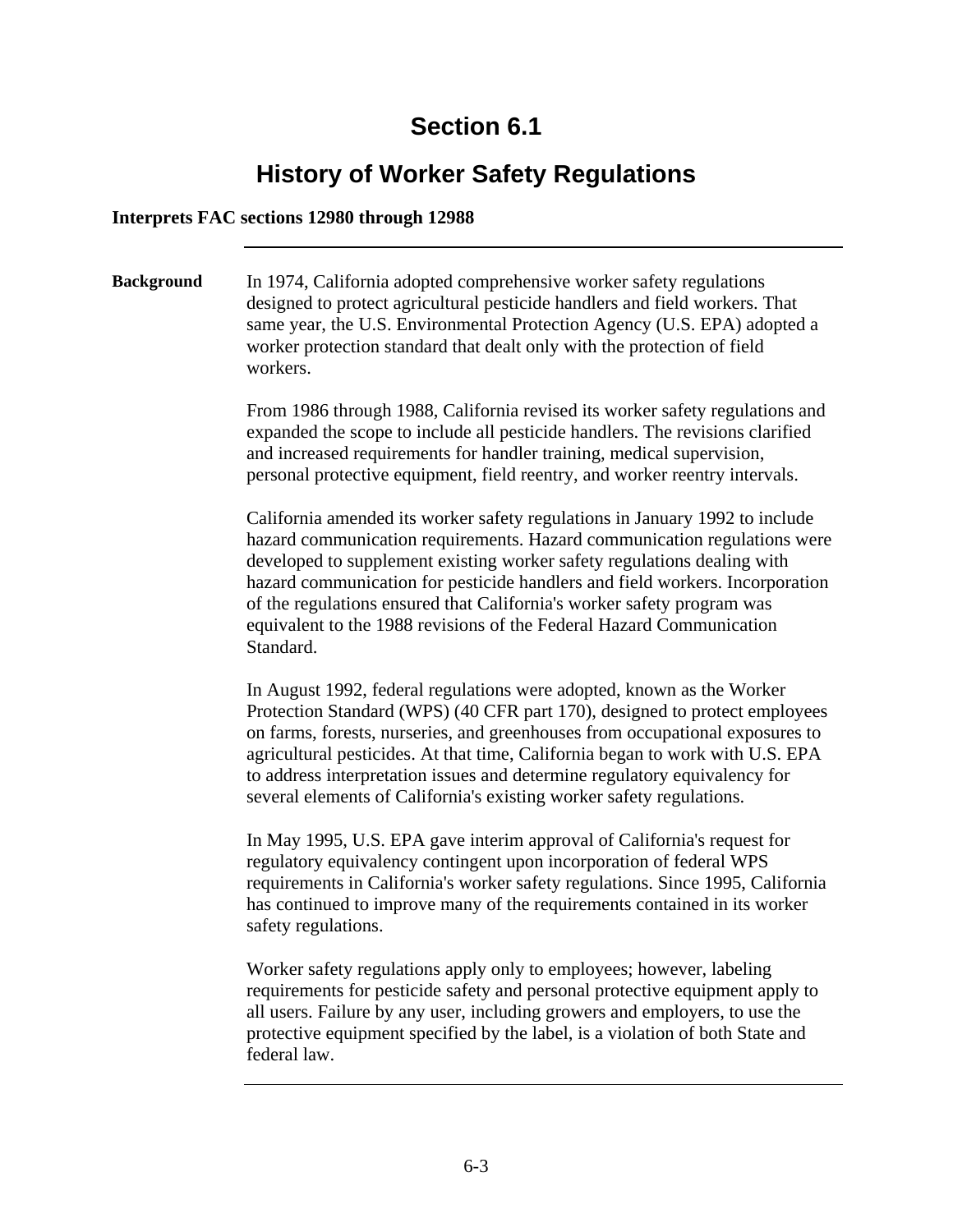#### **Accessible**

#### **Interprets 3 CCR section 6723**

**Interpretation** "Accessible" means that records required by regulations of the pesticide regulatory program can be easily obtained (i.e., within 48 hours) by employees who handle pesticides. This is not the same as "display" which is defined in 3 CCR section 6000.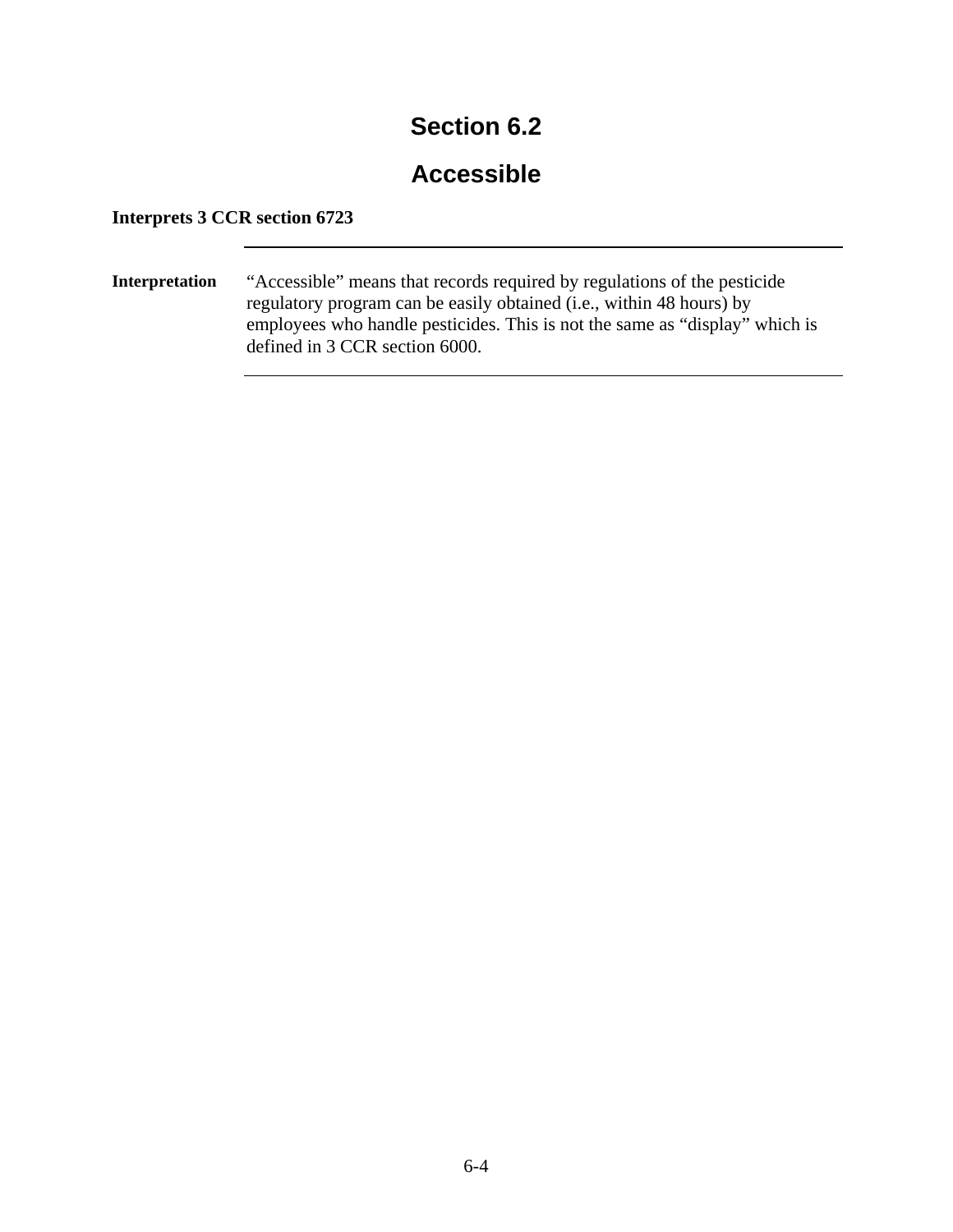# **Closed System Criteria (Application of)**

#### **Interprets 3 CCR sections 6000, 6738, and 6746**

| <b>Background</b> | The definition of "closed system" in 3 CCR section 6000 includes a reference<br>to the Director's Criteria for Closed Systems (Director's Criteria). DPR's<br>Worker Health and Safety Branch developed the Director's Criteria. The<br>current Director's Criteria were developed to implement the requirement of 3<br>CCR section 6746 and therefore address only liquid pesticides. The Director's<br>Criteria is found in Compendium Volume 4, Inspection Procedures, Appendix<br>1.                                                                                                                                                                                                           |
|-------------------|----------------------------------------------------------------------------------------------------------------------------------------------------------------------------------------------------------------------------------------------------------------------------------------------------------------------------------------------------------------------------------------------------------------------------------------------------------------------------------------------------------------------------------------------------------------------------------------------------------------------------------------------------------------------------------------------------|
|                   | Section 6738 allows any person handling pesticides through a closed system<br>to reduce labeling-required PPE in specified situations. This provision applies<br>to both liquid and dry pesticides and is not limited to mixing and loading. It<br>extends to use of a closed application system as well. There is no further<br>clarification in this section about what standards a closed system must meet.                                                                                                                                                                                                                                                                                     |
|                   | A manufacturer's certification that their system meets the Worker Protection<br>Standard is one way to show proof in the absence of the Director's Criteria.                                                                                                                                                                                                                                                                                                                                                                                                                                                                                                                                       |
|                   | Section 6746 requires a closed system to be used by employees who mix or<br>load certain liquid pesticides. Both State and federal policy have long allowed<br>for reduction of PPE when engineering controls are used. The provisions of<br>section 6738 should be applied to section 6746.                                                                                                                                                                                                                                                                                                                                                                                                       |
| Interpretation    | When a liquid pesticide is being handled pursuant to either section 6738 or<br>section 6746, the Director's Criteria should continue to be applied. The<br>absence of the Director's Criteria for dry formulations of pesticides and for<br>application does not preclude a person from taking advantage of the allowable<br>exceptions and substitutions in section 6738. The definition in section 6000<br>should be used to evaluate closed systems for dry formulations, but<br>disregarding the reference to the Director's Criteria, which is not applicable<br>and should not be used in this case. DPR does not anticipate approving closed<br>systems for dry formulations of pesticides. |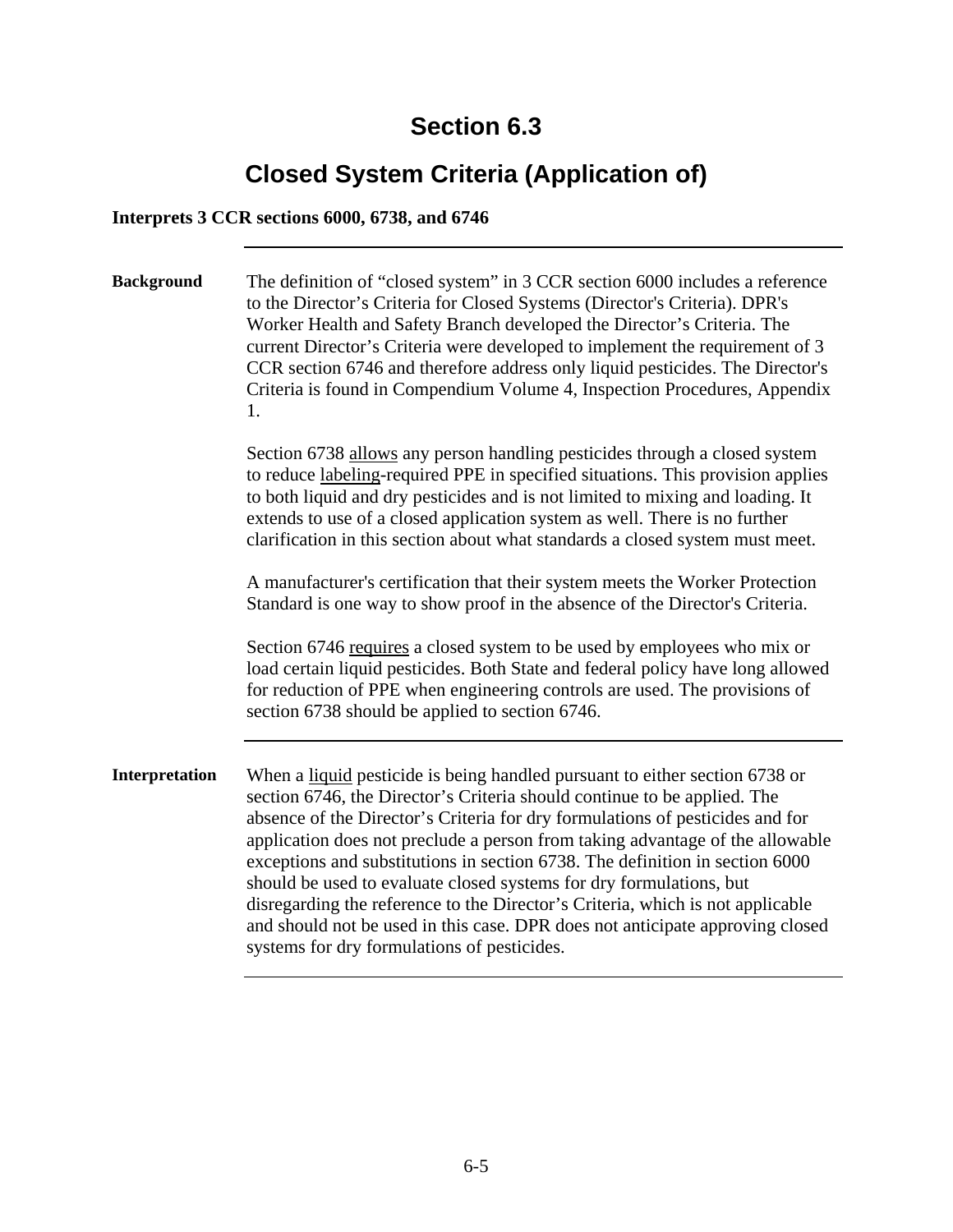### **Decontamination**

#### **Interprets 3 CCR sections 6701, 6734, and 6768**

**Interpretation** How much water is enough? The term used in the California regulations is "sufficient." U.S. EPA guidelines recommend at least three gallons of water for each handler and one gallon for each field worker. The employer must determine how much water is sufficient. Section 6701 directs that we interpret our regulations consistent with federal regulations. Factors to consider include the number of handlers or field workers, the type of handling or field work activity, the amount of water needed for adequate decontamination after exposure, and the frequency of filling containers. A clear violation occurs when they run out of water. In other circumstances, the evidence available relating to the total situation must be evaluated.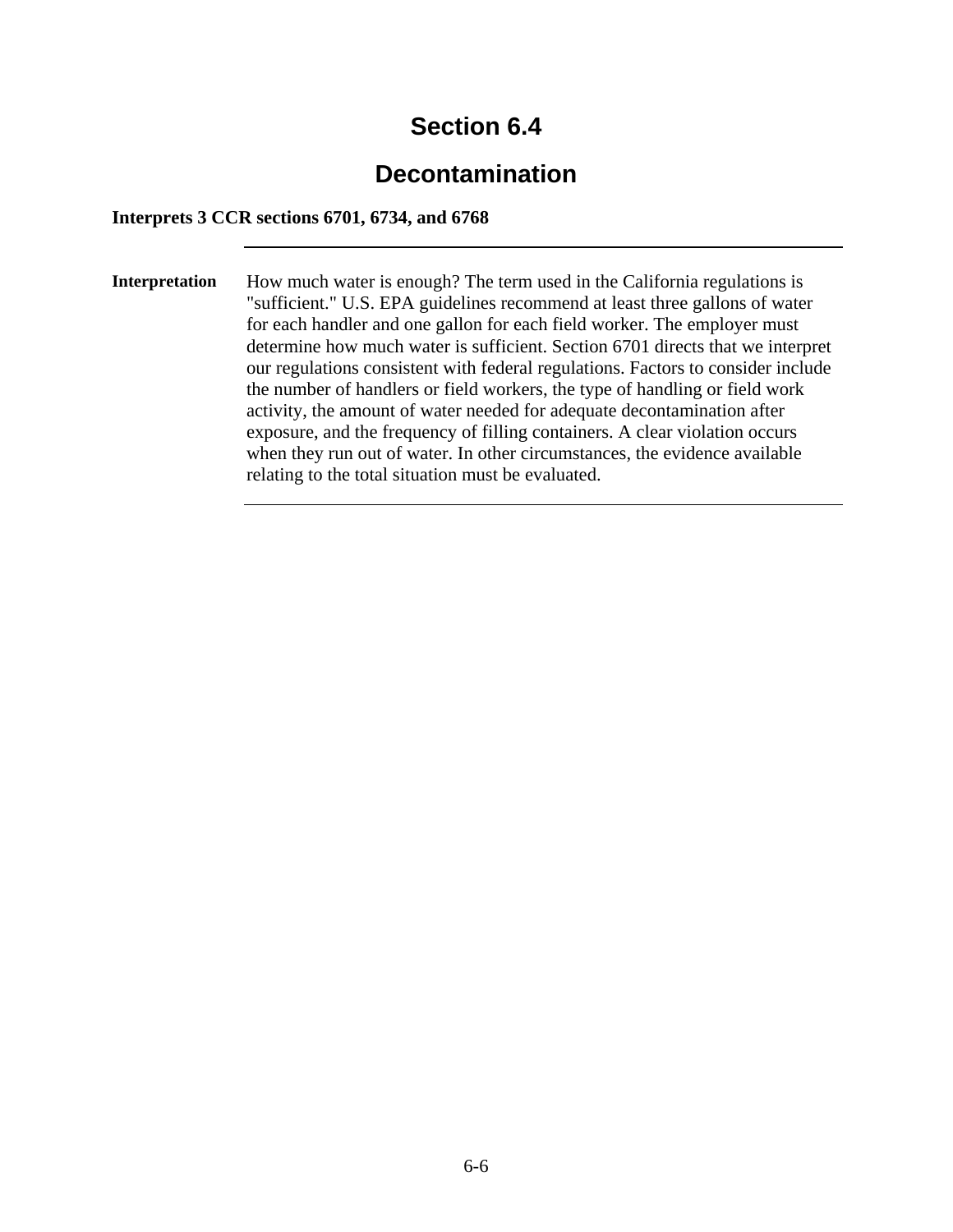# **Employee Laundering Coveralls**

#### **Interprets 3 CCR sections 6736 and 6738**

| Interpretation                                                      | An employer may contract with an employee to launder coveralls only under<br>the following conditions:<br>1. The coveralls remain the property of the employer and employees are<br>not allowed or directed to take potentially contaminated coveralls into<br>their home.<br>2. Contaminated or potentially contaminated coveralls must be kept<br>separate from other clothing and laundry and stored in a sealed<br>container until laundering.<br>3. All clean coveralls must be either dried thoroughly or put in a well-<br>ventilated place to dry. |
|---------------------------------------------------------------------|------------------------------------------------------------------------------------------------------------------------------------------------------------------------------------------------------------------------------------------------------------------------------------------------------------------------------------------------------------------------------------------------------------------------------------------------------------------------------------------------------------------------------------------------------------|
|                                                                     | It is recommended that laundering be done in a dedicated washer and dryer<br>separate from any residential unit or laundromat.                                                                                                                                                                                                                                                                                                                                                                                                                             |
| <b>Definition</b>                                                   | It is important to understand the difference between coveralls (PPE) and work<br>clothing (3 CCR section 6000) to properly apply this interpretation. Coverall<br>differs from, and should not be confused with, work clothing that generally, is<br>provided by the employee. Although they may be physically similar, the<br>difference is based on who provides it.                                                                                                                                                                                     |
| <b>Employer</b><br>instruction to<br>person doing<br>the laundering | To protect themselves, their employees, and those with whom they may<br>contract to wash coveralls, employers shall:<br>Make sure the person laundering understands that the coveralls may<br>$\bullet$<br>be contaminated with pesticides;<br>Instruct them on methods to prevent personal exposure;<br>$\bullet$<br>Provide the employee or contractor with the requirements specified in<br>$\bullet$<br>3 CCR sections 6736 and 6738; and<br>Conduct supervision of laundering, if needed.<br>$\bullet$                                                |
| <b>Washing "work</b><br>clothes"                                    | For information regarding the washing of pesticide work clothes, please<br>reference the Pesticide Safety Information Series (PSIS) A-7 and N-7:<br>Washing Pesticide Work Clothing. The PSIS can be downloaded from DPR's<br>Web site at: http://www.cdpr.ca.gove/docs/whs/psisenglish.htm.                                                                                                                                                                                                                                                               |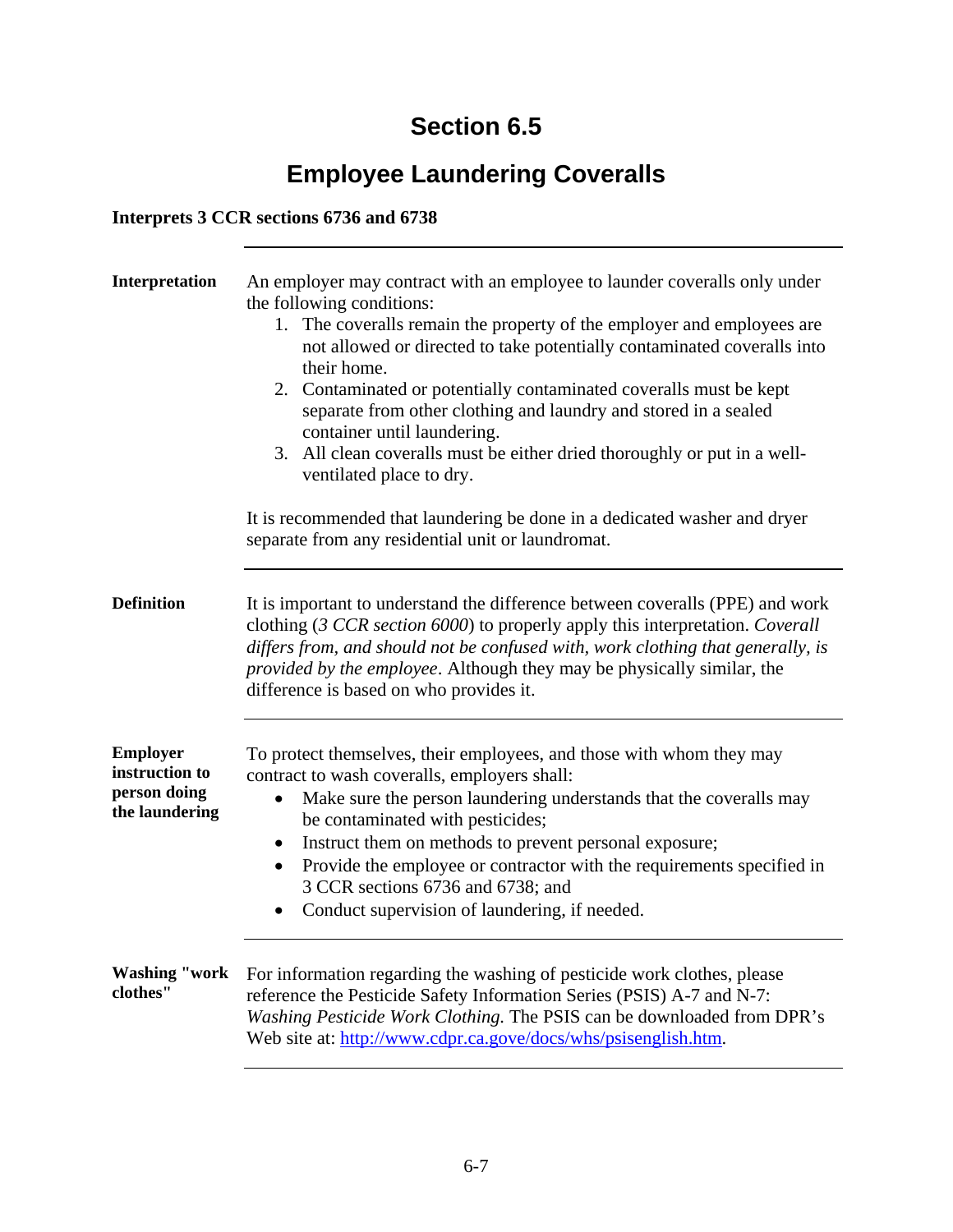### **Employee or Independent Contractor (Sharecropper)**

**Interprets FAC section 11510; 3 CCR section 6702** 

**Interpretation** Normally, if an interpretation of the specific employment relationship in question has been made by the U.S. Department of Labor, the State Employment Development Department, or a State or federal tax agency, DPR would use that determination for the application of pesticide laws and regulations designed to protect employees. In the absence of any formal determination relevant to the particular situation at hand, the following guidelines are presented. This interpretation is based on information from the U.S. Department of Labor, Field Operations Handbook, Parts 10b04-10b11 and California State Management Memo 92-20, jointly issued by the Department of Finance and the Employment Development Department.

> A sharecropper is a person who rents a piece of property for a percentage of the harvested crop, rather than paying a monetary rental or lease fee. How the rent is paid is not at issue for our purposes. A sharecropper is considered an independent contractor or owner for purposes of pesticide laws and regulations.

> An employee is one who is hired by another to work for wages or salary and whose work is largely directed by his or her employer. The principle test relied upon by the courts for determining whether an employment relationship exists has been whether the possible employer controls, or has the right to control, the work to be done by the possible employee to the extent of prescribing how the work shall be performed.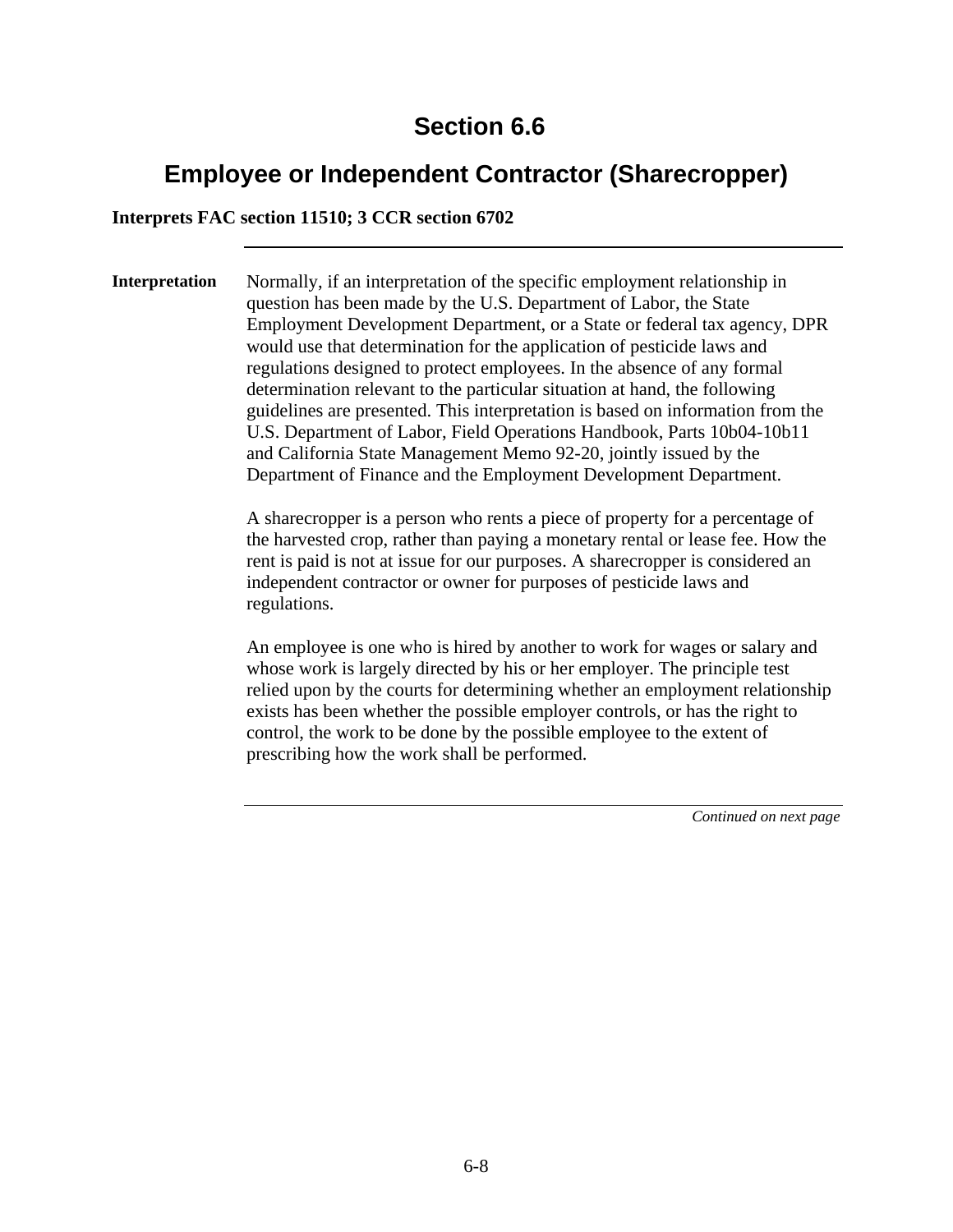#### **Employee or Independent Contractor (Sharecropper),** Continued

| Interpretation | The factors which the Supreme Court has considered significant (although no                                                                                                                                                                                                                                                                                                                                                              |
|----------------|------------------------------------------------------------------------------------------------------------------------------------------------------------------------------------------------------------------------------------------------------------------------------------------------------------------------------------------------------------------------------------------------------------------------------------------|
| (continued)    | single one is considered controlling) are:                                                                                                                                                                                                                                                                                                                                                                                               |
|                | 1. The extent to which the services in question are an integral part of the<br>possible employer's business;<br>2. The amount of the alleged contractor's investment in facilities and<br>equipment;<br>3. The alleged contractor's opportunities for profit or loss;<br>4. The amount of initiative, judgment or foresight in open market<br>competition with others required for the success of the claimed<br>independent enterprise. |

There are two pertinent questions for our purposes. First, who actually is the operator of the property, mainly for restricted material permitting purposes? In true rental or lease situations, the renter or lessee normally gains control of the property through the rental or lease agreement and is clearly the operator of the property. However, in sharecropping situations, the relationship may be less clear. Often, these management agreements leave considerable control with the umbrella corporation. You may have to carefully review the actual agreement to gain enough information to make a decision about who has the most significant control for the purposes of applying the regulations. Second, is the sharecropper an independent contractor (owner of his or her farming business) or is the relationship with the umbrella corporation more of an employer/employee relationship for the purposes of applying the worker safety regulations? If the sharecropper is clearly the operator of the property, it is likely that they are also an owner, rather than in an employee relationship.

Carefully review the definitions of "operator of the property," "employee," and "employer" in 3 CCR section 6000 and apply them to the situation. It would be possible, at least in theory, to determine that the sharecropper has sufficient control over the aspects of the operation of the property important for permitting to be the operator of the property and yet be in an employee relationship with the umbrella corporation due to other limitations. There are several questions to ask when deciding whether a sharecropper is an owner or an employee for worker safety purposes, and if they can be considered an operator of the property for permitting purposes. You must use your judgment in applying the following factors to the situation. You should also consider whether this is a situation that may be common to other counties and therefore, in the interest of uniformity, should DPR be involved in the determination.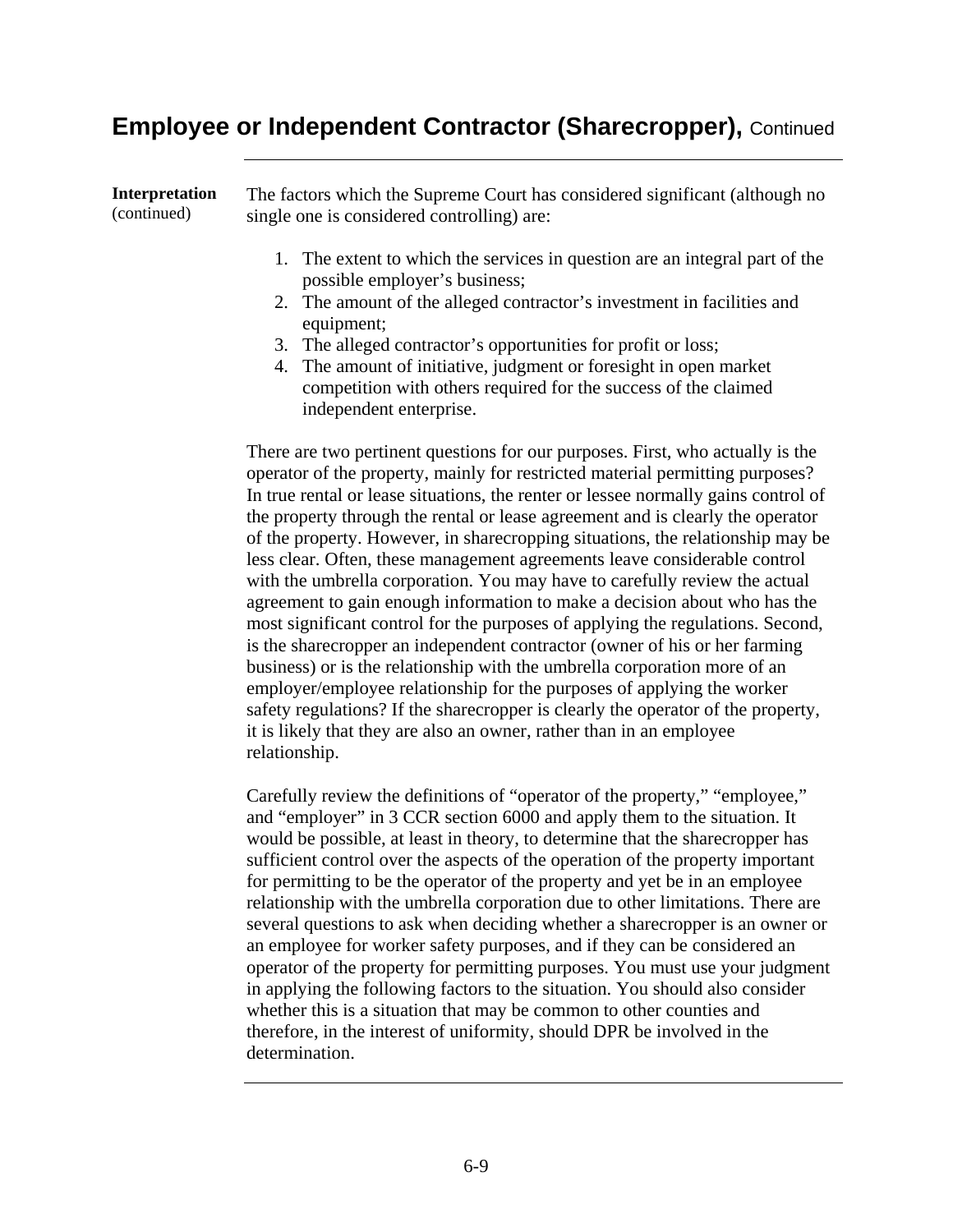| <b>Factors</b>                         | <b>Employment</b>                                                                                                                                                                                                                                                                                                                                                                                                                                                                                                       | <b>Independent Contractor</b>                                                                                                                                                                                                                                                                |
|----------------------------------------|-------------------------------------------------------------------------------------------------------------------------------------------------------------------------------------------------------------------------------------------------------------------------------------------------------------------------------------------------------------------------------------------------------------------------------------------------------------------------------------------------------------------------|----------------------------------------------------------------------------------------------------------------------------------------------------------------------------------------------------------------------------------------------------------------------------------------------|
| 1. Instructions                        | A worker who is required to comply with<br>instructions about when, where, and how to<br>work is ordinarily an employee. The<br>instructions may be in the form of manuals or<br>written procedures that show how the desired<br>result is to be accomplished. Some employees<br>may work without receiving instructions<br>because they are highly proficient and<br>conscientious workers. Even if no instructions<br>are given, the control factor is present if the<br>employer has the right to give instructions. | An independent contractor decides<br>how to do the job, establishes his or<br>her own procedures and is not<br>supervised. The entity engaging his or<br>her services is only interested in the<br>end result.                                                                               |
| 2. Training                            | Training of a worker by an experienced<br>employee working with him or her, by<br>correspondence, by required attendance at<br>meetings, and by other methods, is a factor of<br>control indicating that the employer wants the<br>services performed in a particular manner. This<br>is especially true if the training is given<br>periodically or at frequent intervals.                                                                                                                                             | An independent contractor ordinarily<br>uses his or her own methods and<br>receives no training from the<br>purchaser of services. He or she is not<br>required to attend meetings.                                                                                                          |
| 3. Integration                         | If the individual's services are so integrated<br>into an employer's operations that the success<br>or continuation of the business depends on the<br>performance of the services, it generally<br>indicates employment.                                                                                                                                                                                                                                                                                                | If the individual's performance of<br>service and those of the assistants<br>establish or affect his or her own<br>business reputation and not the<br>business reputation of those who<br>purchase his or her services, it is an<br>indication of an independent<br>contractor relationship. |
| 4. Services rendered<br>professionally | If the services must be rendered personally, it<br>indicates the employer is interested in the<br>methods, as well as the results.                                                                                                                                                                                                                                                                                                                                                                                      | An individual's right to substitute<br>another's services without the<br>employer's knowledge suggests the<br>existence of an independent<br>relationship.                                                                                                                                   |
| 5. Hiring assistants                   | An employee works for an employer who<br>hires, supervises, and pays assistants. If an<br>employee hires and supervises assistants at the<br>direction of the employer, he or she is acting as<br>an employee in the capacity of a foreman for or<br>representative of the employer.                                                                                                                                                                                                                                    | An independent contractor hires,<br>supervises, and pays assistants under<br>a contract that requires him or her to<br>provide materials and labor.                                                                                                                                          |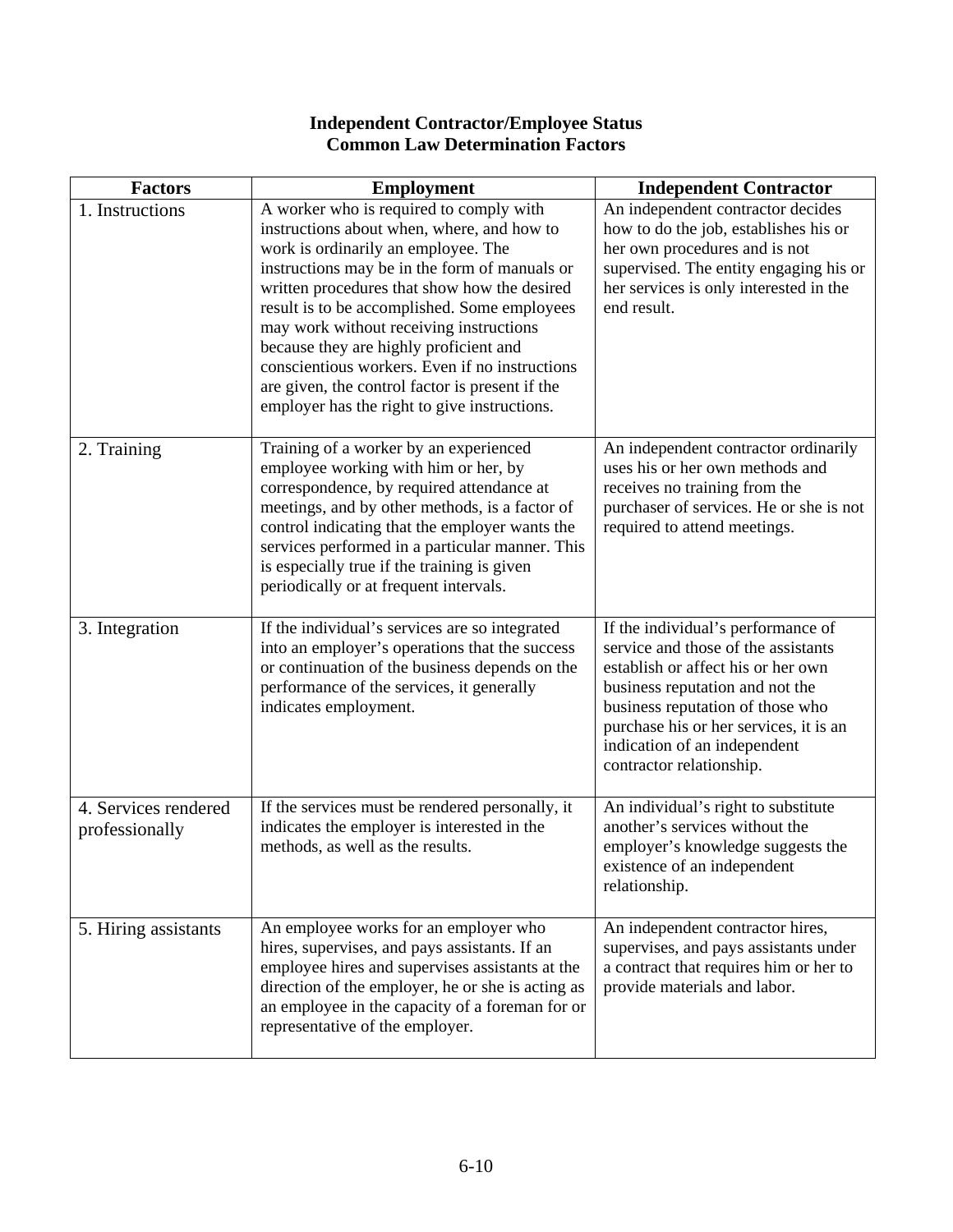| <b>Factors</b>                | <b>Employment</b>                                                                                                                                                                                                                                                                                                                                                                                                                                                                                                                                                                                                                                                                                                                                    | <b>Independent Contractor</b>                                                                                                                                                                                                    |
|-------------------------------|------------------------------------------------------------------------------------------------------------------------------------------------------------------------------------------------------------------------------------------------------------------------------------------------------------------------------------------------------------------------------------------------------------------------------------------------------------------------------------------------------------------------------------------------------------------------------------------------------------------------------------------------------------------------------------------------------------------------------------------------------|----------------------------------------------------------------------------------------------------------------------------------------------------------------------------------------------------------------------------------|
| 6. Continuing<br>relationship | The existence of a continuing relationship<br>between an individual and the person for<br>whom he or she performs services indicates an<br>employer-employee relationship. If the<br>arrangement consists of continuing or recurring<br>work, the relationship is considered permanent,<br>even if the services are rendered on a part-time<br>basis, are seasonal in nature, or if the person<br>actually works for only a short time.                                                                                                                                                                                                                                                                                                              | The relationship between an<br>independent contractor and his or her<br>client ends when the job is finished.                                                                                                                    |
| 7. Set hours of work          | The establishment of set hours of work by the<br>employer is a factor of control. If the nature of<br>the occupation makes fixed hours impractical,<br>a requirement that the worker work at certain<br>times is an element of control.                                                                                                                                                                                                                                                                                                                                                                                                                                                                                                              | An independent contractor is the<br>master of his or her own time.                                                                                                                                                               |
| 8. Full-time work             | Full-time work for the business is indicative of<br>control by the employer since it restricts the<br>worker from doing other gainful work. Full<br>time does not necessarily mean an eight-hour<br>day or five day week. Its meaning may vary<br>with the intent of the parties, the nature of the<br>occupation, and the customs in the locality.<br>These conditions should be considered in<br>defining full-time. Full-time services may be<br>required even though not specified orally or in<br>writing.                                                                                                                                                                                                                                      | An independent contractor is free to<br>work when he or she chooses, and to<br>set his or her daily or weekly<br>schedule. An independent contractor<br>would normally perform service less<br>than full time for one principal. |
| 9. Work done on<br>premises   | Doing the work on the employer's premises, or<br>on a route, or at a location designated by an<br>employer implies employer control, especially<br>where the work is of such a nature that it could<br>be done elsewhere. The use of desk space and<br>of telephone and stenographic services<br>provided by an employer places the worker<br>within the employer's direction and<br>supervision unless the worker has the option as<br>to whether he or she wants to use these<br>facilities. However, the fact that the work is<br>done off the premises does not indicate<br>freedom from control since some occupations,<br>e.g., employees of construction contractors, are<br>necessarily performed away from the premises<br>of the employer. | Doing work away from the<br>employer's premises when it could be<br>done on the employer's premises<br>indicates a lack of control, especially<br>when the work is free from<br>supervision.                                     |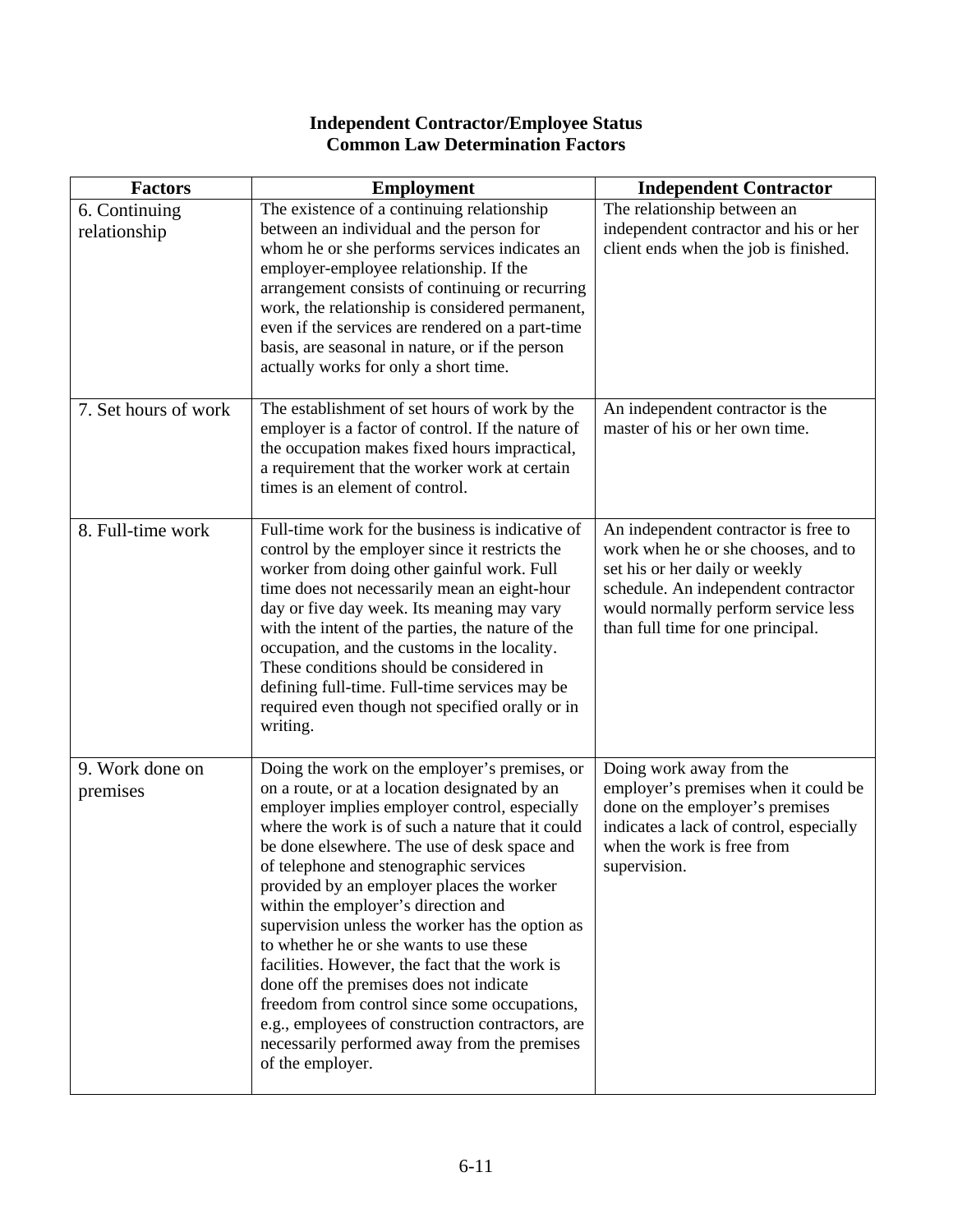| <b>Factors</b>               | <b>Employment</b>                                                                                                                                                                                                                                                                                                                                                                                                                                                                              | <b>Independent Contractor</b>                                                                                                                                                                                                                                                                       |
|------------------------------|------------------------------------------------------------------------------------------------------------------------------------------------------------------------------------------------------------------------------------------------------------------------------------------------------------------------------------------------------------------------------------------------------------------------------------------------------------------------------------------------|-----------------------------------------------------------------------------------------------------------------------------------------------------------------------------------------------------------------------------------------------------------------------------------------------------|
| 10. Order or sequence<br>set | If a person must perform services in the order<br>or sequence set by the employer, it shows that<br>the worker is not free to follow an independent<br>pattern of work, but must follow the<br>established routines and schedules of the<br>employer. Often, because of the nature of the<br>occupation, the employer either does not set<br>the order of the services or sets them<br>infrequently. Control is sufficiently shown,<br>however, if the employer retains the right to do<br>SO. | If the person engaging the services is<br>not interested in the order or sequence<br>by which the individual completes the<br>work, there is an indication that there<br>is lack of control over the manner and<br>means by which the work is<br>performed.                                         |
| 11. Reports                  | The submission of regular oral or written<br>reports indicates control since the worker must<br>account for his or her actions.                                                                                                                                                                                                                                                                                                                                                                | An independent contractor is not<br>required to file reports, which<br>constitutes a review of his work.<br>(However, reports related only to an<br>end result are not an indication of<br>employment or independence.)                                                                             |
| 12. Payments                 | Payment by the hour, week or month<br>represents an employer-employee relationship.<br>The guarantee of a minimum salary or the<br>granting of a drawing account at stated<br>intervals with no requirement for repayment of<br>the excess over earnings tends to indicate the<br>existence of an employer-employee<br>relationship.                                                                                                                                                           | Payment on a commission or job<br>basis is customary where the worker<br>is an independent contractor. Payment<br>by the job includes a lump sum<br>computed by the number of hours<br>required to do the job at a fixed rate<br>per hour.                                                          |
| 13. Expenses                 | Payment of the worker's business and travel<br>expenses by the employer indicates control<br>over the worker.                                                                                                                                                                                                                                                                                                                                                                                  | A person who is paid on a job basis<br>and who has to take care of all<br>incidental expenses is generally an<br>independent contractor. Since the<br>person is accountable to no other<br>person for the expenses, the person is<br>free to work according to his or her<br>own methods and means. |
| 14. Tools and<br>materials   | The furnishing of tools, materials, etc., by the<br>employer indicates control over the worker. In<br>some occupations and industries, it is<br>customary for individuals to provide their own<br>tools, which are usually small hand tools; in<br>that case, workers may also be considered to be<br>employees.                                                                                                                                                                               | When a worker furnishes tools and<br>materials, especially when a<br>substantial sum is involved, there is<br>an indication of independence.                                                                                                                                                        |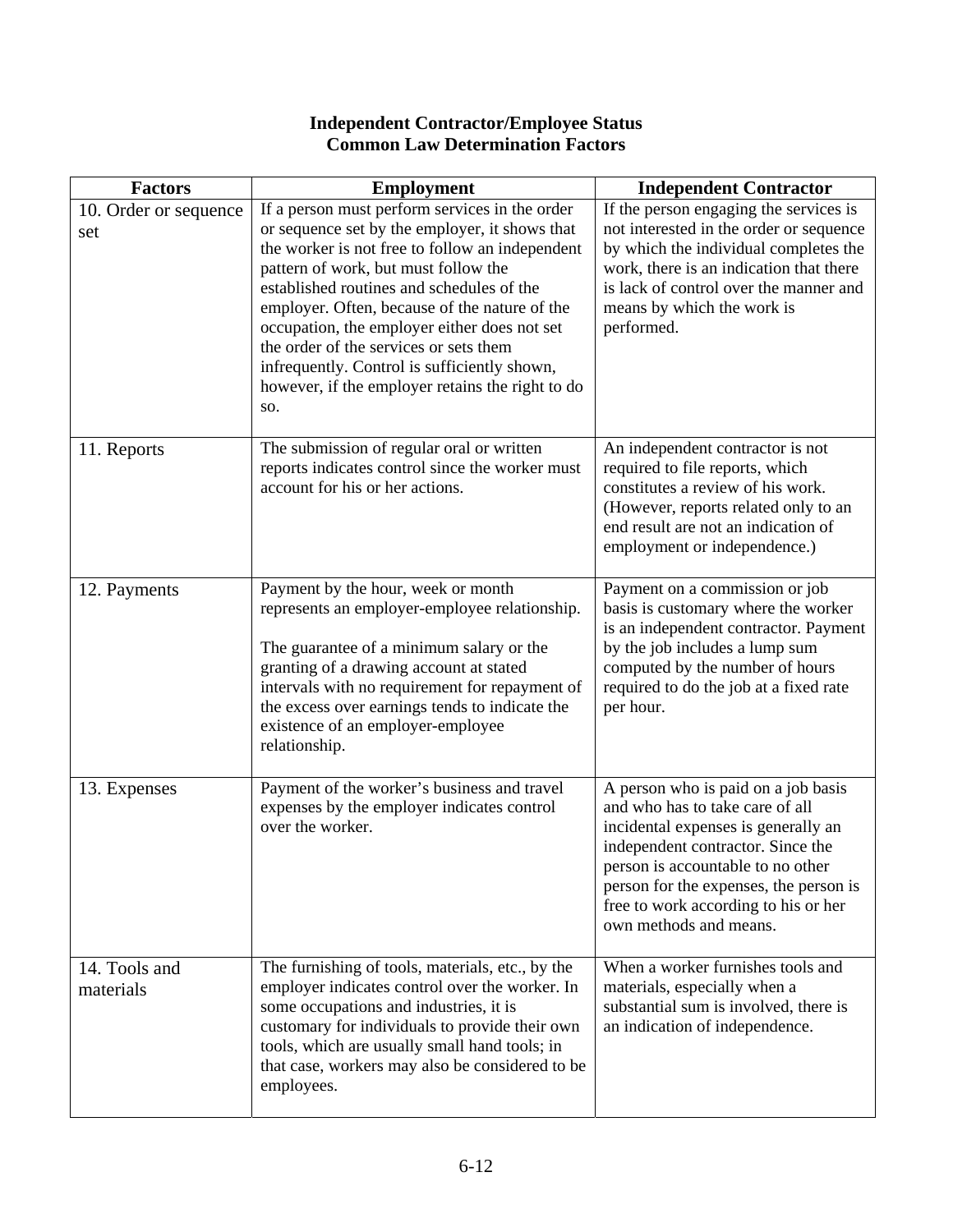#### Factors | Employment Independent Contractor 15. Investment The furnishing of all necessary facilities by the employer tends to indicate an employment relationship. Facilities include, generally, equipment or premises necessary for the work, but not tools, instruments, clothing, etc., that are commonly provided by employees in their particular trade. A significant investment by the worker in facilities used by him or her in performing services for another tends to show an independent status. In order to be significant, the investment must be real, essential, and adequate. 16. Profit or loss When workers are insulated from loss or are restricted in the amount of profit they can gain, they usually are employees. The opportunity for higher earnings, such as from pay on a piecework basis or the possibility of gain or loss from a commission arrangement, is not considered profit or loss. The possibility of a profit or loss for the worker as a result of his or her services generally shows independent contractor status. Profit or loss implies the use of capital by the individual in an independent business. Whether a profit is realized or loss suffered generally depends on management decisions: that is, the one responsible for a profit or loss can use his or her own ingenuity, initiative, and judgment in conducting the business or enterprise. Factors that affect whether or not there is a profit or loss are whether the worker hires, directs, and pays assistants; has his or her own office, equipment, materials, or other facilities for doing the work; he or she has continuing and recurring liabilities or obligations; his or her success or failure depends on the relation of his or her receipts to his or her expenditures; he or she agrees to perform specific jobs for prices agreed upon in advance; and he or she pays expenses incurred in connection with the work. Independent contractors typically can invest significant amounts of time or capital in their work without any guarantee of success.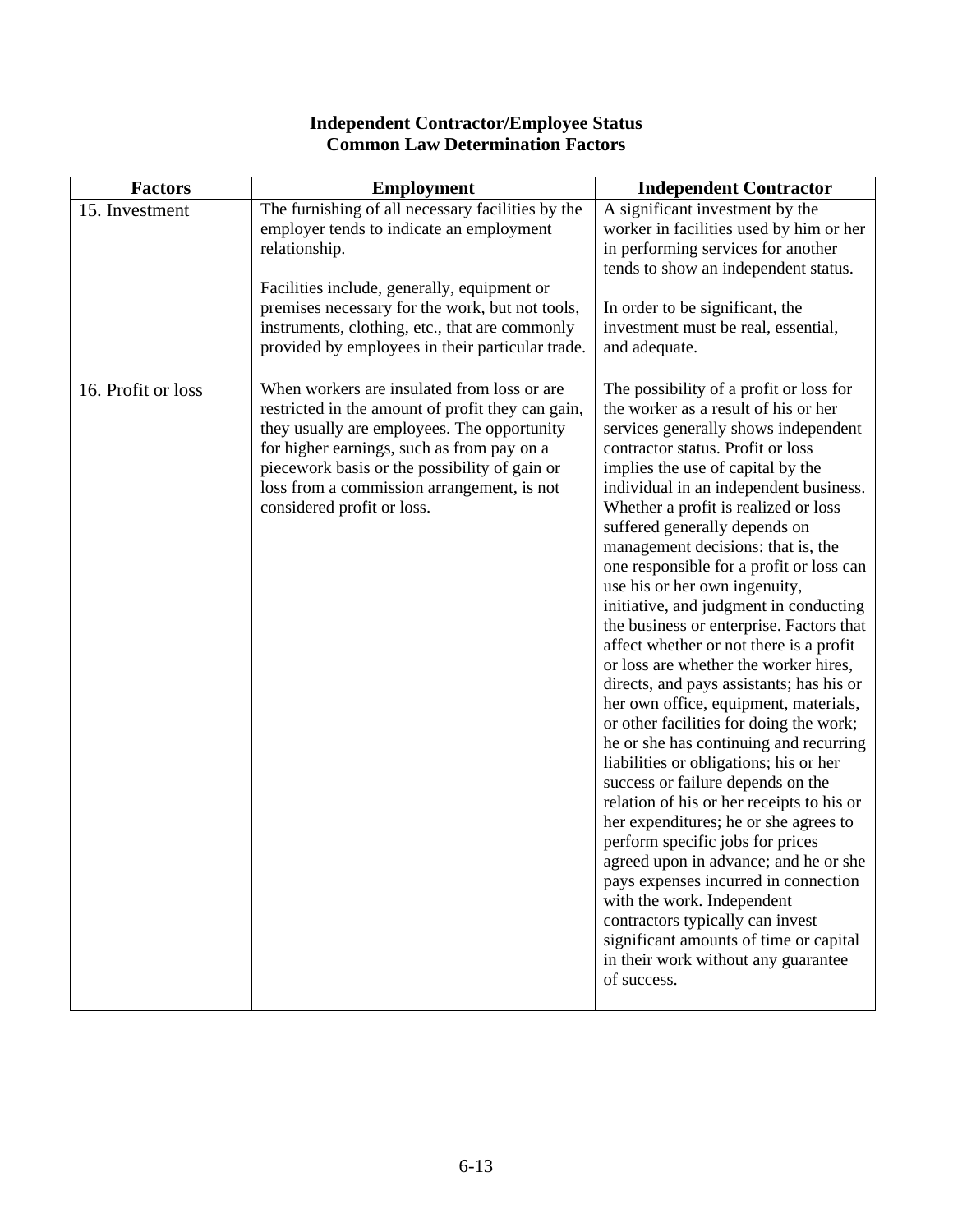| <b>Factors</b>                                   | <b>Employment</b>                                                                                                                                                                                                                                                                                                                                                                                                                | <b>Independent Contractor</b>                                                                                                                                                                                                                                                                                                                                                                                                         |
|--------------------------------------------------|----------------------------------------------------------------------------------------------------------------------------------------------------------------------------------------------------------------------------------------------------------------------------------------------------------------------------------------------------------------------------------------------------------------------------------|---------------------------------------------------------------------------------------------------------------------------------------------------------------------------------------------------------------------------------------------------------------------------------------------------------------------------------------------------------------------------------------------------------------------------------------|
| 17. Works for more<br>than one person or<br>firm | It is possible that a person may work for a<br>number of people or firms and still be an<br>employee of one or all of them because he or<br>she works under the control of each firm.                                                                                                                                                                                                                                            | Work for a number of persons or<br>firms at the same time usually<br>indicates an independent contractor<br>status because the worker is usually<br>free, in such cases, from control by<br>any of the firms.                                                                                                                                                                                                                         |
| 18 Offers services to<br>general public          | If a worker performs service for only one<br>person, does not advertise his or her services to<br>the general public, does not hold licenses or<br>hire assistants, and performs services on a<br>continuing basis, it is an indication of an<br>employment relationship.                                                                                                                                                        | The availability of services to the<br>general public usually indicates<br>independent contractor status. This<br>may be evidenced by the worker<br>having his or her own office and<br>assistants, hanging out a "shingle" in<br>front of his or her home or office,<br>holding business licenses,<br>maintaining business listings in<br>telephone directories, or advertising<br>in newspapers, trade journals,<br>magazines, etc. |
| 19. Right to fire                                | If an employer has the right to discharge an<br>individual at will without liability, that worker<br>is considered an employee. The employer<br>exercises the control through the ever-present<br>threat of dismissal, which causes the worker to<br>obey instructions. A restriction on the<br>employer's right to discharge in a labor union<br>contract does not detract from the existence of<br>an employment relationship. | An independent contractor cannot be<br>discharged as long as he or she<br>produces a result that measures up to<br>his or her contract specifications.<br>However, the relationship can be<br>terminated with liability.                                                                                                                                                                                                              |
| 20. Right to quit                                | The right to quit at any time without incurring<br>liability indicates an employer-employee<br>relationship.                                                                                                                                                                                                                                                                                                                     | An independent contractor usually<br>agrees to complete a specific job and<br>he or she is responsible for its<br>satisfactory completion or is legally<br>obligated to make good for failure to<br>complete the job. If the principal<br>terminates an independent contractor<br>on a contract job without cause, the<br>principal is still liable to the<br>independent contractor for the job<br>price.                            |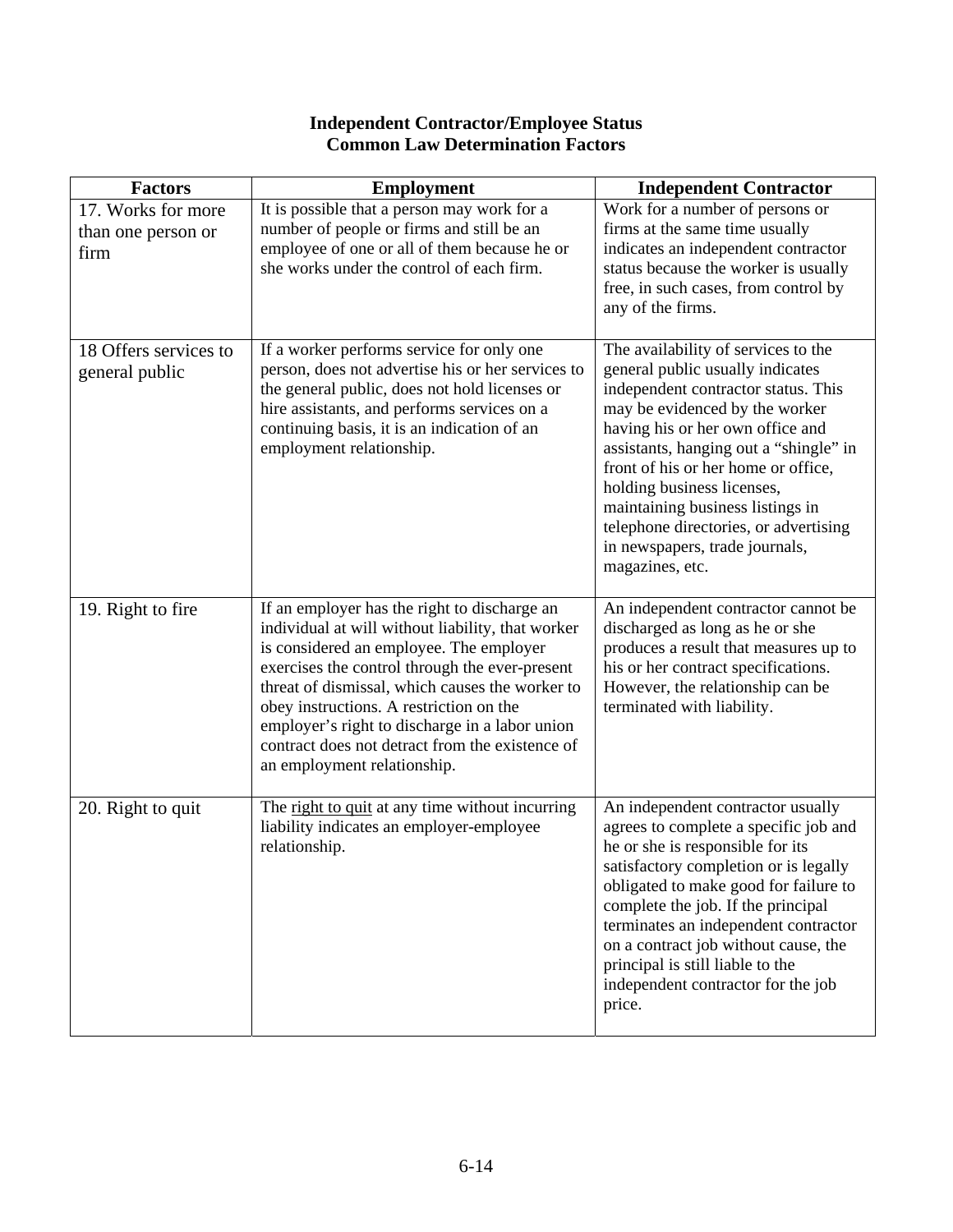#### **Additional Independent Contractor/Employee Common Law Determination Factors For State Employment Tax Purposes**

| <b>Factors</b>                         | <b>Employment</b>                                                                                                                                                                        | <b>Independent Contractor</b>                                                                                                                                                                                                                                                                                     |
|----------------------------------------|------------------------------------------------------------------------------------------------------------------------------------------------------------------------------------------|-------------------------------------------------------------------------------------------------------------------------------------------------------------------------------------------------------------------------------------------------------------------------------------------------------------------|
| 21. Custom in<br>industry and location | If the work is traditionally done by employees<br>under the direction of a supervisor, it is an<br>indication of employment.                                                             | If the work is usually done by<br>independent contractors, it is an<br>indication of independence.                                                                                                                                                                                                                |
| 22. Required level of<br>skill         | A low level of technical skill is strong evidence<br>of employment, since as the skill level declines<br>there is less room to exercise the discretion<br>necessary for independence.    | A high level of technical skill is<br>important when combined with other<br>factors such as owning a separate and<br>distinct business.                                                                                                                                                                           |
| 23. Belief of parties                  | It is an indication of employment if:<br>Both the worker and the employer believe<br>the relationship is employment.<br>If either party believes that the relationship<br>is employment. | If all parties agree that the<br>relationship is one of independence, it<br>may be. However, consideration<br>should be given to the fact that many<br>individuals do not know how an<br>employee determination is made, and<br>believe they are an independent<br>contractor because they were told<br>they are. |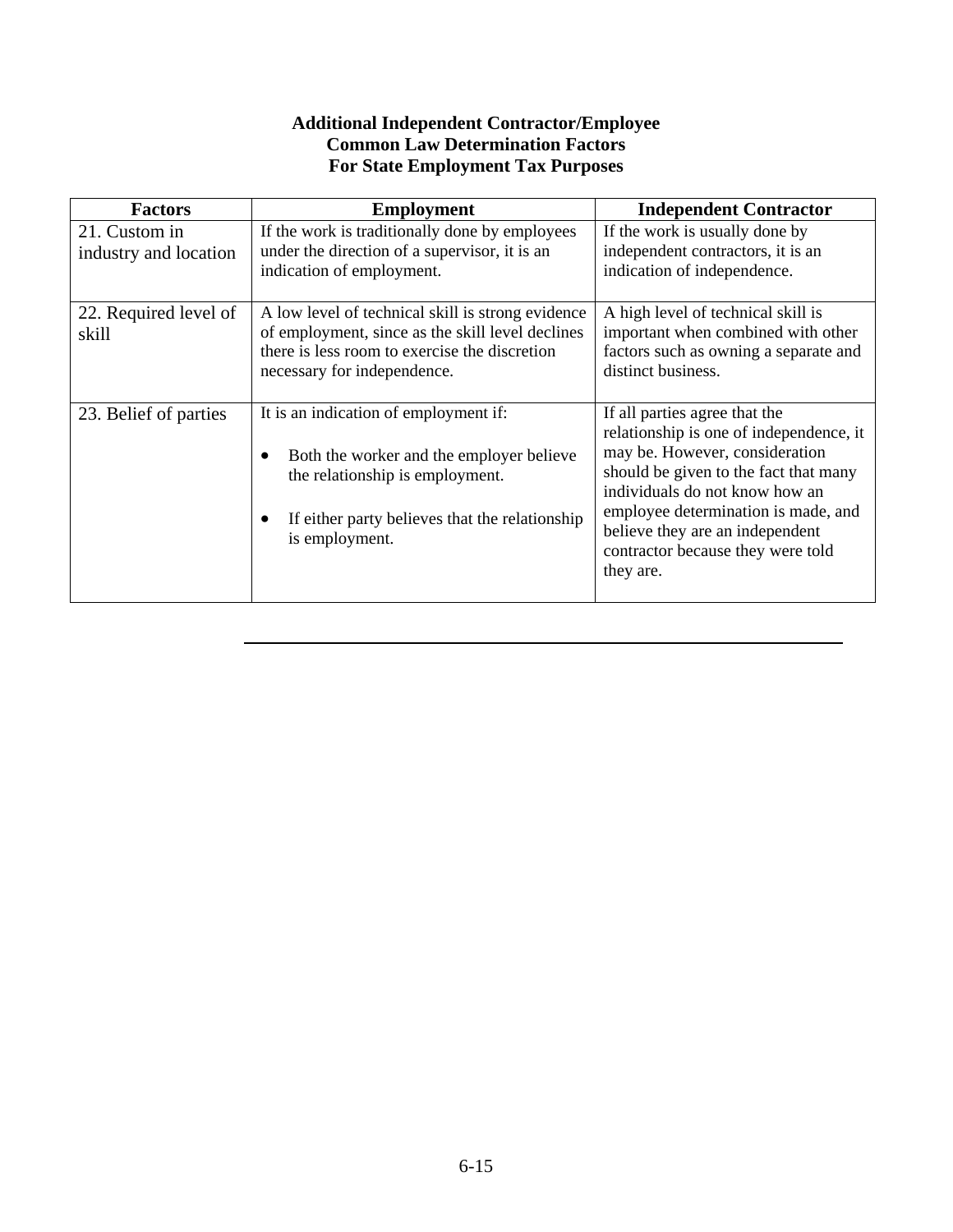# **Employer Identification**

#### **Interprets FAC section 12980; 3 CCR section 6702**

| <b>Discussion</b>                              | Is it the grower (property operator) or Farm Labor Contractor (FLC) who is<br>the employer that can be held liable for violations of the California pesticide<br>laws and regulations concerning worker safety requirements?                                                                                                                                                                                                                                                                                                                         |
|------------------------------------------------|------------------------------------------------------------------------------------------------------------------------------------------------------------------------------------------------------------------------------------------------------------------------------------------------------------------------------------------------------------------------------------------------------------------------------------------------------------------------------------------------------------------------------------------------------|
| <b>General</b>                                 | There are two general areas where action can be taken against the employer<br>for a violation of California pesticide laws and regulations. The first area is<br>the pesticide worker safety regulations, which impose requirements for the<br>safety of employees on employers. 3 CCR section 6000 defines "employer"<br>as: "any person who exercises primary direction and control over the services,<br>or activities of an employee".                                                                                                           |
|                                                | The second area occurs when there is an employee's violation of a pesticide<br>law or regulation. 3 CCR section 6000 defines "employee" as: "any person<br>who, for any kind of compensation, performs work, services, or activities<br>covered by Division 6 – Pesticides and Pest Control Operations".                                                                                                                                                                                                                                             |
|                                                | In this case, the employer can be held responsible for the violation under the<br>principle that the employer is responsible for the acts of its agents.                                                                                                                                                                                                                                                                                                                                                                                             |
|                                                | When a grower hires an employee through a FLC and a violation of<br>California pesticide laws and regulations occur, the determination of the<br>employer (grower or FLC) for enforcement action must be made.                                                                                                                                                                                                                                                                                                                                       |
| <b>Determining</b><br>who's the<br>employer -- | The employer can be determined by identifying who has direction and control<br>of the contract employee's work activities.                                                                                                                                                                                                                                                                                                                                                                                                                           |
| grower or FLC                                  | When contract employees are hired by a grower through a FLC, the contract<br>employees supplement the grower's permanent work force. Sometimes the<br>contract employees work under the direction and supervision of the FLC (or<br>the FLC's management personnel) and sometimes they work under the<br>direction and supervision of the grower (or the grower's management<br>personnel). 3 CCR section 6000 clearly states that the employer is the person<br>who exercises primary direction and control over the employee's work<br>activities. |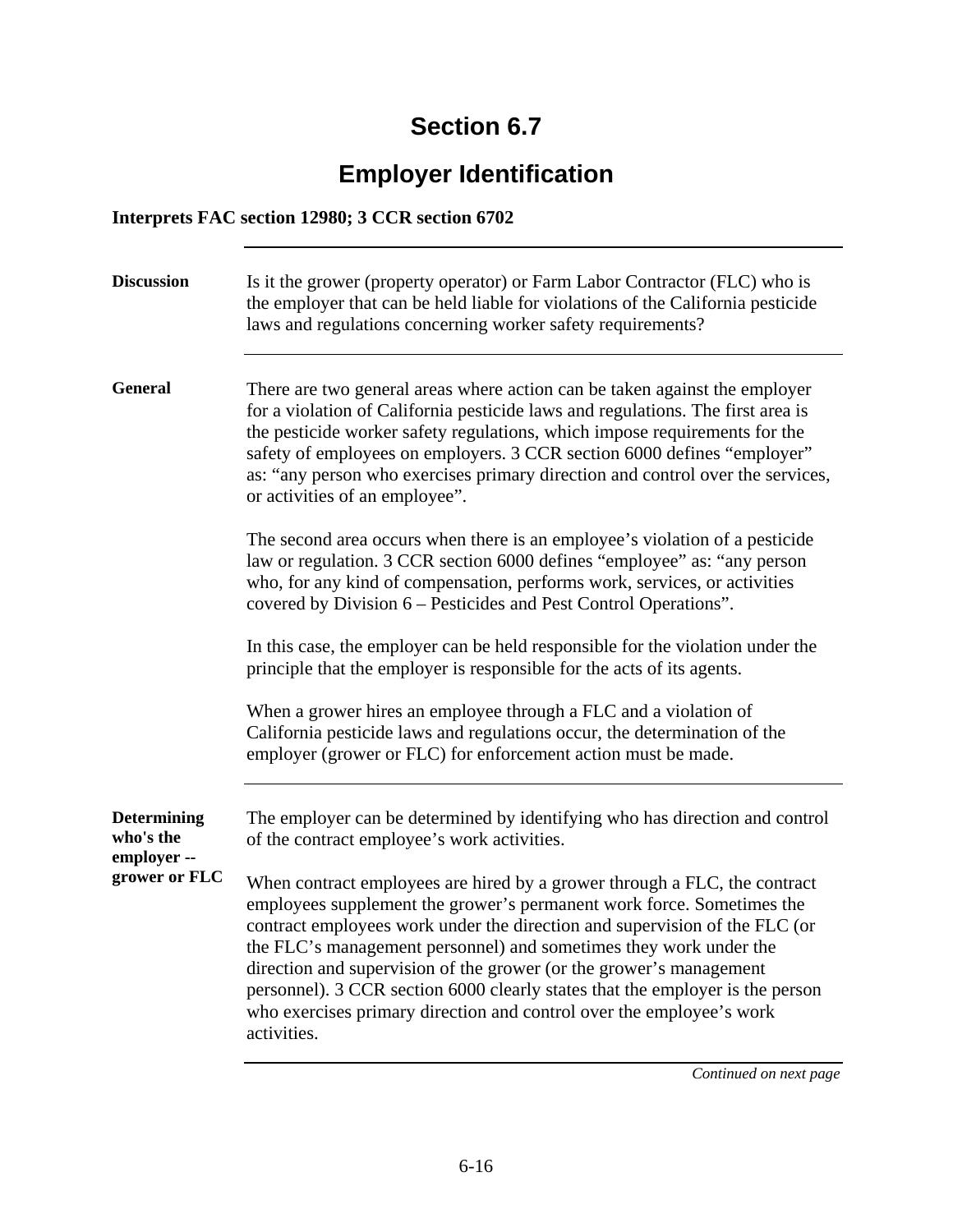#### **Employer Identification, Continued**

**Determining who's the employer - grower or FLC** (continued)

When the contract employee's work activities are under the control, direction or supervision of the grower, there is both a general employment relationship between the FLC and the contract employee and a special employment relationship between the grower and the contract employee. The contract employee, in essence, has dual employers -- the FLC and grower.

The concept of duality of employers has long been recognized in workers' compensation law and work place health and safety law under the California Occupational Safety and Health Act (Cal/OSHA). Under this concept, the person who is receiving services from a contract employee is known as the **secondary** or special employer. The person who supplies the contract employee for a fee is known as the **primary** or general employer. The primary employer typically pays the wages of the contract employee; withholds taxes; and provides employee benefits that generally are associated with an employer/employee relationship, including workers' compensation coverage. The primary employer also may maintain time records of the contract employee, but does not control, direct, or supervise the work activities of the contract employees. The secondary employer provides the work place and controls how the work is to be done, directs what work is to be done, or supervises the work activities of the contract employee. The secondary employer cannot discharge the contract employee. The secondary employer can only request that the contract employee be replaced by another worker.

Under general provisions of the Labor Code (section 6400, et seq.) and California regulations, employers have primary responsibility for employee safety. This includes the primary employer as well as the secondary employer.

Thus, when the secondary employer (i.e., the grower who receives services from the contract employee) has the control, direction or supervision of the contract employee's work activities the grower acts as the employer and is responsible for any worker safety violation that may occur. Conversely, when the primary employer (i.e., the FLC) has control, direction or supervision over the contract employee's work activities the FLC is the employer and is responsible for compliance of the FAC regulatory requirements relative to worker safety and pest control licensing. (See attached flow chart at the end of this section.)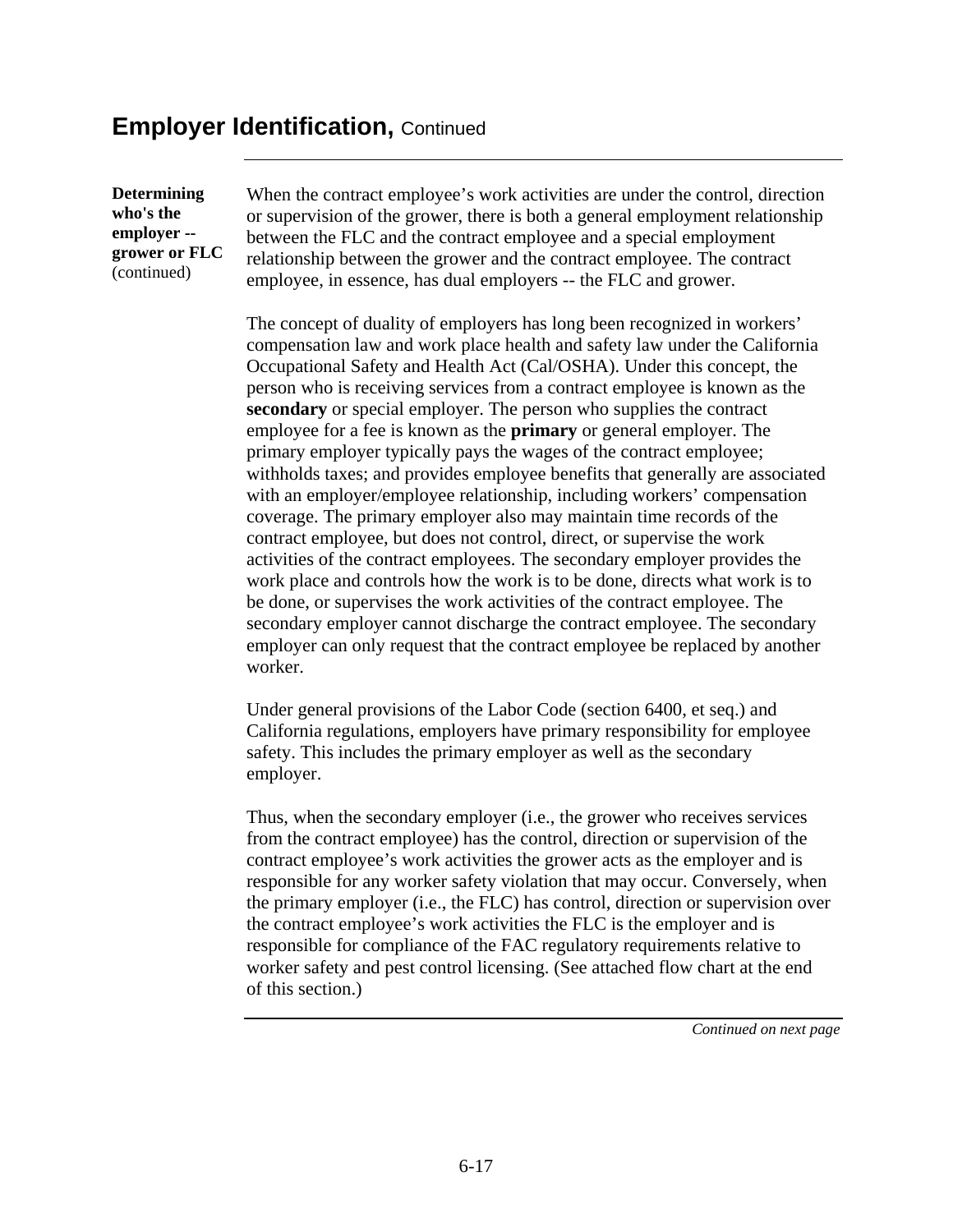#### **Employer Identification, Continued**

**Employer's worker safety requirements**  To meet these worker safety responsibilities, it is necessary for the FLC to determine the specific work activities that a contract employee will be called upon to perform for the grower and to determine whether the FLC or the grower will be responsible for directing and controlling or supervising those activities. Likewise, it is necessary for the grower to inform the FLC of the work activities that the contract employee will be performing and whether the grower or the FLC will be responsible for directing and controlling or supervising those activities. For example, it is necessary for the FLC to know if the contract employee will be mixing and loading pesticides to ensure that the FLC provides only a contract employee that has been properly trained, provides and ensures the contract employee wears any necessary safety equipment, and provides a supervisor to supervise and direct the work activities, if the grower specifies that supervision is a service that the grower wants and for which a fee will be paid to the FLC. (See also Pest Control Business licensing requirements in Volume 1.) When determining the work activities that the contract employee will be performing for the grower, it is desirable for the grower to put in writing the work activities and who will be responsible for supervision of the contract employee (the FLC or the grower). This should be provided to the FLC before any work activities are performed by the contract employee. This will minimize the possibility of misunderstandings between the FLC and the grower as to who is responsible for the control and supervision of the contract employees' work activities. **Consistent with federal OSHA law**  The 3 CCR section 6000 definition of "employer" is also consistent with federal Occupational Safety and Health Act (OSHA) law. The principal test relied upon by the courts for determining whether an employment relation exists has been whether the employer controls or has the right to control the work to be done by the employee.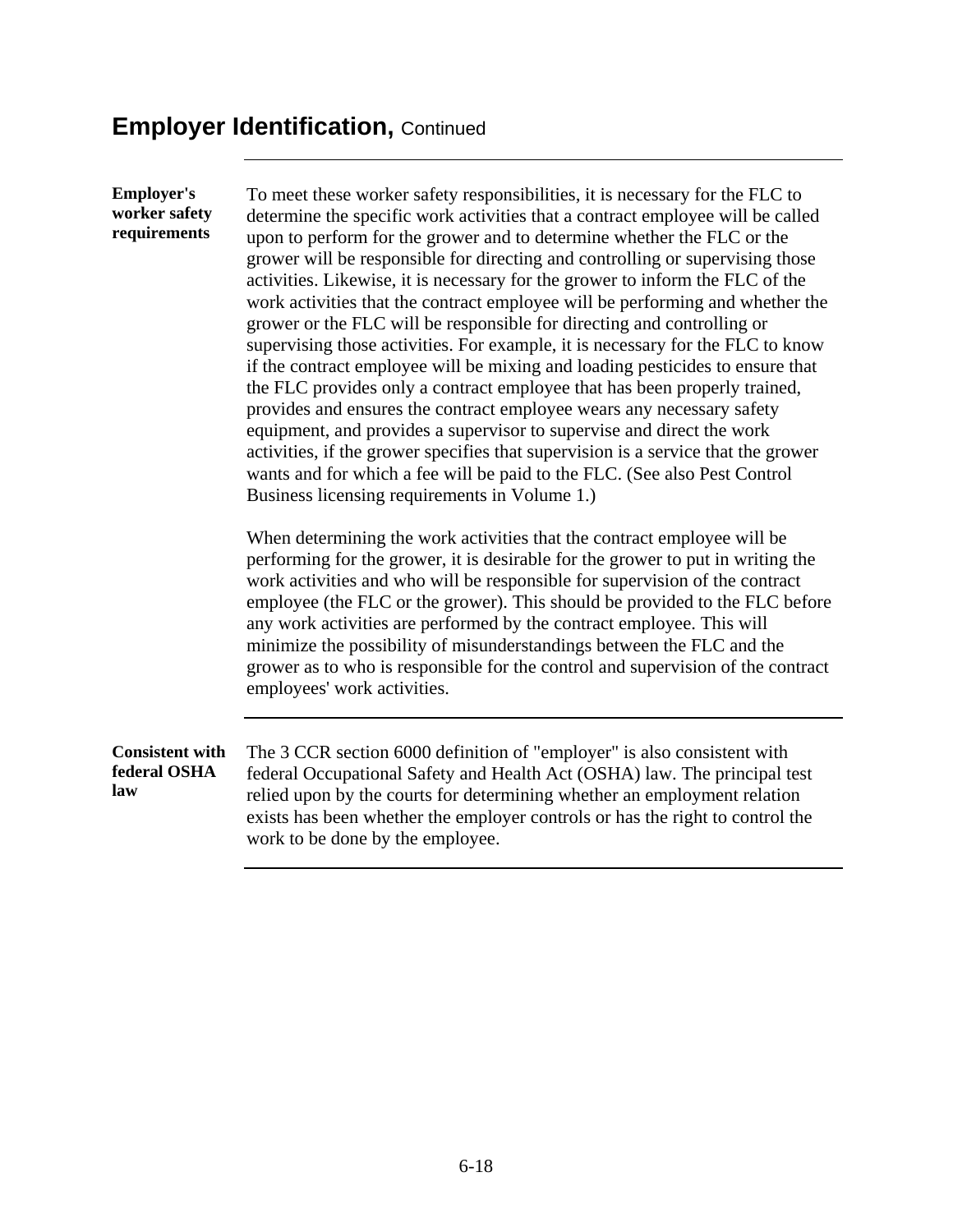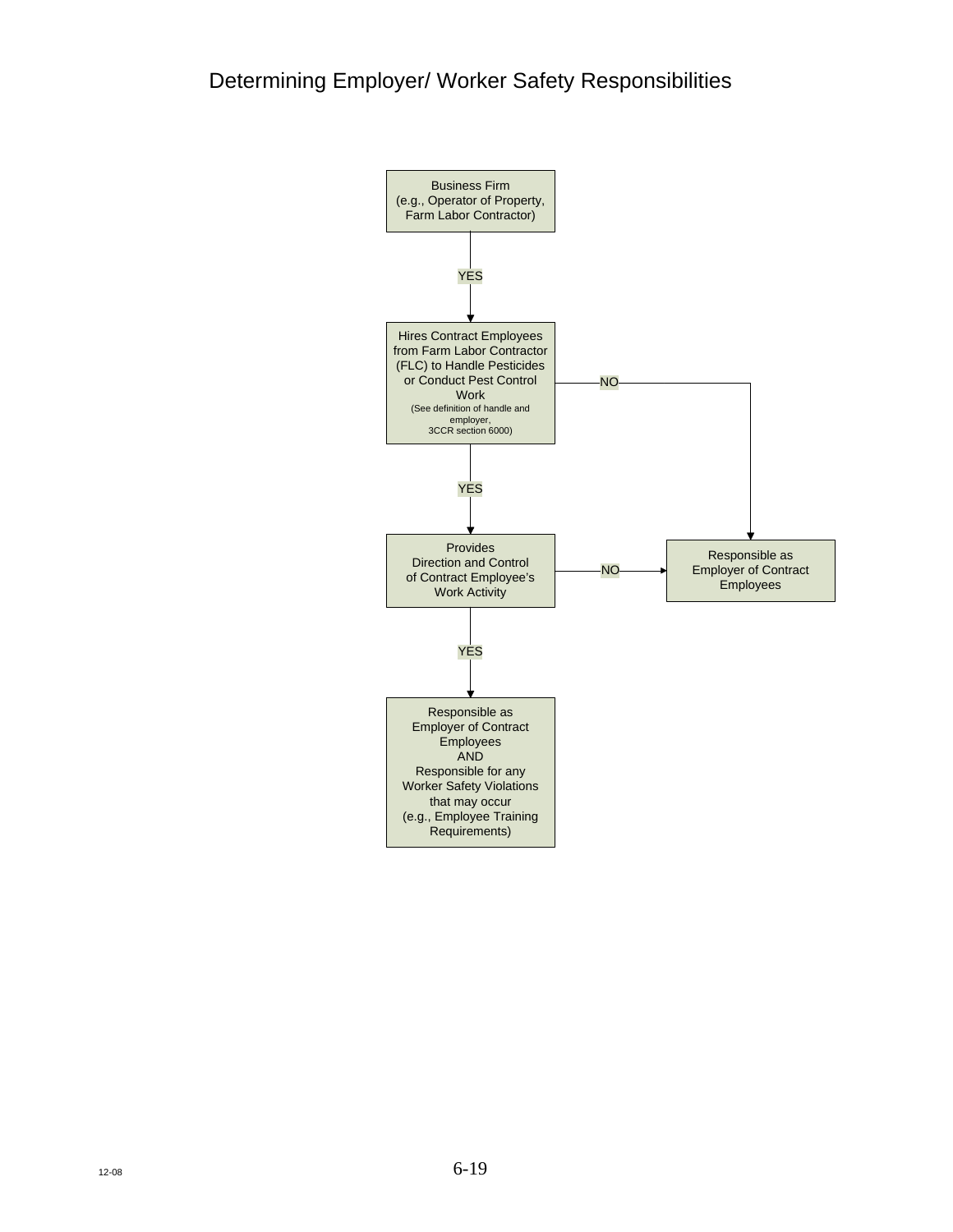### **Enclosed Cab and Cooled Chemical Suit**

#### **Interprets 3 CCR section 6738**

**Interpretation** When a chemical-resistant suit is required by pesticide labeling or regulation (section  $6738(g)$ ) and the temperature exceeds  $80^{\circ}$ F (degrees Fahrenheit) by day (85°F at night), a cooled chemical suit is normally required. However, a cooled chemical suit would not be required when all of the following conditions are met:

- 1. Is working in an enclosed cab (under the exemption in section 6738); and
- 2. Wears the chemical-resistant suit only while making minor equipment adjustments; and
- 3. The minor equipment adjustments take no more than five minutes in a 60-minute period.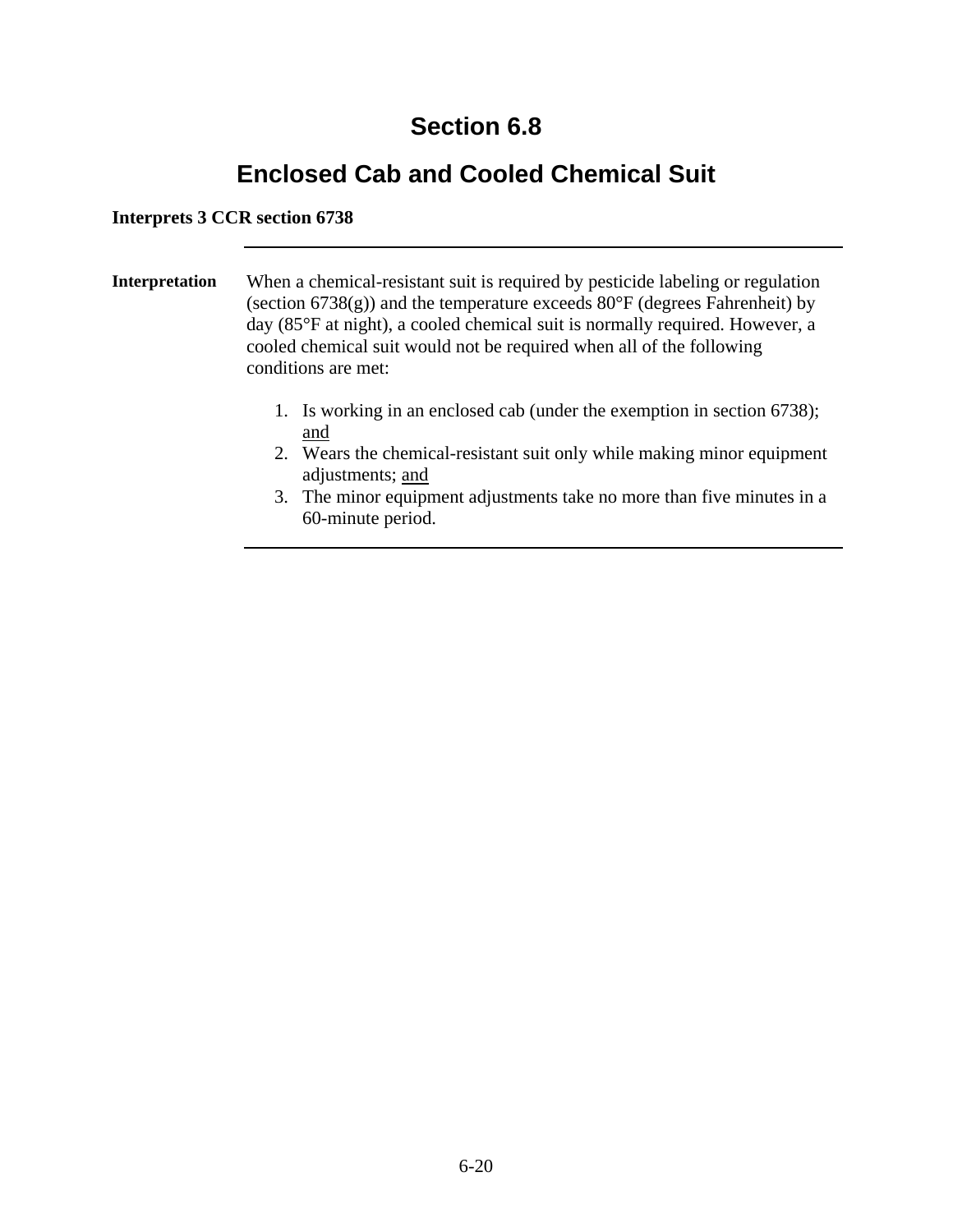### **Equipment Cleaning and Decontamination**

**Interprets 3 CCR sections 6736, 6738, 6739, and 6771** 

**Interpretation** DPR does not approve products for cleaning and decontamination of application equipment or PPE. Thorough washing with detergent and water for PPE or a product such as Nutra-Sol for application equipment is usually adequate decontamination. The washwater from application equipment is considered hazardous waste unless it is applied onto the labeled application site.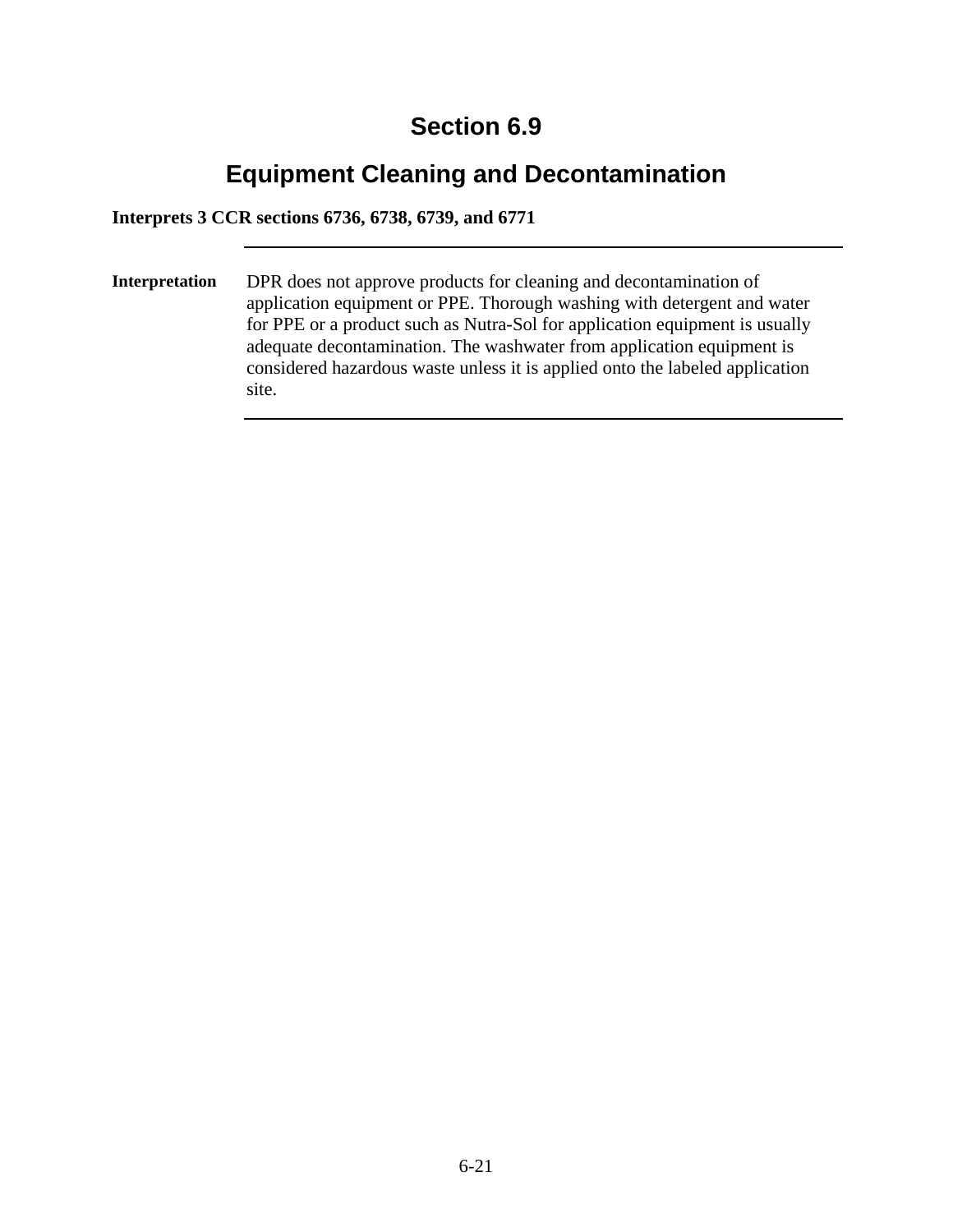### **Fumigation -- Accident Response Plan**

#### **Interprets 3 CCR section 6780**

**Interpretation** The accident response plan requires the employer to anticipate what hazards might develop in an accident or spill and provide written instructions on how employees should respond. This plan must be at the worksite. This requirement was not meant to have growers or applicators develop a comprehensive plan attempting to mitigate all possible scenarios resulting from an accident. However, the plan must include the availability of information regarding the security of the area where the problem has occurred and whom to contact in the event of a problem. Emergency information should be documented and available, especially the emergency telephone number. This needs to be more specific than simply calling 9-1-1.

> Through the Label Improvement Program and new registration standards, general information on spills and leaks is available on the label.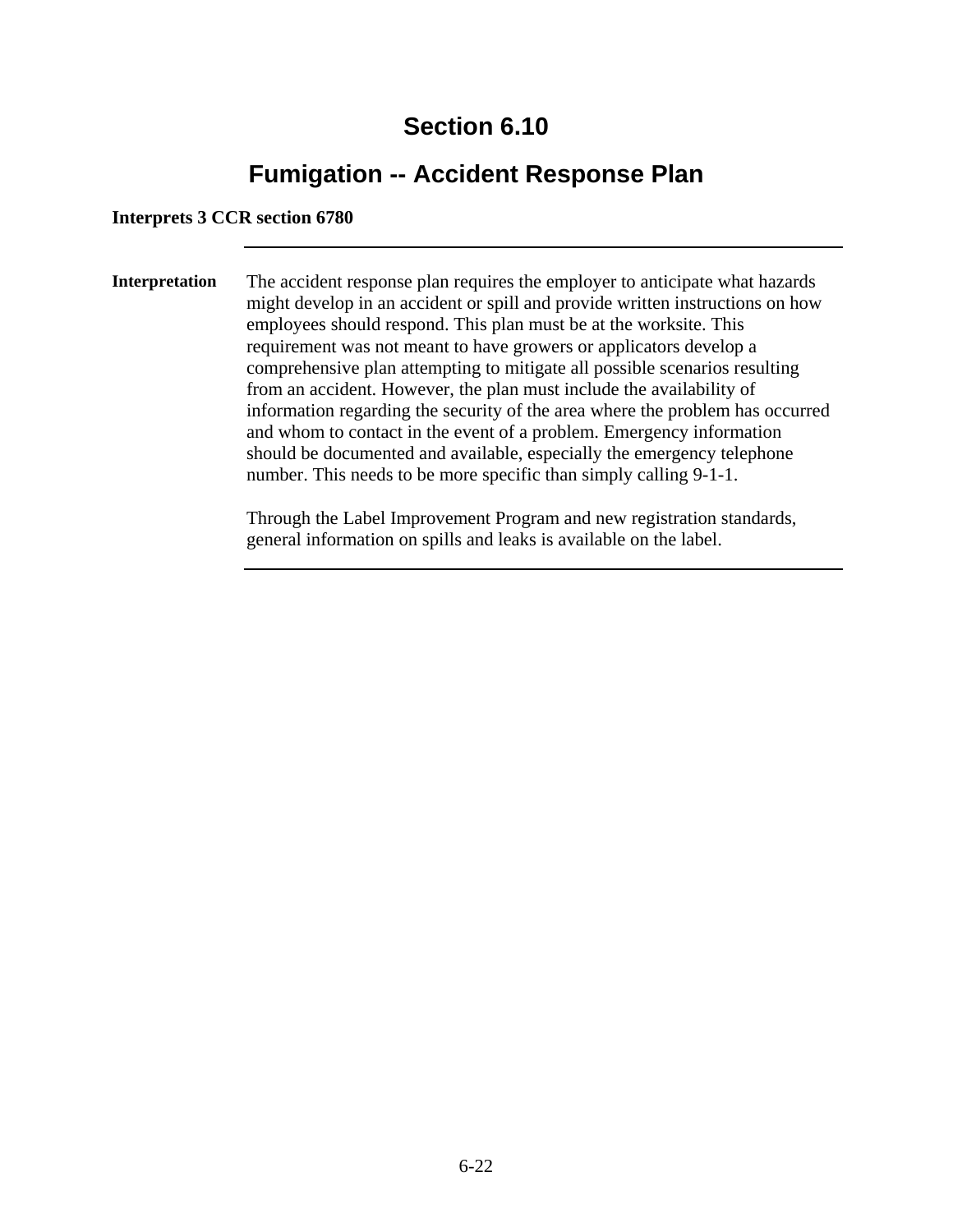### **Fumigation -- Tarp Pullers as Handlers**

#### **Interprets 3 CCR section 6000**

**Interpretation** Tarp pullers (structural and field) are considered handlers because they are removing treatment site coverings. They can be considered non-handlers only if they handle uncontaminated tarp material before the introduction of any pesticide. When tarps are being installed in conjunction with the application (for example, soil fumigation), they are handlers. The regulations that apply to handlers, therefore, apply to these employees.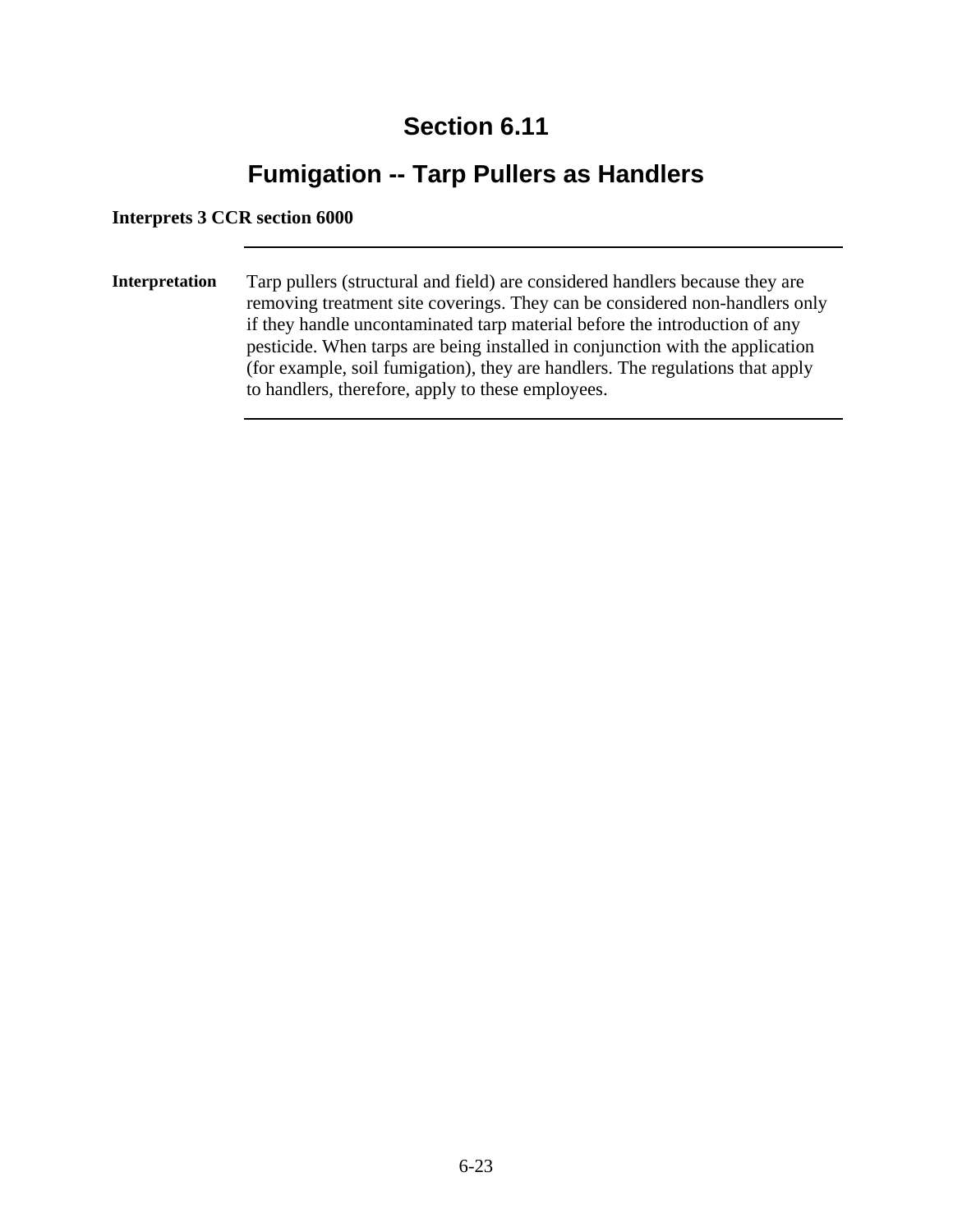### **Fumigation -- Respiratory Protection and SCBA Backup**

**Interprets FAC section 12973; 3 CCR sections 6000, 6739, and 6782** 

**Interpretation** If self-contained breathing apparatus (SCBA) is required in an enclosed space by labeling or regulation, two NIOSH-approved units are required to be present; the routine use unit (must begin the workday with a minimum of 80% of the manufacturer's maximum recommended air tank capacity) and an emergency use unit (that must be charged to 100% of the manufacturer's recommended air tank capacity). If an employee must enter an enclosed space to begin aeration prior to clearing, he/she must wear SCBA and have a backup person at the site. The back-up person must be similarly equipped (*3 CCR sections 6782 and 6739(j)*).

> 16 CCR section 1971(a)(1)(B) specifically requires two appropriate pieces of respiratory protection for structural applicators. These same standards would apply to the interpretation of that section.

> Note: However, the 80% capacity tank need not be the one in the harness; if a third tank of less than 80% capacity is in the harness, it may be used until the low pressure warning device activates, at which time the air tank must be replaced. The interpretation (the "*three tank rule*") allows partial tanks to be used, yet still comply with section 6739(j).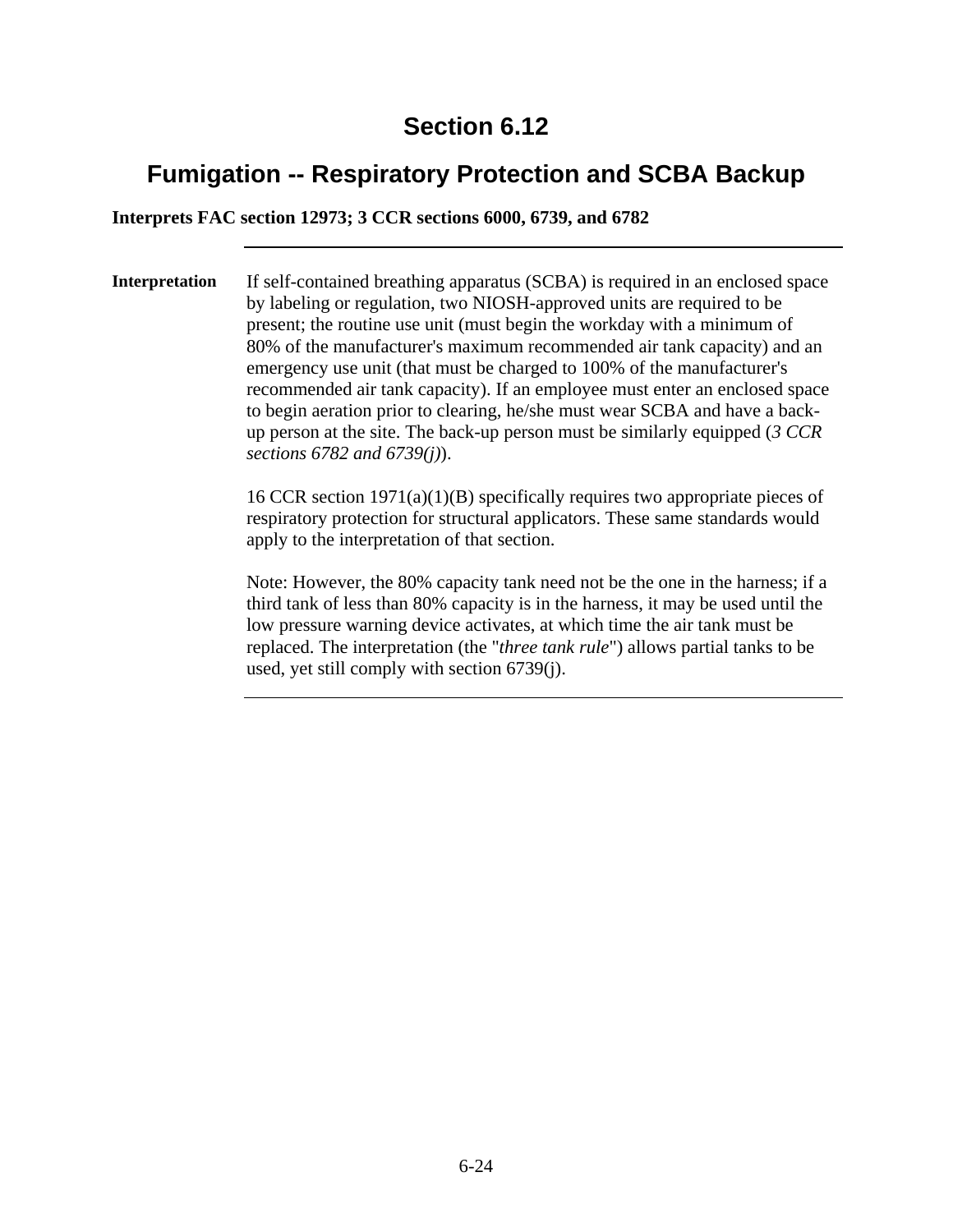### **Fumigation -- Spot Injection**

#### **Interprets 3 CCR sections 6738 and 6739**

**Interpretation** If the labeling requires PPE to be used only "in case of a spill or leak," PPE need not be routinely worn during applications to outdoor, unconfined sites, including tree site fumigation. However, a self-contained breathing apparatus (SCBA) must be available to stabilize an emergency situation. Unless specifically required by labeling, a second SCBA is not necessary.

> The emergency response plan should specify that only the SCBA-equipped person is responsible for correcting leaks and spills and the second worker evacuates the area and does not reenter until the SCBA-equipped person determines it is safe.

> Note: If the "in case of a spill or leak" unit is considered an emergency unit, i.e., non-routine use, then it must be at 100% of the manufacturer's recommended pressure.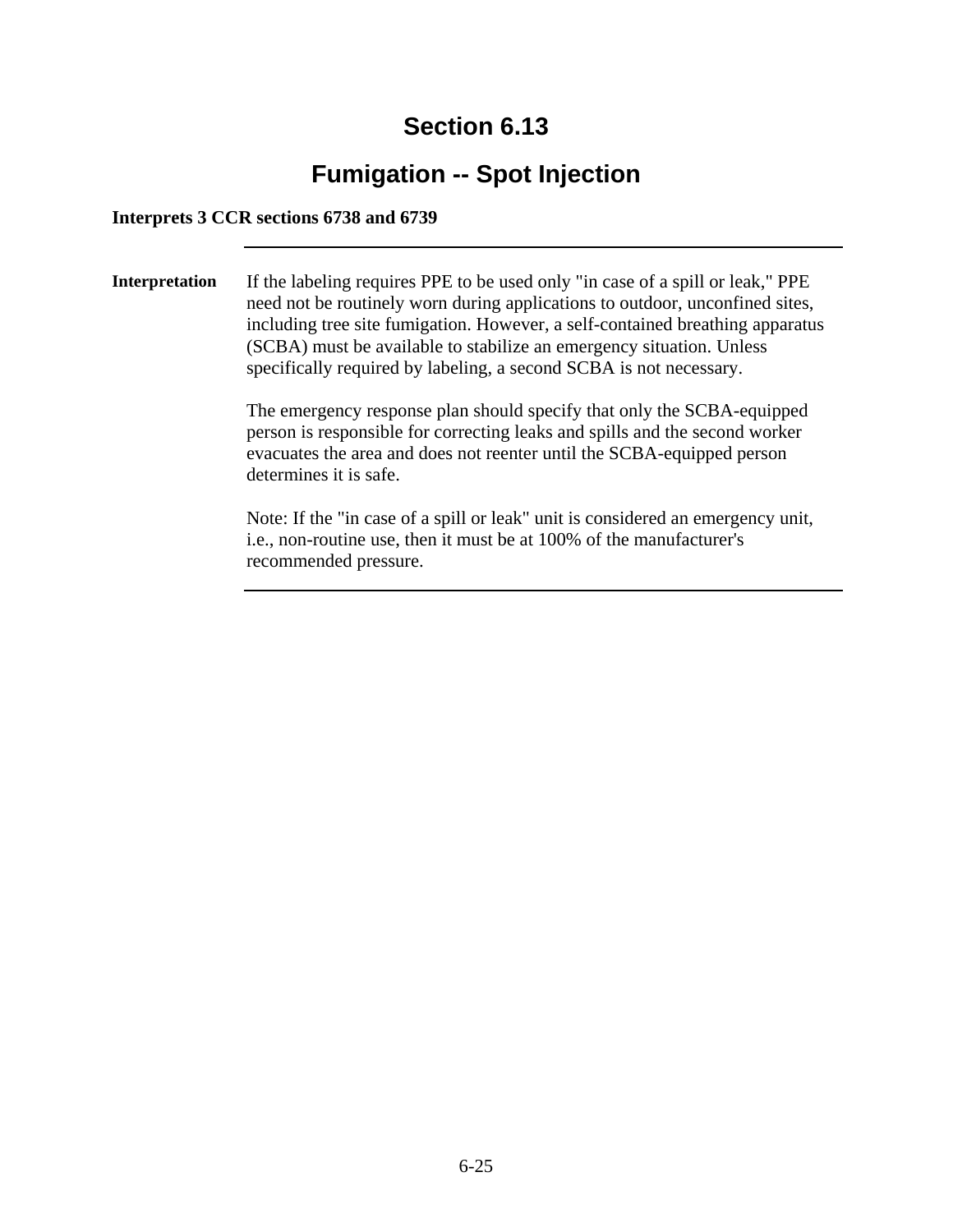### **Fumigation -- Two Trained People**

#### **Interprets 3 CCR section 6784**

**Interpretation** If two trained people are required by labeling or regulation during a fumigation, the two persons may be two employers, two employees, or one of each. The second person is often required by fumigant labeling and, in the case of employees, by regulation (*3 CCR section 6784*). This requirement should not be confused with the need for a certified applicator when restricted materials are used. The certified applicator may be one of the two people only if physically present at the use site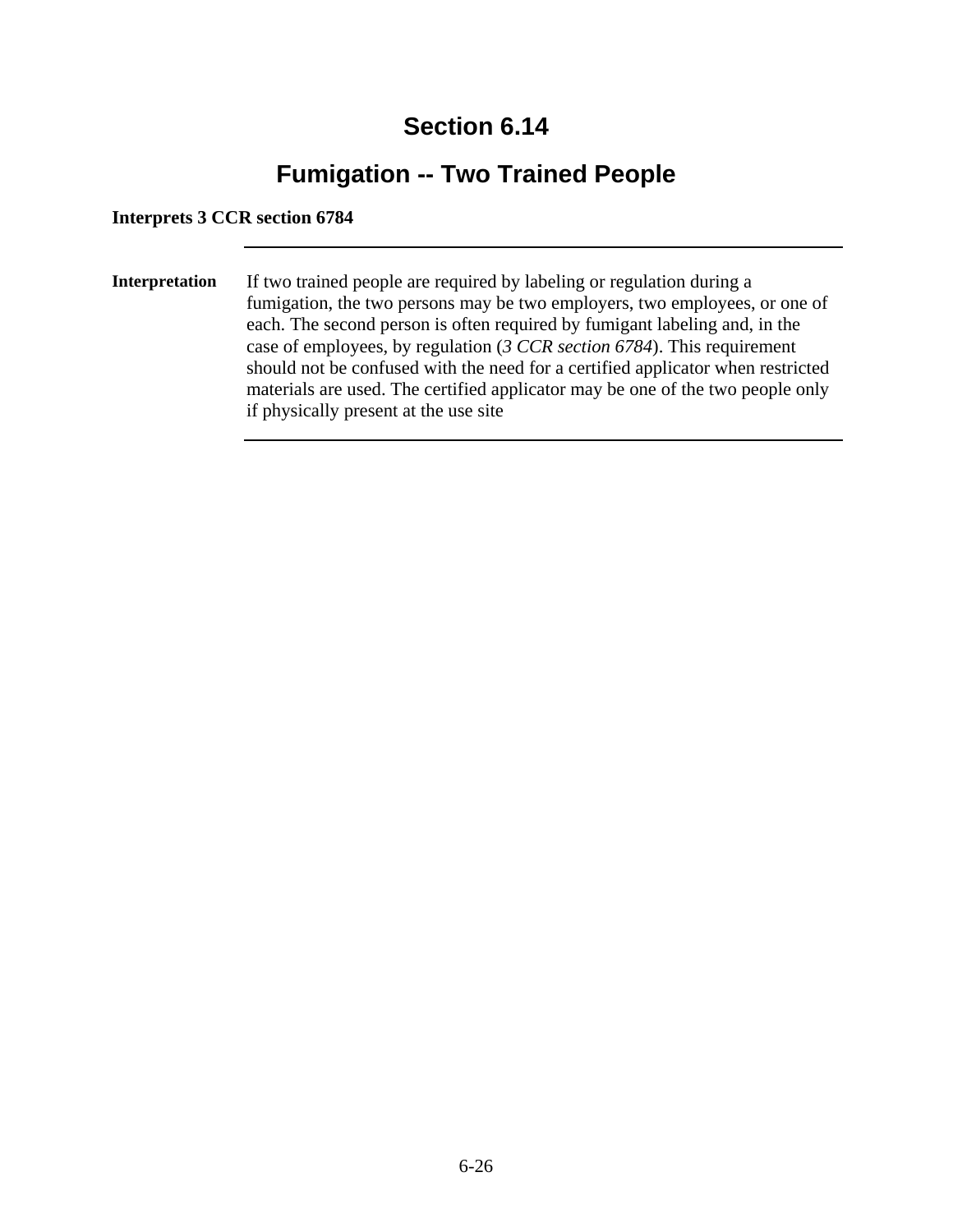### **Formaldehyde**

#### **Interprets FAC section 12973; 3 CCR section 6000; and 8 CCR sections 5203 and 5217**

**Interpretation** The formaldehyde Occupational Safety and Health Administration (OSHA) standard is found on the labeling of pesticides which have formaldehyde as an active ingredient. These products are registered for use in citrus packinghouses and poultry confinement buildings.

> Formaldehyde is a regulated carcinogen under 8 CCR section 5217. Under the Memorandum of Understanding between DIR/DPR/CACs, Cal/OSHA is responsible for this pesticide. Pesticide illness reports and employee complaints involving these products should be referred to Cal/OSHA.

Exposure levels of personnel handling the product must be monitored according to specific instructions listed on the labeling and the requirements of 8 CCR section 5217. When performing inspection on the use of these products, you should determine if personnel are being monitored. If handlers are not being monitored, you should investigate the lack of monitoring as a possible labeling violation. You should request that the employer provide evidence that the operation has qualified for an exemption. If the employer has documentation from OSHA which indicates that the specific site being inspected has qualified for an exemption from monitoring, the operation can be considered in compliance with that portion of the labeling. If any other type of documentation is offered by the employer as qualifying for an exemption, the inspector should refer the case to their EBL. The EBL will consult OSHA on the validity of the documentation.

OSHA has indicated that this exemption is valid only if the employer has site-specific data which documents that personnel will not be exposed to levels of formaldehyde above the allowed levels. Approval of any exemption to the formaldehyde monitoring requirement of 8 CCR section 5217 is the responsibility of OSHA.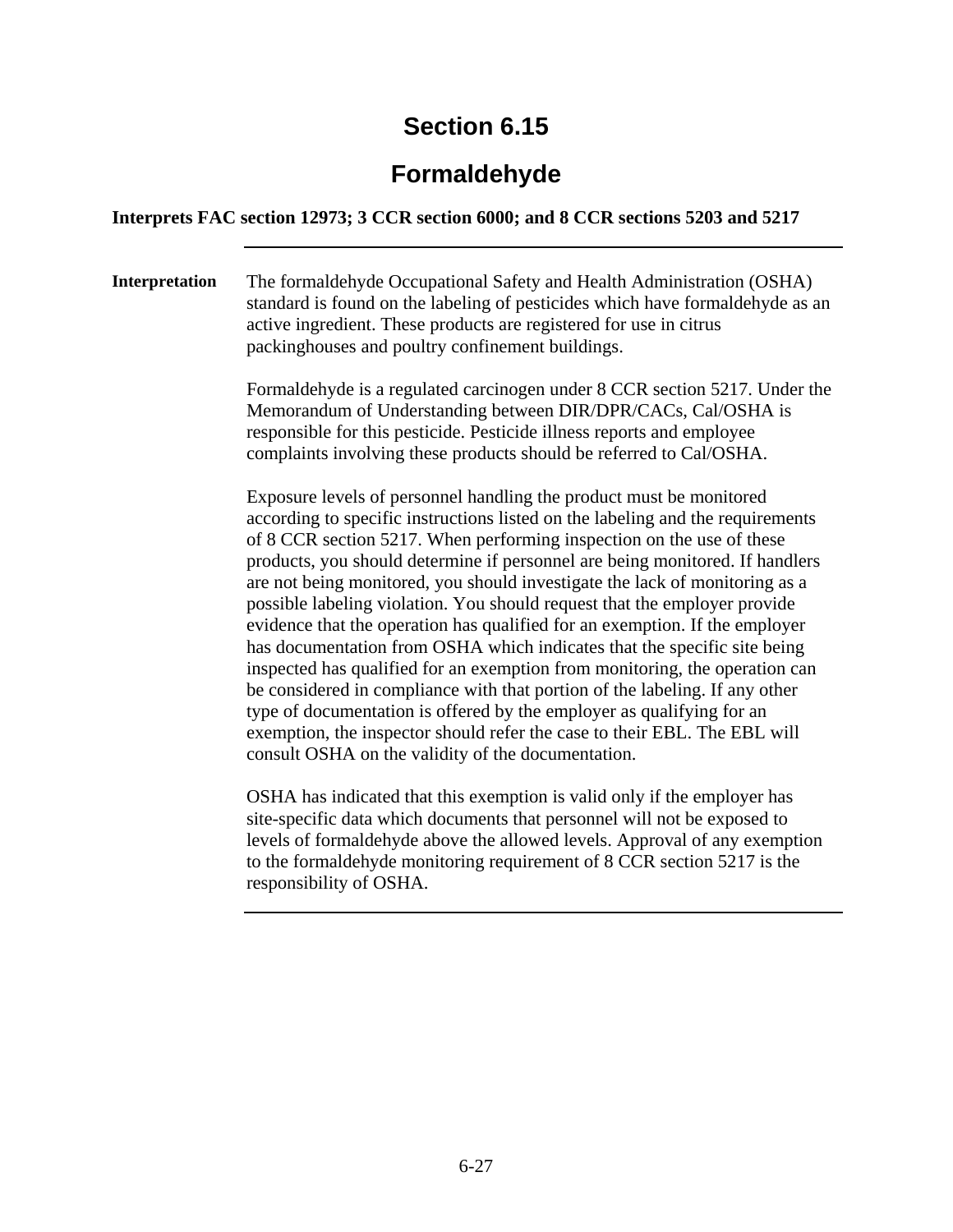### **Handle**

#### **Interprets 3 CCR sections 6000, 6700, and 6720**

| A. Generally                      | The next four parts are general information.                                                                                                                                                                                                                                                                                                                                                                                                                                                                                                                                                                                                                                                                                                                                                                                                                                                                                                                                                                                                                                                                                                                                                                                                                                                |
|-----------------------------------|---------------------------------------------------------------------------------------------------------------------------------------------------------------------------------------------------------------------------------------------------------------------------------------------------------------------------------------------------------------------------------------------------------------------------------------------------------------------------------------------------------------------------------------------------------------------------------------------------------------------------------------------------------------------------------------------------------------------------------------------------------------------------------------------------------------------------------------------------------------------------------------------------------------------------------------------------------------------------------------------------------------------------------------------------------------------------------------------------------------------------------------------------------------------------------------------------------------------------------------------------------------------------------------------|
| 1. Unopened<br>containers         | The term "handle" does not include movement or transportation of pesticides<br>in the registrant's original unopened containers. Pesticide dealer employees<br>such as salespersons, warehouse persons, and forklift drivers are covered<br>under Cal/OSHA regulations. However, pesticide dealer employees who mix<br>or load pesticides or calibrate equipment in the field are handlers and under<br>FAC jurisdiction.<br><i>Note:</i> Pest control business licensing may also be needed in this case.                                                                                                                                                                                                                                                                                                                                                                                                                                                                                                                                                                                                                                                                                                                                                                                  |
| 2. Field<br>transplant<br>workers | Several field agricultural crops are grown using transplants from nursery<br>seedbeds. Most current agricultural practice involves the transplants being set<br>into the soil concurrent with an at-plant pesticide application. Transplant<br>operations are usually accomplished using one of the following two methods:<br>1. Manual transplanting with concurrent pesticide application where the<br>employees plant the seedlings in advance of the spray-rig, with the<br>spray-rig following behind applying the pesticide; or<br>2. Mechanical transplant/application where equipment is a combination<br>planting apparatus and application rig (commonly called a "transplant<br>rig") attached to and pulled by a tractor on which employee(s) sit and<br>feed seedlings onto the planting arm or wheel (depending on the<br>equipment) which mechanically sets plants into the soil while at the<br>same time a pesticide is applied. Additionally, there may be an<br>employee(s) following the transplant rig to assure that the rig is<br>operating and setting the plants in the soil properly.<br>Note: there are several variations of these transplant type operations where<br>planting occurs at the same time as the pesticide applications (dip solutions,<br>etc.). |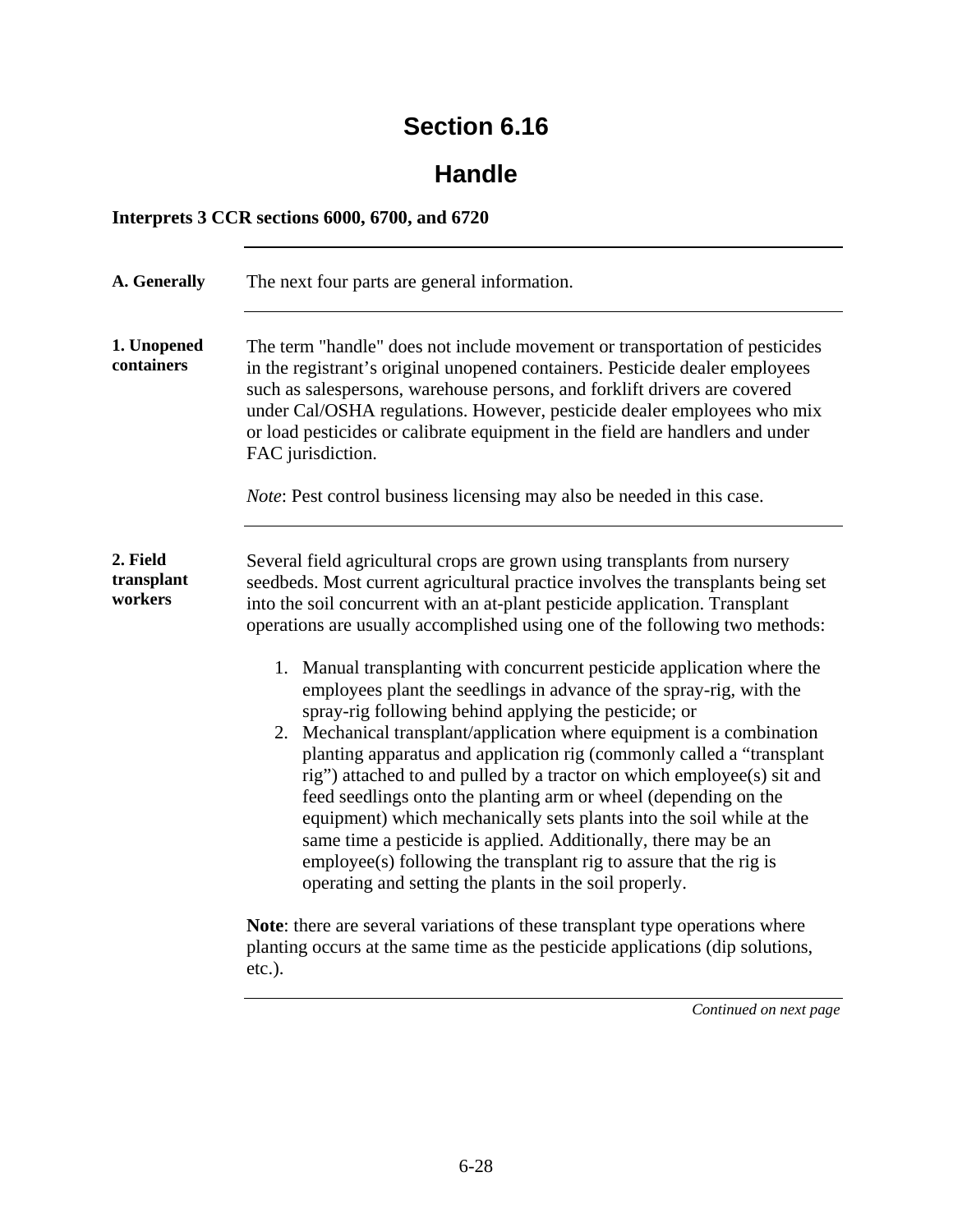#### **Handle,** Continued

#### **3. "Field workers" not involved in the application**

For field transplant operations such as described in number one (1) in *Field transplant workers* above, the employees are considered field workers since they are solely performing hand-labor tasks as transplanters and are **not involved** in the "pesticide application process" itself.

- If workers can keep in front of the treated area (that area to where the pesticide is being directed or has been directed) and the employer and handler assure that the workers do not come onto contact with the pesticide or pesticide-treated surfaces while transplanting (directly or through drift), then the operation would not constitute a violation of 3 CCR section 6762(b) Field Work During Pesticide Application.
- As field workers, the employer has the responsibility to comply with the following:
	- 1. Other 3 CCR field worker requirements, e.g., hazard communication, application-specific information, emergency medical care, decontamination facilities, field reentry after pesticide application, early entry field workers, and restricted entry intervals.
	- 2. Assure that the workers who are transplanting seedlings constantly remain in front or outside of the treated area.
	- 3. Assure workers do not enter or remain in the treated area during the application of a pesticide.
	- 4. Notify the workers of the pesticide application (3 CCR section 6618(b)).

#### **4. "Handlers" involved in the application**

When field transplant operations are *combined* with pesticide applications which may require additional employees to be within the area treated or to participate in the treatment (such as dipping), DPR considers the entire operation to be part of a "pesticide application process." Therefore, the employees are considered handlers and are not subject to restrictions associated with remaining outside of the treated area. As handlers, including those following the rig, the employer must provide the following:

- 1. All workers taking part in such a transplant operation must be trained as handlers as required by 3 CCR section 6724.
- 2. The employer must provide and assure all workers wear coveralls when required by 3 CCR section 6736.
- 3. The employer must provide and assure all workers wear personal protective equipment as required by 3 CCR section 6738 and labeling for the pesticide used.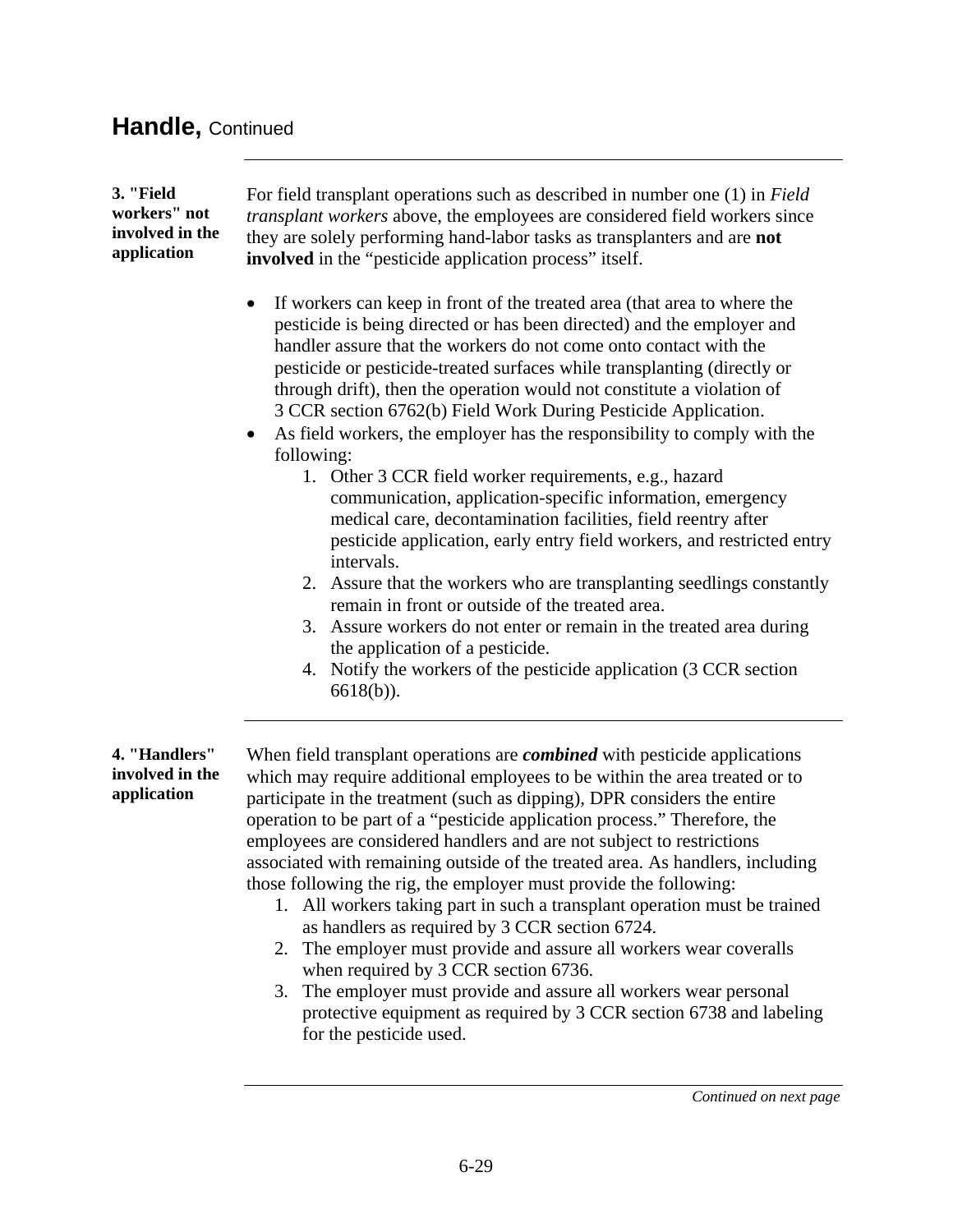| 4. "Handlers"<br>involved in the<br>application<br>(continued) | 4. Additionally, the employer has the responsibility to comply with other<br>3 CCR handler requirements, e.g., hazard communication, application<br>specific information, emergency medical care, medical supervision,<br>and decontamination facilities.                                                                                                                                                                                                                                                                                                                     |
|----------------------------------------------------------------|-------------------------------------------------------------------------------------------------------------------------------------------------------------------------------------------------------------------------------------------------------------------------------------------------------------------------------------------------------------------------------------------------------------------------------------------------------------------------------------------------------------------------------------------------------------------------------|
| <b>B.</b> Government<br>personnel                              | Government personnel handling insecticidal lures or baiting traps that have<br>pesticides are handlers and required to comply with the applicable worker<br>safety regulations even though trapping for monitoring purposes is not a<br>pesticidal use. When insect monitoring traps or non-insecticidal lures are<br>handled, the employer is exempt from the requirements of 3 CCR section<br>6730 (Working Alone), section 6732 (Change Area), and section 6736<br>(Coveralls).                                                                                            |
|                                                                | Government personnel conducting inspections are not handlers or field<br>workers. These employees are protected by Cal/OSHA regulations.                                                                                                                                                                                                                                                                                                                                                                                                                                      |
| <b>C.</b> Regularly<br>handle                                  | There are two interpretations of the definition of "regularly handle" that can<br>be reasonably drawn from the wording of the regulation.                                                                                                                                                                                                                                                                                                                                                                                                                                     |
|                                                                | In one interpretation (call it the "fixed period interpretation") there are fixed<br>30-day periods starting the first day a handler works with an organophosphate<br>(OP) or carbamate (Carb). In a worst-case scenario, using this interpretation, a<br>handler could be exposed up to 12 consecutive days in two consecutive 30-<br>day periods without triggering medical supervision requirements. The "fixed<br>period" interpretation circumvents the intent of medical supervision by<br>allowing more than six days exposure without triggering medical supervision. |
|                                                                | The second interpretation (sliding period) means the 30-day period changes<br>every day. Thus, the prohibition against working seven days in a 30-day<br>period must be reevaluated each day.                                                                                                                                                                                                                                                                                                                                                                                 |
|                                                                | Because the "fixed period" interpretation does not meet the intent of the<br>medical supervision program, DPR has adopted the "sliding period"<br>interpretation. Thus, any time an employee handles category I or II OP or<br>Carb pesticides for more than six days in any 30-day period (that is 30<br>consecutive days), that employee falls under the requirements of the medical<br>supervision program.                                                                                                                                                                |

<u> 1980 - Johann Barn, mars an t-Amerikaansk kommunister (</u>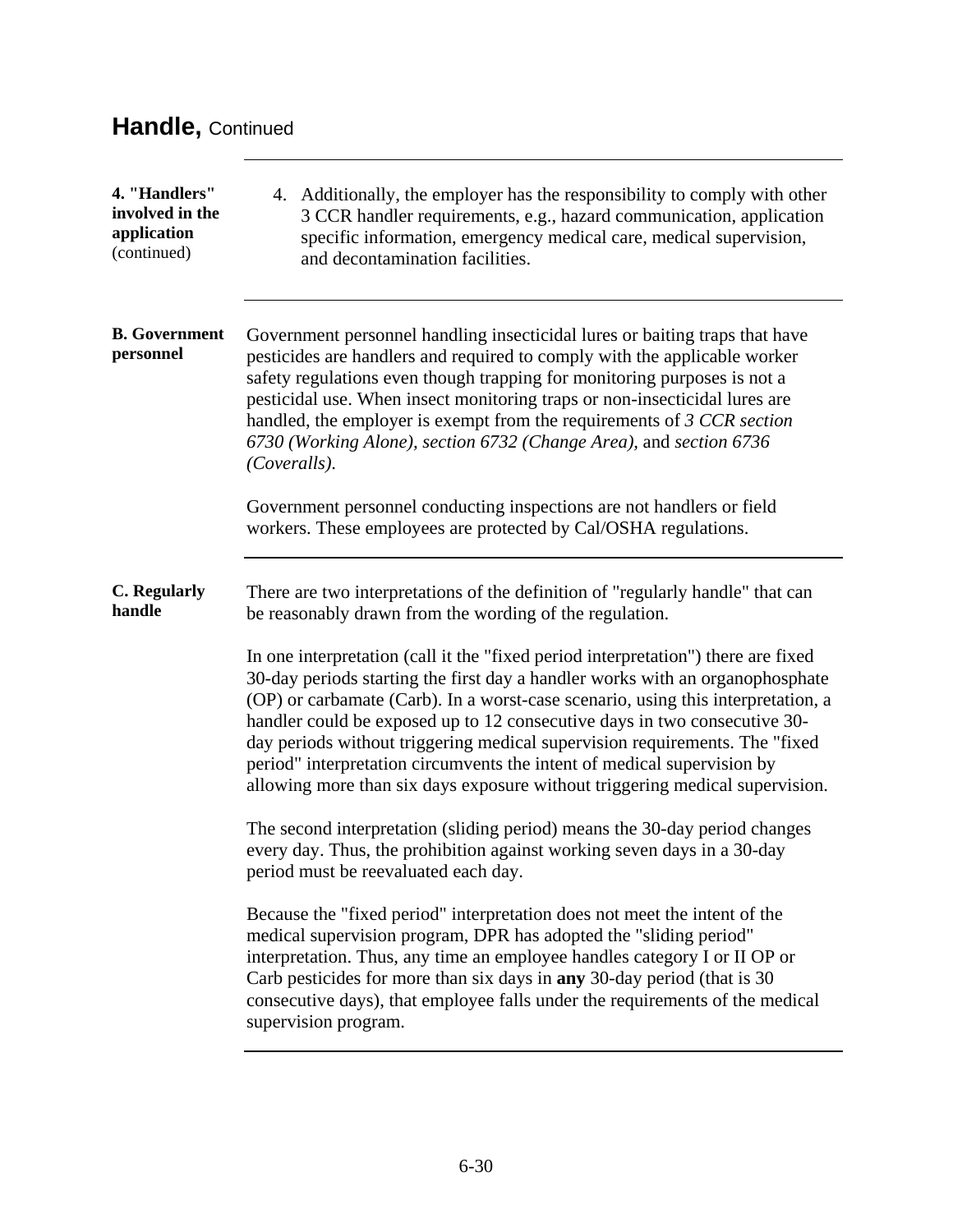# **Hazard Communication**

| <b>Display</b>                 | Interprets 3 CCR sections 6000, 6723, 6723.1, and 6761                                                                                                                                                                                                                                                                                                                                                                                                                                                                                                                                                                                                                        |
|--------------------------------|-------------------------------------------------------------------------------------------------------------------------------------------------------------------------------------------------------------------------------------------------------------------------------------------------------------------------------------------------------------------------------------------------------------------------------------------------------------------------------------------------------------------------------------------------------------------------------------------------------------------------------------------------------------------------------|
|                                | For grower's employees who handle pesticides, the completed written Hazard<br>Communication Program (PSIS A-8, Safety Rules for Pesticide Handlers on<br>Farms) must be displayed (see 3 CCR section 6000 for definition of<br>"display") at a central location. For grower's employees who are working in a<br>treated field, the PSIS A-9 (Pesticide Safety Rules for Farmworkers) must be<br>displayed at the worksite. If workers gather at a central location prior to<br>transport to the worksite, the PSIS A-9 may be displayed at that central<br>location. Also, if requested, the employer must read the information contained<br>in the document to the employee. |
| A. Grower<br>responsibility    | <b>Interprets 3 CCR section 6761</b>                                                                                                                                                                                                                                                                                                                                                                                                                                                                                                                                                                                                                                          |
|                                | The grower is responsible for providing specific information to employees of<br>a labor contractor. The operator of the property must provide, upon request of<br>his or her employee, or an employee of a labor contractor, access to use<br>records, Material Safety Data Sheets (MSDS), and PSIS leaflets.                                                                                                                                                                                                                                                                                                                                                                 |
| <b>B. MSDS</b><br>availability | <b>Interprets 3 CCR section 6723</b>                                                                                                                                                                                                                                                                                                                                                                                                                                                                                                                                                                                                                                          |
|                                | An MSDS may not exist for every pesticide manufactured. It is the<br>responsibility of the pesticide dealer (Labor Code section 6393) to provide<br>the purchaser with the appropriate MSDS, if it is available from the registrant.<br>However, 3 CCR section 6723 requires the employer to make a written<br>inquiry to the registrant of the pesticide as to the availability of an MSDS<br>within seven days of receiving a request for an MSDS from an employee.                                                                                                                                                                                                         |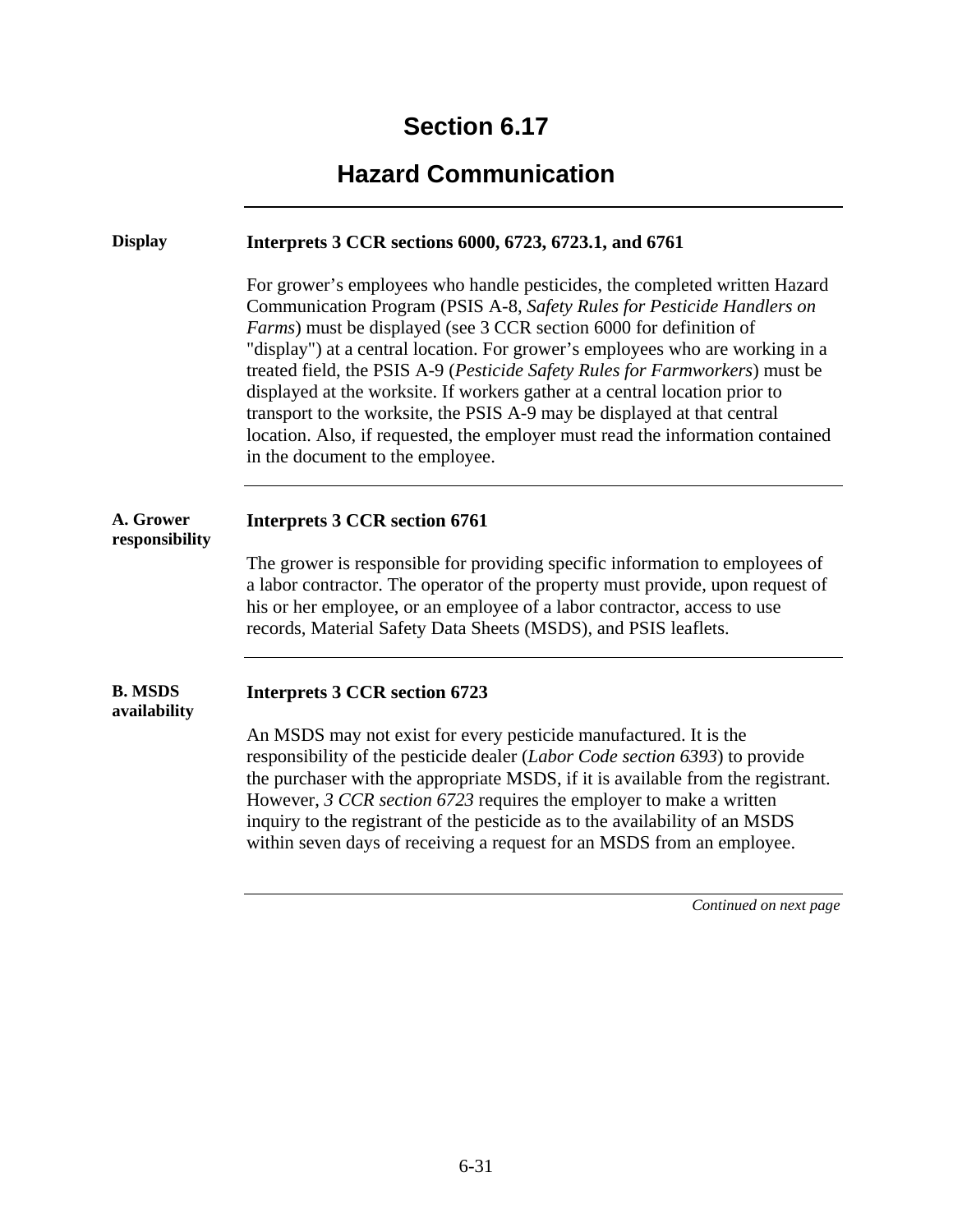#### **Hazard Communication, Continued**

**B. MSDS availability**  (continued)

Outlets such as nurseries, lumber stores, and hardware stores that sell pesticides do not need to have MSDS available. These outlets do not need to provide MSDS to purchasers of pesticides that are intended for use by the consumer. Also, MSDSs do not need to be provided when a pesticide is incidentally sold to an employer that is in the same form, approximate amount, concentration, and manner as it is sold to consumers (*Labor Code section 6393*). For example, a retailer selling snail bait to maintenance gardeners does not have to distribute an MSDS. However, maintenance gardeners who have employees who handle this pesticide are still required to provide an MSDS, on request, if it is available from the registrant. The requirement for the registrant or dealer to provide MSDS is contained in the Labor Code and is the jurisdiction of Cal/OSHA.

Regulations are specific. If an employee requests an MSDS, the employer is required to make a written inquiry to the registrant of the pesticide as to the availability of the MSDS. Upon receiving a request for an MSDS, the employer must provide original information to a requester. A "summarized copy" of an MSDS may not be consistent with the registrant's printed MSDS for the pesticide.

#### **C. Program Interprets 3 CCR sections 6720 and 6723**

All employers who assign employees to handle pesticides need to keep a written Hazard Communication Program. Employers of people in restaurants, industrial facilities, schools, hospitals, agricultural operations, etc., must post a completed Hazard Communication Program (PSIS A-8). It must be posted at a location where employees assigned to handle pesticides usually start the work day. If employees do not start their activities at one locale, the employer must maintain one copy of the program at a central location at the workplace and accessible to employees. When only antimicrobial agents are handled, and employers have, and are in compliance with, a current Hazard Communication Program and Injury and Illness Prevention Program as required by the Department of Industrial Relations Cal/OSHA regulations, the employer is exempt from specifically complying with *3 CCR section 6723.*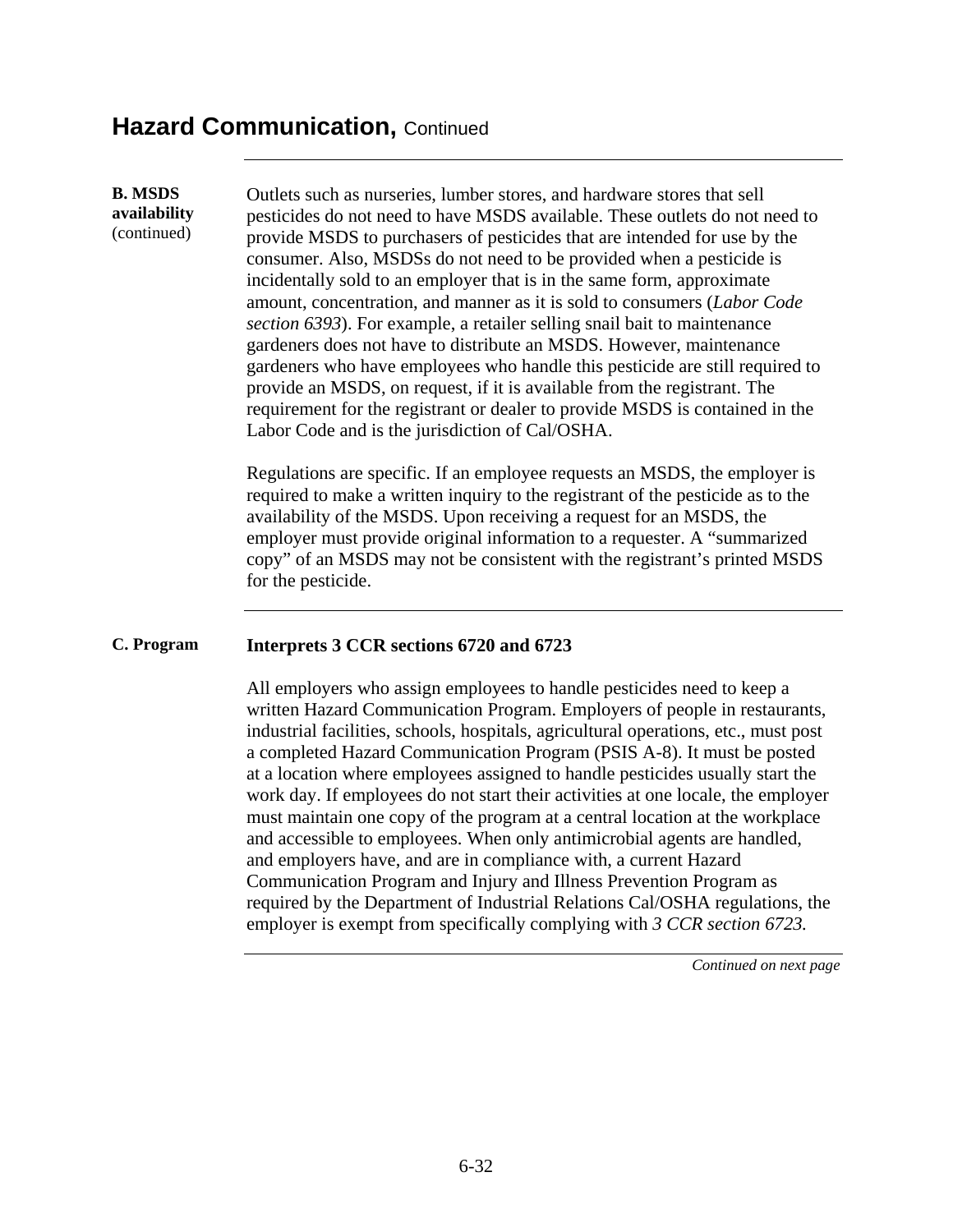#### **D. Records Interprets 3 CCR sections 6723 and 6761**

Companies that farm in multiple counties may keep records at a centralized location (i.e., place where the business maintains other records such as purchase orders, training records, etc.) in just one county, but the employer must provide, upon request of an employee, employee representative, or employee's physician, access to any records or documents (within 48 hours) the employer is required to keep concerning hazard communication. Also, employee records and documents must be made available to the CAC in each county where the company operates.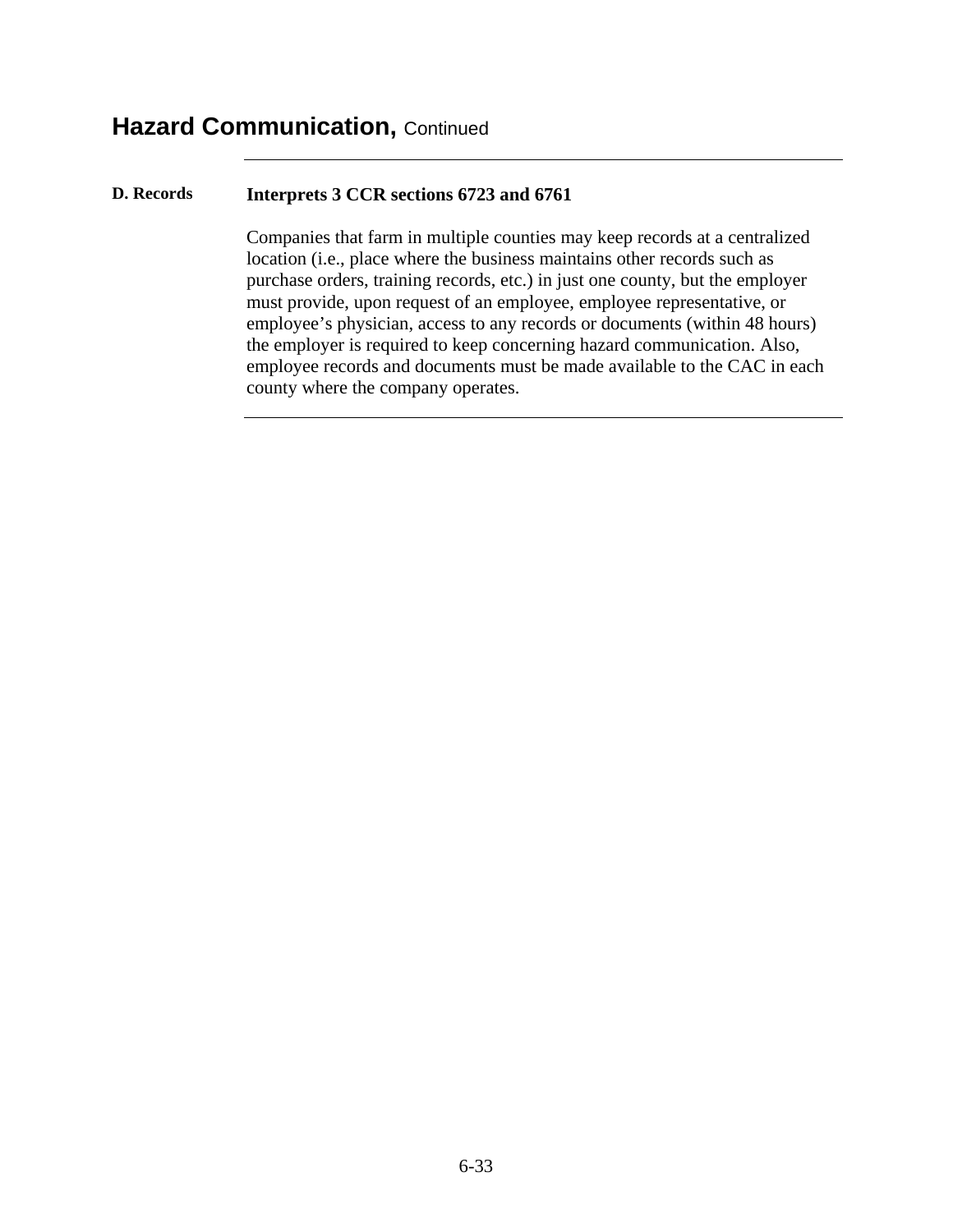# **Immediate Family**

#### **Interprets 3 CCR sections 6700 and 6701**

| <b>WPS</b> definition<br>of "immediate"<br>family" | The federal WPS defines "immediate family" as including only spouse,<br>children, parents, and siblings. These relationships include either legal<br>(in-law) or blood (genetic) status. DPR uses the federal definition to interpret<br>3 CCR worker safety regulations and pesticide labeling requirements. |
|----------------------------------------------------|---------------------------------------------------------------------------------------------------------------------------------------------------------------------------------------------------------------------------------------------------------------------------------------------------------------|
|----------------------------------------------------|---------------------------------------------------------------------------------------------------------------------------------------------------------------------------------------------------------------------------------------------------------------------------------------------------------------|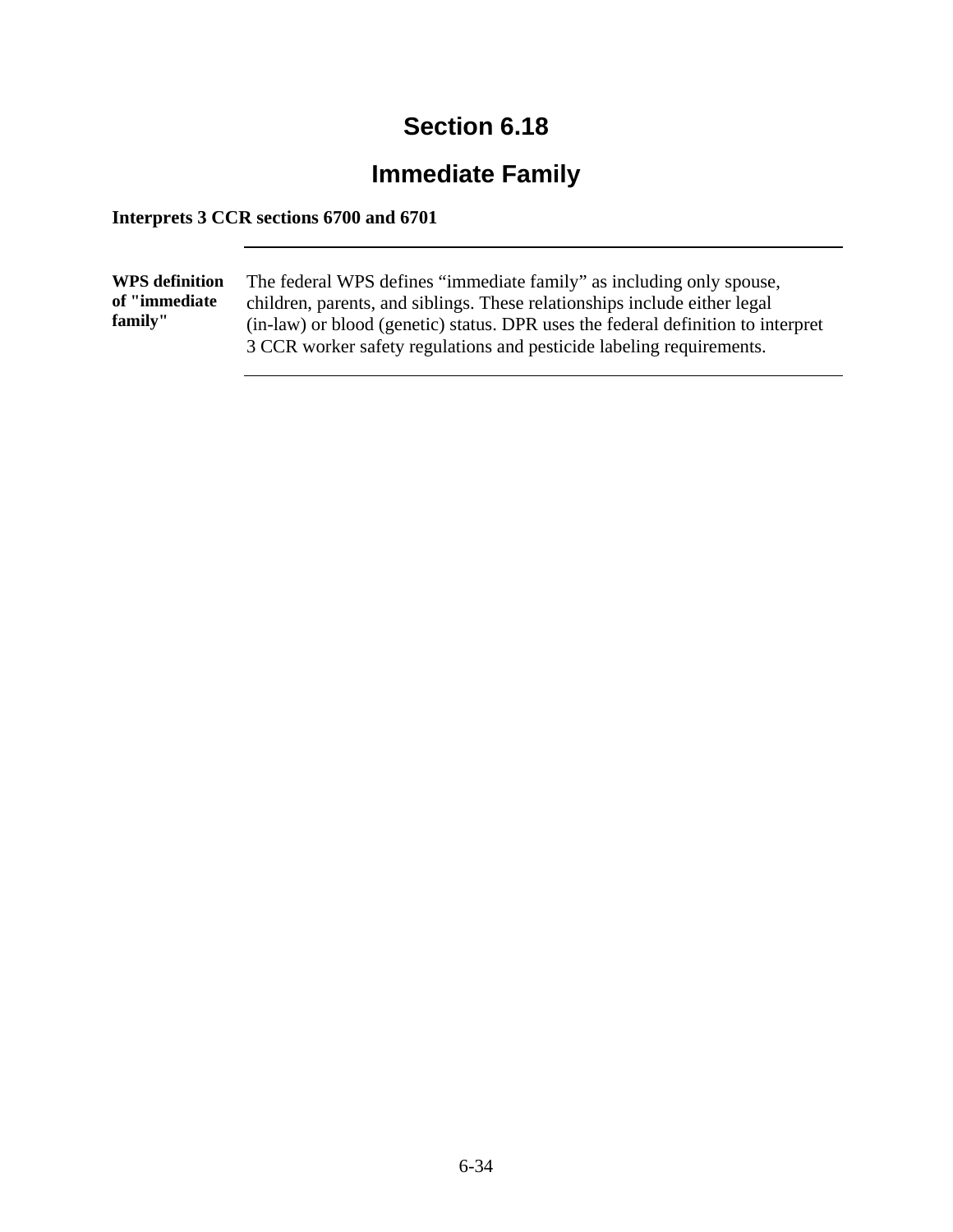# **Medical Supervision**

| A. Medical<br>supervision --<br>ethephon | Interprets 3 CCR sections 6000 and 6728                                                                                                                                                                                                                                                                                                                                                                                                                                                      |
|------------------------------------------|----------------------------------------------------------------------------------------------------------------------------------------------------------------------------------------------------------------------------------------------------------------------------------------------------------------------------------------------------------------------------------------------------------------------------------------------------------------------------------------------|
|                                          | The regulations require medical supervision whenever an employee regularly<br>handles a pesticide with the signal word "DANGER" or "WARNING" that<br>contains an organophosphate or carbamate for the commercial or research<br>production of an agricultural plant commodity. Both organophosphate and<br>carbamate are defined in 3 CCR section 6000.                                                                                                                                      |
|                                          | U.S. EPA reviewed ethephon and determined it to be an organophosphonate.<br>Organophosphonates do not fall within the definition of organophosphate in<br>3 CCR section 6000 and therefore are not currently covered by the medical<br>supervision requirements.                                                                                                                                                                                                                             |
|                                          | Based on a review of the toxicity, ethephon does inhibit cholinesterase. It is<br>not a potent inhibitor, but does consistently inhibit cholinesterase in animal<br>studies.                                                                                                                                                                                                                                                                                                                 |
|                                          |                                                                                                                                                                                                                                                                                                                                                                                                                                                                                              |
| <b>B.</b> Medical<br>supervision --      | <b>Interprets 3 CCR section 6728</b>                                                                                                                                                                                                                                                                                                                                                                                                                                                         |
| records location                         | $3$ CCR section $6728(c)(3)$ lists the records the employer is required to keep:                                                                                                                                                                                                                                                                                                                                                                                                             |
|                                          | The agreement (with the medical supervisor).<br>$\bullet$<br>The use (exposure) records.<br>$\bullet$                                                                                                                                                                                                                                                                                                                                                                                        |
|                                          | Recommendations from the medical supervisor.<br>$\bullet$<br>The results of cholinesterase (ChE) tests performed.<br>$\bullet$                                                                                                                                                                                                                                                                                                                                                               |
|                                          | These records must be maintained for three years and be made available for<br>inspection by specified officials. DPR has historically interpreted this section<br>to require that these records be retained at the employer's headquarters<br>location. We have been asked if the medical supervisor could retain the<br>records, on behalf of the employer. The need for confidentiality of personal<br>medical information is cited as a reason for having the doctor hold the<br>records. |
|                                          | Continued on next page                                                                                                                                                                                                                                                                                                                                                                                                                                                                       |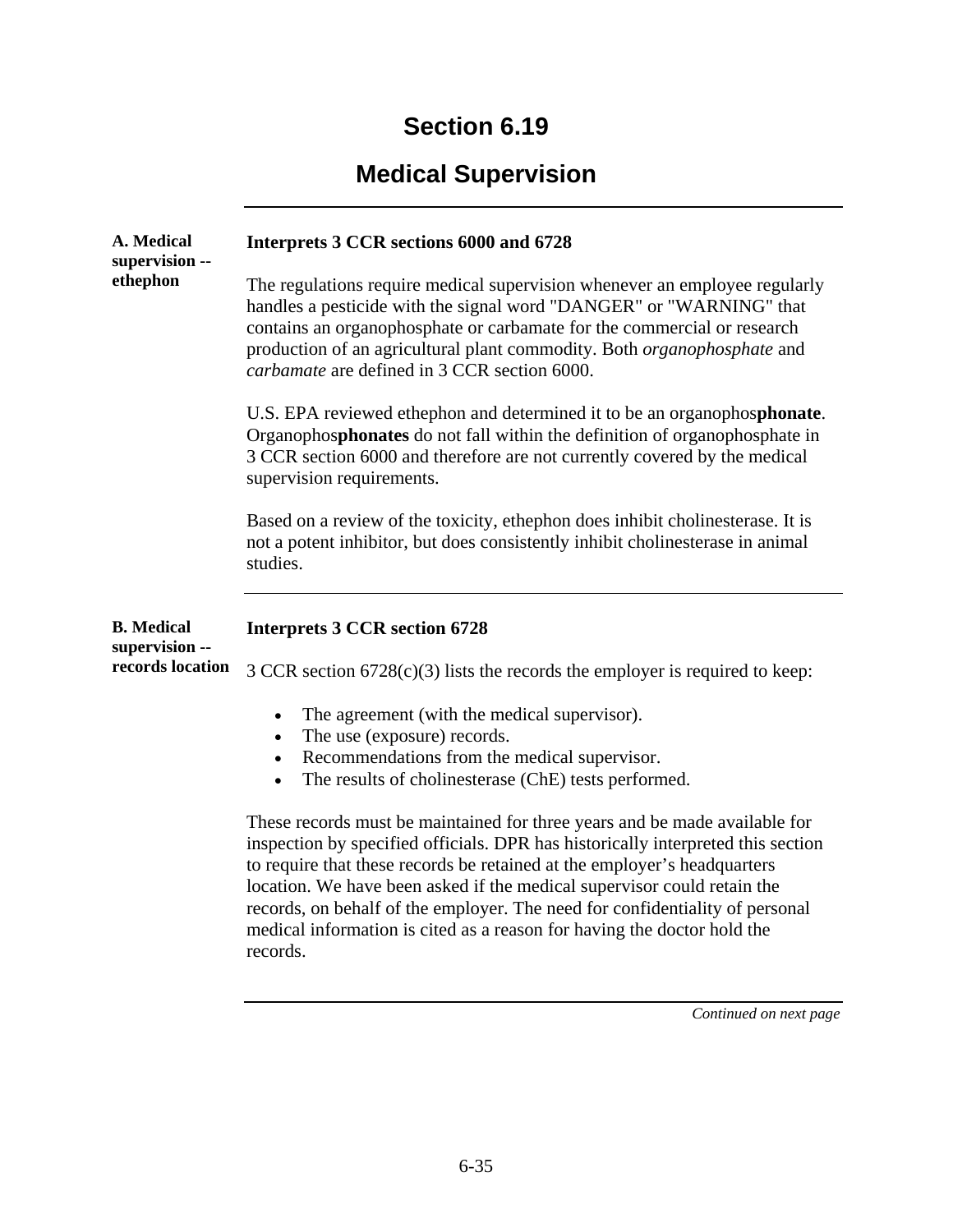#### **Medical Supervision, Continued**

**B. Medical supervision - records location**  (continued)

When this section was originally adopted in 1973, confidentiality was not the issue that it is today. There have been several State and federal laws adopted in recent years protecting the confidentiality of personal information. The interpretation and application of 3 CCR section 6728 must be reevaluated in light of these more recent laws. It is reasonable for the employer to have the medical supervisor retain the confidential medical information (the test results).

With the exception of the ChE test results, there should be no confidentiality issues generated by retention of these records. It is DPR's interpretation that these records must be retained by the employer at a business location within the State, with the exception of ChE test results. The employer must maintain a record identifying the employee and the dates of tests when having the actual test results retained by the medical supervisor.

Enforcement of medical supervision requirements should focus first on it being in place when required and secondly on the employer implementing the recommendations of the medical supervisor. The other required records should allow you to effectively enforce this section without routinely reviewing the actual ChE test results. If you have concerns about the completeness of the employer's records, follow-up with the medical supervisor may be necessary. The identity of the medical supervisor can be obtained from available records (the contract).

If you or other officials have a need to review the actual test results, the records can be obtained from the medical supervisor through legally provided procedures. DPR's Worker Health and Safety Branch can provide guidance in this area.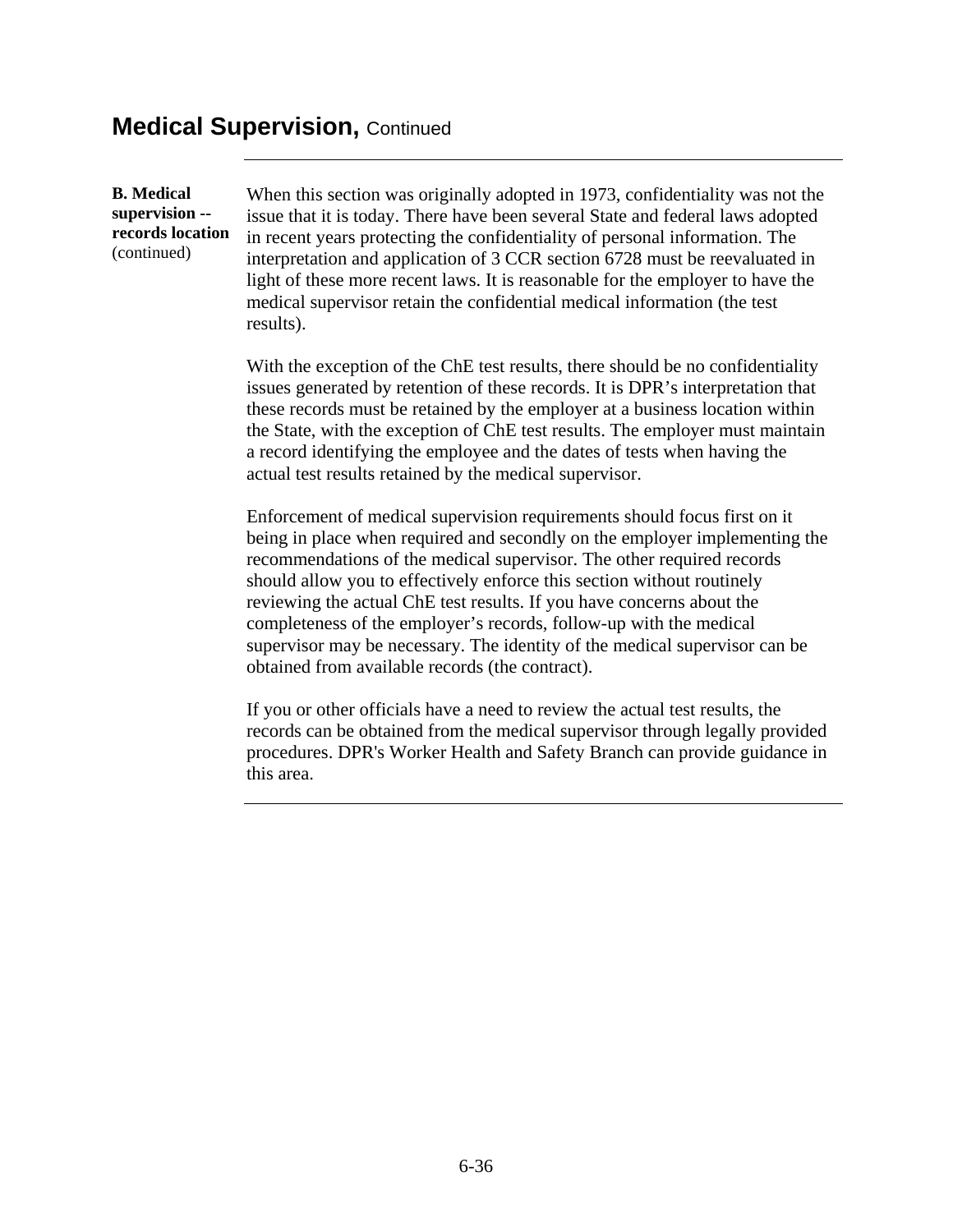### **Notice of Application**

#### **A. Generally Interprets FAC section 12978; 3 CCR section 6618**

In some situations (such as, employees that gather at one location before going to the field), notification required by *3 CCR section 6618* may be fulfilled by posting the information at a central location. In order to fully satisfy the requirement, all workers, employees or contractors who may walk within ¼ mile of the treated field must start their work day at the central location where the notification is posted.

"Likely to enter," as it applies to property such as golf courses, parks, college campuses, rights-of-way, and school buildings, refers to persons who have access to the property and who commonly enter it, while a labeling reentry restriction (REIs generally apply only to fields) is in effect. For example, persons playing golf, students on campus, students using school hallways, the public who has access to a park are "likely to enter" and, therefore, notification is required. Also need to consider the likelihood of persons such as contractors, utility workers, and government employees conducting inspections, etc., who could enter the site. However, if an area, right-of-way, school hallway, is posted or blocked off, entry is unlikely.

FAC section 12978 uses the term "exposure (entry) is foreseeable" and is talking about public property. In practical terms, these two terms are considered to have similar objectives and are interpreted to mean the same thing. It is assumed that it is necessary to enter in order to have exposure.

#### **B. Posting the Interprets 3 CCR section 6618**

**area** 

Field posting can be used to give notice to persons likely to enter pursuant to *3 CCR section 6618* even when a field is not required to be posted by label or regulation (unless both oral notification and posting are required by the labeling). The posting must be removed before workers are allowed to enter the field.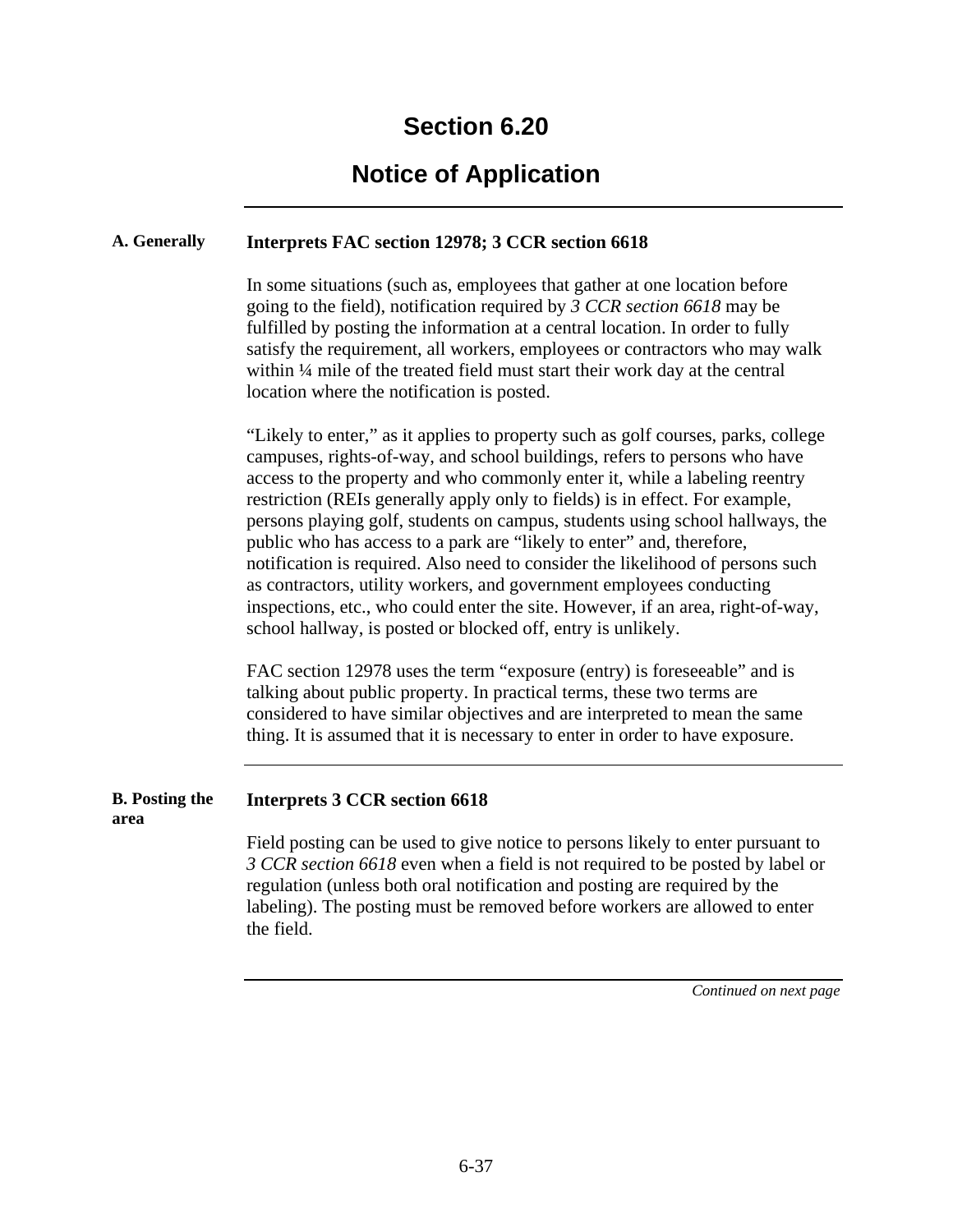### **Notice of Application, Continued**

**B. Posting the area**  (continued) The property operator should comply with notification requirements when persons are likely to enter a treated area in the following manner:

> • The property operator is required to give notice to all persons known to be on or are likely to enter a treated area on the date a pesticide application was made, or while the REI is in effect; identity of the pesticide by brand name or common chemical name; and the precautions (e.g., reentry).

The regulations do not specify how persons are to be notified. If so desired, the property operator can give either oral or written (i.e., posting) notification. Posting or a barrier is required on public property if the reentry interval is 24 hours or greater (see *Notice of Application-Public Property*).

#### **C. Public Interprets FAC section 12978**

**property** 

Posting is required on public property when both of the following conditions exist:

- There is a reentry interval of 24 hours or longer for the pesticide used (The REIs for agricultural fields would not normally apply to this type of property).
- There is foreseeable exposure to the public (a barrier eliminates foreseeable exposure, and is an alternative).

Please pay special attention to pesticide labels on products that may be used on public school grounds, parks, or other rights-of-way. This provision is not limited to applications made by public agencies, but covers public property. Pesticide applications by Caltrans (California Department of Transportation) on public highways are exempt from this notice requirement.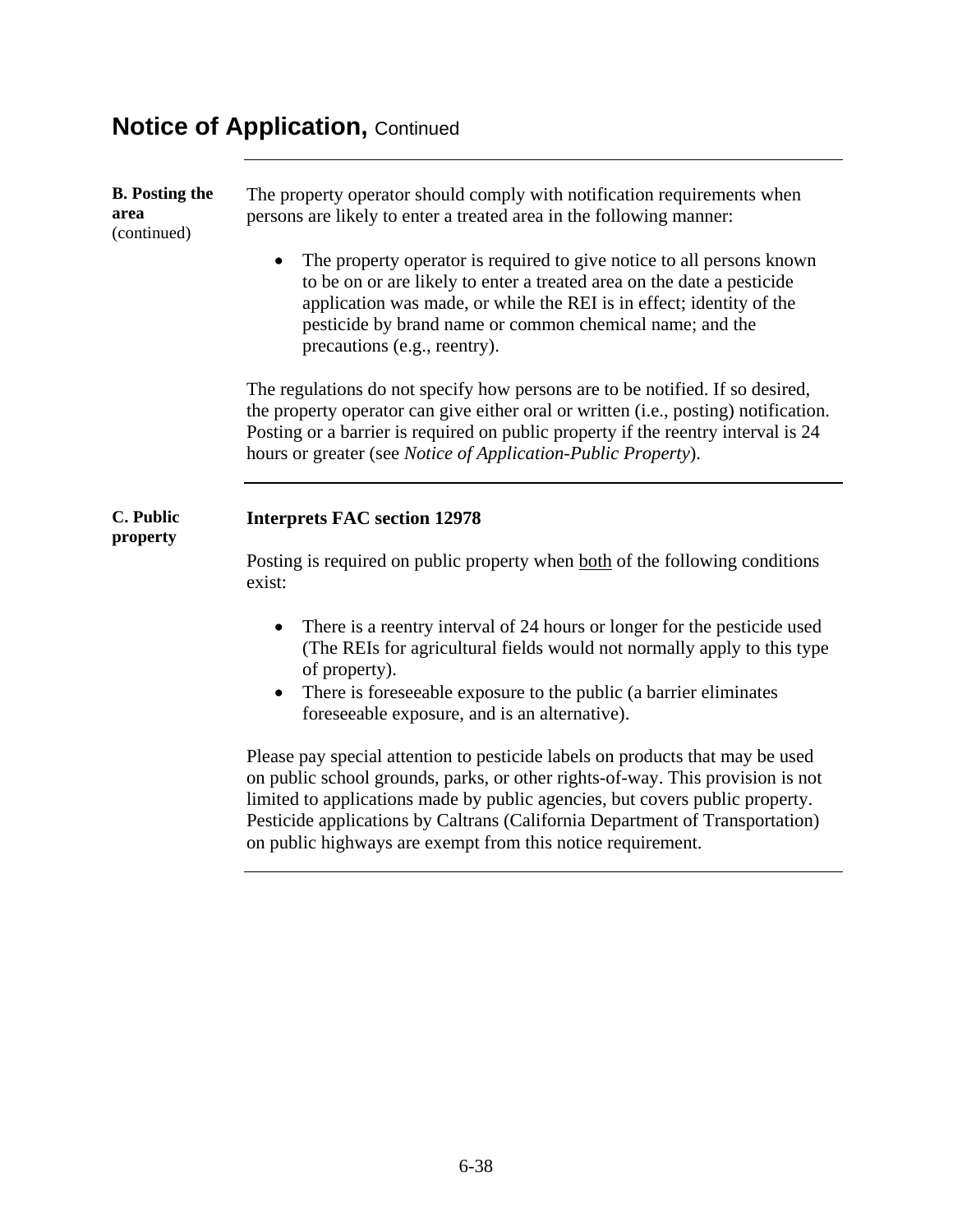### **Personal Protective Equipment**

#### **A. Underwear Interprets FAC section 12973; 3 CCR section 6000**

Some pesticide labeling requires "coverall worn over short-sleeved shirt and short pants." The phrase "short-sleeved shirt and shorts" does not refer to undergarments. There are no requirements addressing the presence or absence of undergarments in laws or regulations. For a list of acceptable PPE to wear when this and other statements are found on pesticide labeling, see Compendium Volume 4, Inspection Procedures, Appendix 1.

#### **B. Coveralls Interprets 3 CCR sections 6000, 6736, and 6738**

**and chemicalresistant suit** 

The worker safety regulations contain two quite different standards for employer-provided body protection. The requirement for coveralls *(3 CCR section 6736)* requires body covering of tightly woven cloth, or equivalent, extending from the neck to wrists to ankles. Specialty fabrics, such as uncoated Tyvek, KleenGuard, and several others, are at least equivalent to cloth in their protective ability. Coveralls made of these materials are fully acceptable for meeting the coverall requirements of *3 CCR section 6736*.

The language referring to chemical-resistant suit, rain suit or waterproof pants and coat *(3 CCR section 6738(g)*) requires body covering that is, in practical effect, "chemical proof" for the period of use. This protective clothing must cover torso, head, arms and legs. Clothing made of rubber, neoprene, polyethylene or similar materials are required to meet this level of protection. The desire for disposable or limited use clothing that meets this more stringent chemical-resistant requirement caused DPR to evaluate specialty fabrics that might meet this requirement. So far, three acceptable materials have been found: 1) Tyvek (spun bonded olefin) laminated to either Saranex or polyethylene; 2) polypropylene laminated with polyethylene; and 3) Encase II. Several manufacturers of protective clothing who use these materials have begun identifying their products as being constructed of one of these materials or as meeting the standards of *3 CCR section 6738(g)*. DPR does not require a manufacturer to label these products, so garments without this labeling may possibly be acceptable for this use. If in doubt, the manufacturer of the coveralls should be able to identify the material used. Because of the greater complexity and hazards involved, requests for evaluation of other materials that might meet this requirement should be referred to the Worker Health and Safety Branch.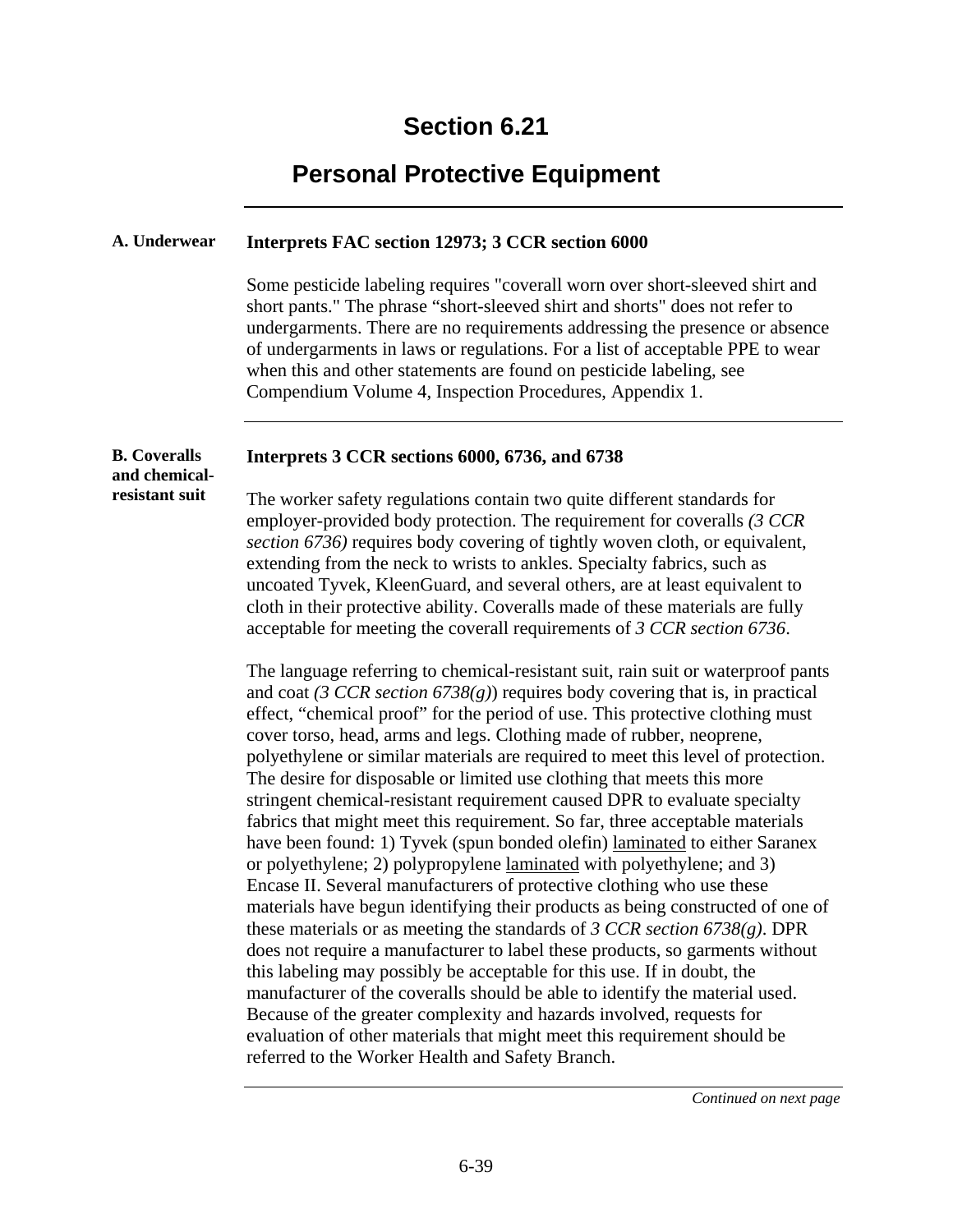| <b>C. Employees</b><br>laundering<br>coveralls | See page 6-7 in this chapter.                                                                                                                                                                                                                                                                                                                                                                                                                                                                                                                                                                                                                                                                                                                                                                                                                                                                                                                                                                                                                                                                                                                                                                                                                                                                                                              |
|------------------------------------------------|--------------------------------------------------------------------------------------------------------------------------------------------------------------------------------------------------------------------------------------------------------------------------------------------------------------------------------------------------------------------------------------------------------------------------------------------------------------------------------------------------------------------------------------------------------------------------------------------------------------------------------------------------------------------------------------------------------------------------------------------------------------------------------------------------------------------------------------------------------------------------------------------------------------------------------------------------------------------------------------------------------------------------------------------------------------------------------------------------------------------------------------------------------------------------------------------------------------------------------------------------------------------------------------------------------------------------------------------|
| (D)1. Eyewear<br>and                           | Interprets 3 CCR sections 6720 and 6738                                                                                                                                                                                                                                                                                                                                                                                                                                                                                                                                                                                                                                                                                                                                                                                                                                                                                                                                                                                                                                                                                                                                                                                                                                                                                                    |
| antimicrobials                                 | Employee eye protection is required for all disinfectant pesticide applications<br>even when, for example, the hand-held application equipment is a sponge or<br>mop. Except for those activities described in 3 CCR section $6738(b)(1)(C)$ , all<br>employees are required to wear eye protection while applying any pesticide.<br>Language in section 6720 refers to Title 8. The applicable section of 8 CCR<br>section 3382 reads, "(a) Employees working in locations where there is a risk<br>of receiving eye injuries such as punctures, abrasions, contusions, or burns as<br>a result of contact with flying particles, hazardous substances, projections or<br>injurious light rays which are inherent in the work or environment, shall be<br>safeguarded by means of face or eye protection."  "The employer shall<br>provide and ensure that employees use protection suitable for this<br><b>exposure.</b> " General safety requirements 3 CCR section $6720(c)$ exempt the<br>employer from the requirements of 3 CCR section 6730 (Working Alone),<br>section 6732 (Change Area), and section 6746 (Closed Systems) when<br>antimicrobial agents or pool and spa chemicals are handled. However, 3 CCR<br>section $6738(b)(1)$ (Eye Protection), must be complied with when employees<br>apply antimicrobial pesticides. |
| (D)2. Eyewear<br>and closed                    | Interprets 3 CCR sections 6738 and 6793                                                                                                                                                                                                                                                                                                                                                                                                                                                                                                                                                                                                                                                                                                                                                                                                                                                                                                                                                                                                                                                                                                                                                                                                                                                                                                    |
| systems                                        | Eye protection must be worn when preparing to use closed systems, such as<br>loading pesticides from a rig to the application equipment (the aircraft), when<br>opening containers and inserting probes. Protective eyewear is also required<br>when using closed systems that operate under positive pressure. When using a                                                                                                                                                                                                                                                                                                                                                                                                                                                                                                                                                                                                                                                                                                                                                                                                                                                                                                                                                                                                               |

*Continued on next page* 

closed system, protective eyewear must be available on site.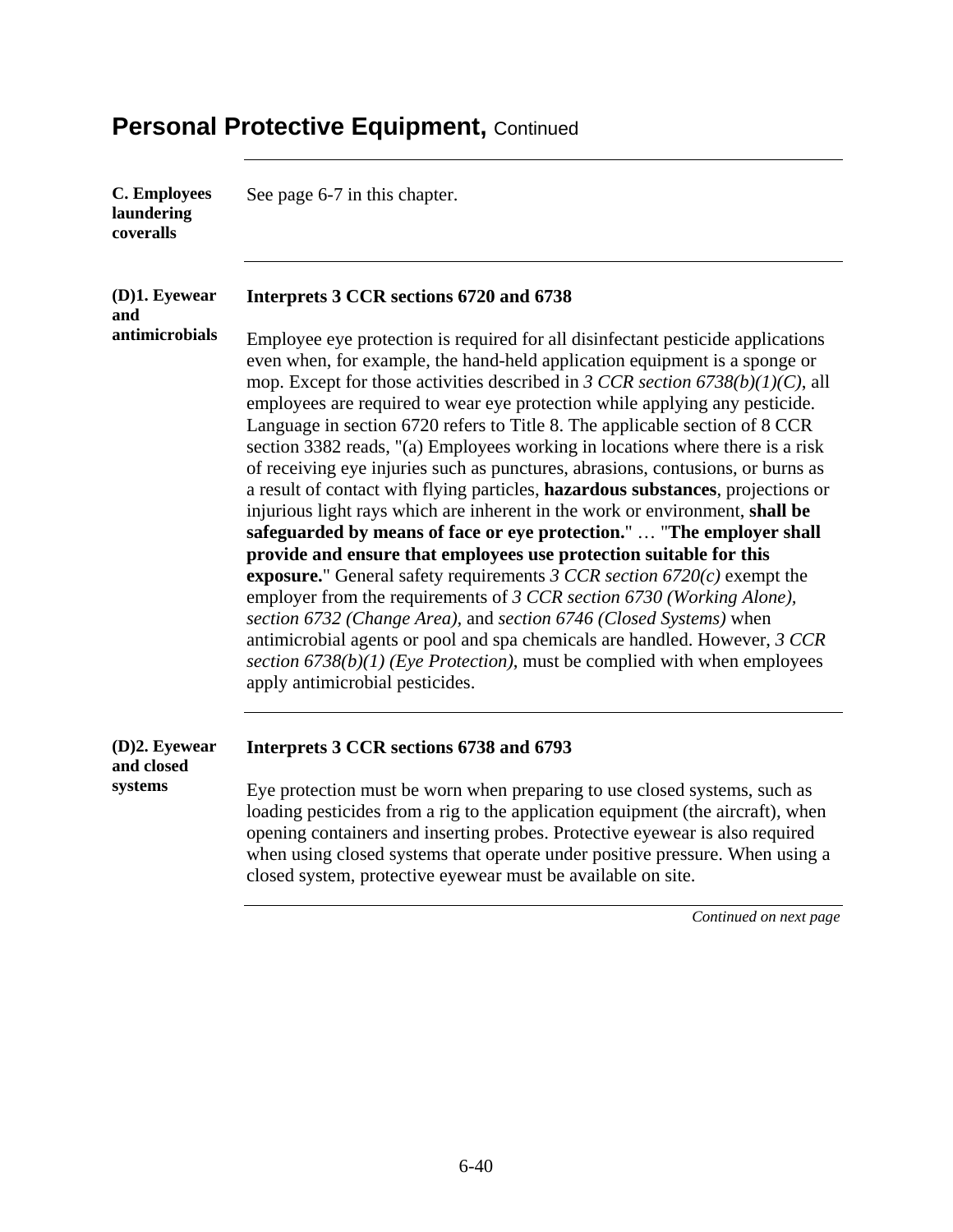#### **Interprets FAC section 12973; 3 CCR sections 6000 and 6738**

**Disposable gloves** 

**(E)1.** 

Lightweight disposable gloves are generally not suitable for hand protection while handling pesticides. Even though it may be argued that they meet the regulatory requirement when new, they would have a limited applicability and short use life because of their fragile construction. A few minutes of light-duty use would probably breech the physical and chemical integrity of this type of glove and would not provide a level of protection required by regulation. Any legitimate use would be limited to short-term, single-use situations where little stress is placed on the gloves and does not result in any permeability by the pesticide.

#### **(E)2. Glove liners Interprets FAC section 12973; 3 CCR sections 6000 and 6738**

#### **Background:**

On September 1, 2004, 40 CFR part 170 was revised to allow the use of glove liners by handlers and early entry field workers. An exemption for pilots wearing gloves when entering or leaving an aircraft used to apply pesticides was also added.

#### **DPR recommendations:**

Since these changes were made to increase compliance by making the use of PPE more comfortable, DPR is recommending that CACs allow the use of glove liners and the pilot exemption under the conditions listed in the federal regulations until 3 CCR section 6738 is revised to reflect the federal standard.

#### **Conditions of use:**

The use of glove liners is allowed only when the following conditions are met:

- Pesticide product labeling does not prohibit the use of glove liners.
- Glove liners must be separable from the chemical-resistant glove.
- Liners may not extend outside of the chemical-resistant gloves.
- Liners must be replaced immediately if directly contacted by a pesticide.
- Liners must be discarded at the end of each workday.
- Contaminated liners must be disposed of in accordance with federal, state or local regulations.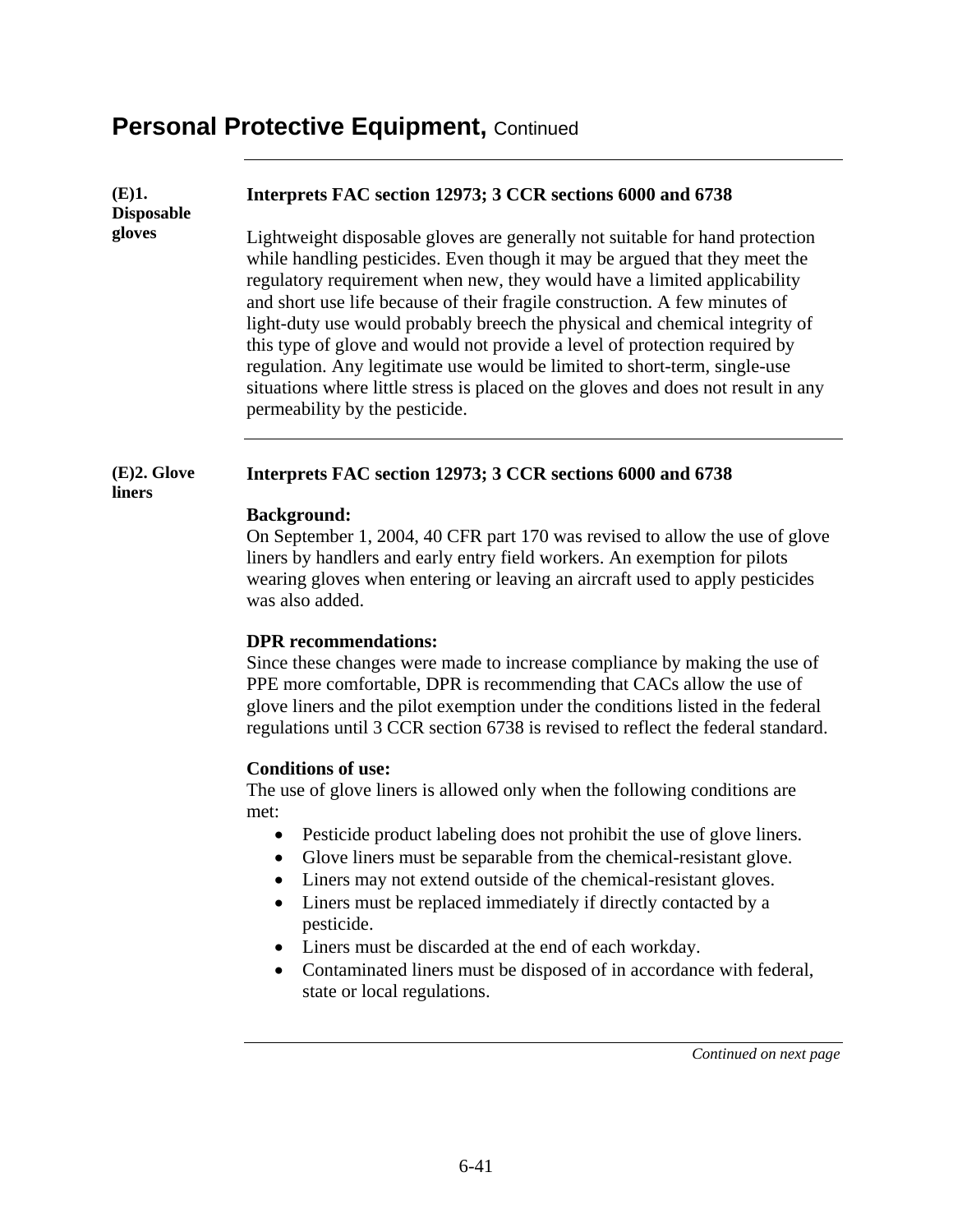**(E)2. Glove liners**  (continued)

#### **Pilots:**

Wearing chemical-resistant gloves when entering or leaving an aircraft used to apply a pesticide is optional, unless such gloves are required on the pesticide product labeling. If gloves are brought into the cockpit of an aircraft that has been used to apply pesticides, the gloves must be kept in an enclosed container that prevents contamination of the inside of the cockpit.

#### **Enforcement:**

DPR recommends that CACs enforce 3 CCR section 6770 (Field Entry After Pesticide Application) and section 6738(c) (Personal Protective Equipment) in a manner that allows the proper use of separable glove liners. The allowed exemptions apply to both non-agricultural uses as well as agricultural uses. Only new glove liners that are separate from the chemical-resistant glove may be used. Previously laundered liners are not sufficiently protective because there is no certainty that laundering a glove liner would remove all contaminants. Any contaminants left behind would be in close, occluded contact with the worker's skin the next time the liners and glove are put on.

If persons are using glove liners improperly, CACs should cite for violation of 3 CCR section 6738(c)(2).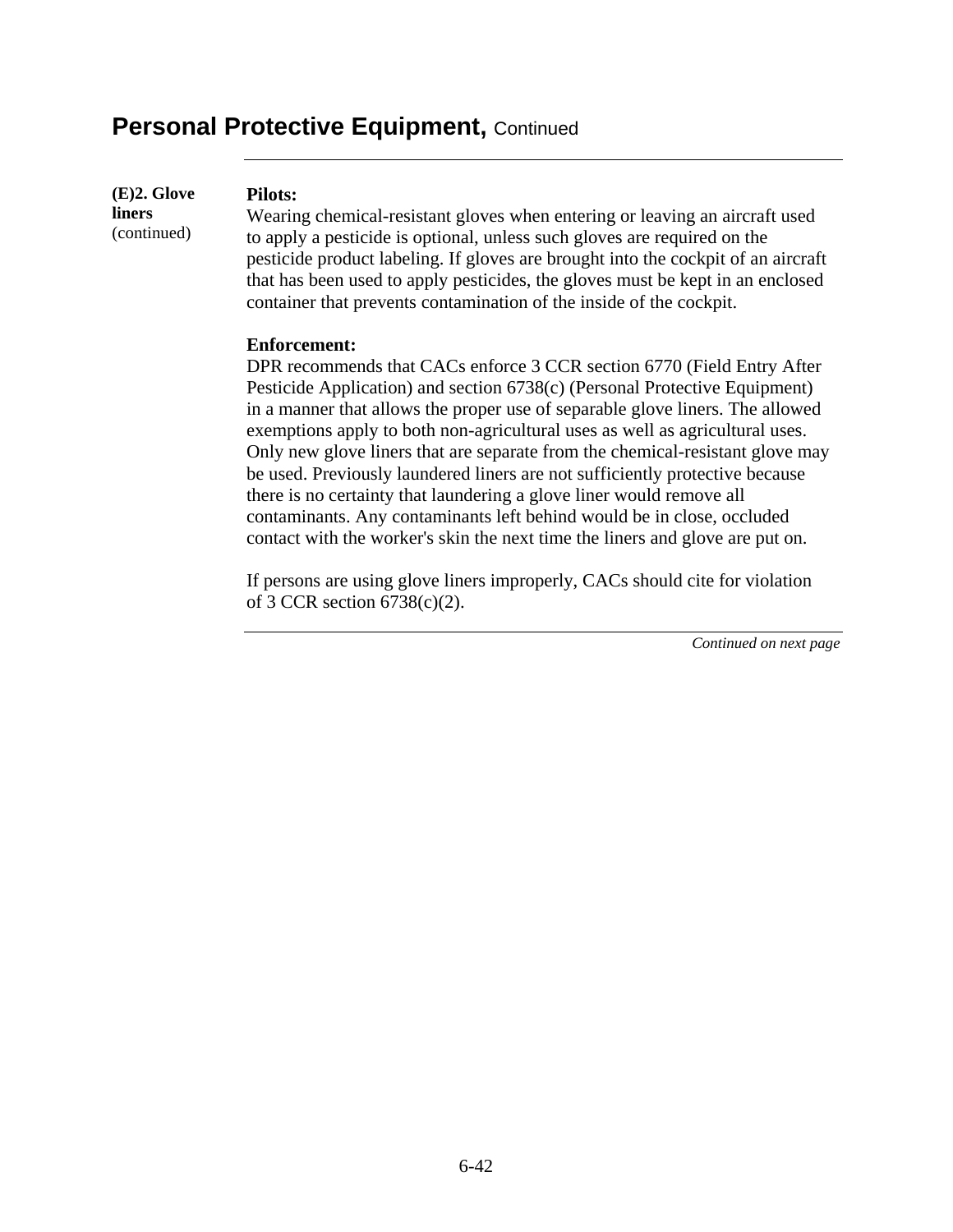| (F)1.<br><b>Respirator</b>                         | Interprets FAC section 12973; 3 CCR section 6000                                                                                                                                                                                                                                                                                                                                                                                                                                                                                                                                                                                                                                                                                       |
|----------------------------------------------------|----------------------------------------------------------------------------------------------------------------------------------------------------------------------------------------------------------------------------------------------------------------------------------------------------------------------------------------------------------------------------------------------------------------------------------------------------------------------------------------------------------------------------------------------------------------------------------------------------------------------------------------------------------------------------------------------------------------------------------------|
| designation                                        | The National Institute for Occupational Safety and Health (NIOSH) has<br>regulations in 42 CFR part 84" for certifying non-powered, air-purifying,<br>particulate-filter respirators." Part 84 creates three levels of filter efficiency<br>and three categories of resistance to filter efficiency degradation. The three<br>levels of filter efficiency are 95%, 99% and 99.97%. The three categories of<br>resistance to filter efficiency degradation are N, R and P:<br>1. N for Not resistant to oil / NO OIL IN MIX; dispose of filter at end of<br>the day<br>2. R for Resistant to oil / OIL IN MIX; dispose of filter after 8 hours per<br>day<br>3. P for oil-Proof / OIL IN MIX; dispose of filter at end of the day       |
|                                                    | Organic vapor respirator -- dispose of the filter at the end of the day. If no oil<br>particles are present in the work environment, use a filter of any series, N, R,<br>or P. If oil particles are present, use an R- or P-series filter. If oil particles are<br>present and the filter is to be used for more than eight hours, use only a<br>P-series filter. All NIOSH-approved particulate respirators of the TC-84A<br>series will have the NIOSH logo (the letters "NIOSH") and the<br>type/efficiency rating (e.g., N95 or P99) somewhere on the body of the<br>respiratory protective device. NOTE: N-series filters cannot be used if oil<br>particles are present.<br>For more information, see http://www.cdc.gov/niosh. |
|                                                    |                                                                                                                                                                                                                                                                                                                                                                                                                                                                                                                                                                                                                                                                                                                                        |
| $(F)2.$ Employer<br>responsible for<br>respirators | Interprets FAC section 12973; 3 CCR section 6739                                                                                                                                                                                                                                                                                                                                                                                                                                                                                                                                                                                                                                                                                       |
|                                                    | The employer shall assure that employees use approved respiratory protection<br>equipment when pesticide product labeling or regulations require respiratory<br>protection or when respiratory protection is needed to maintain employee<br>exposure below an applicable exposure standard found in 8 CCR section<br>5155.                                                                                                                                                                                                                                                                                                                                                                                                             |
|                                                    | The intent of this section is to regulate respiratory protection for employees<br>required to wear it by labeling or regulation. Therefore, an employer is not<br>required to comply with the cited regulations if the employee chooses to<br>supply and wear a respirator when it is <i>not</i> required by labeling or regulation,<br>i.e., voluntary use $(3 CCR section 6739(b))$ .                                                                                                                                                                                                                                                                                                                                                |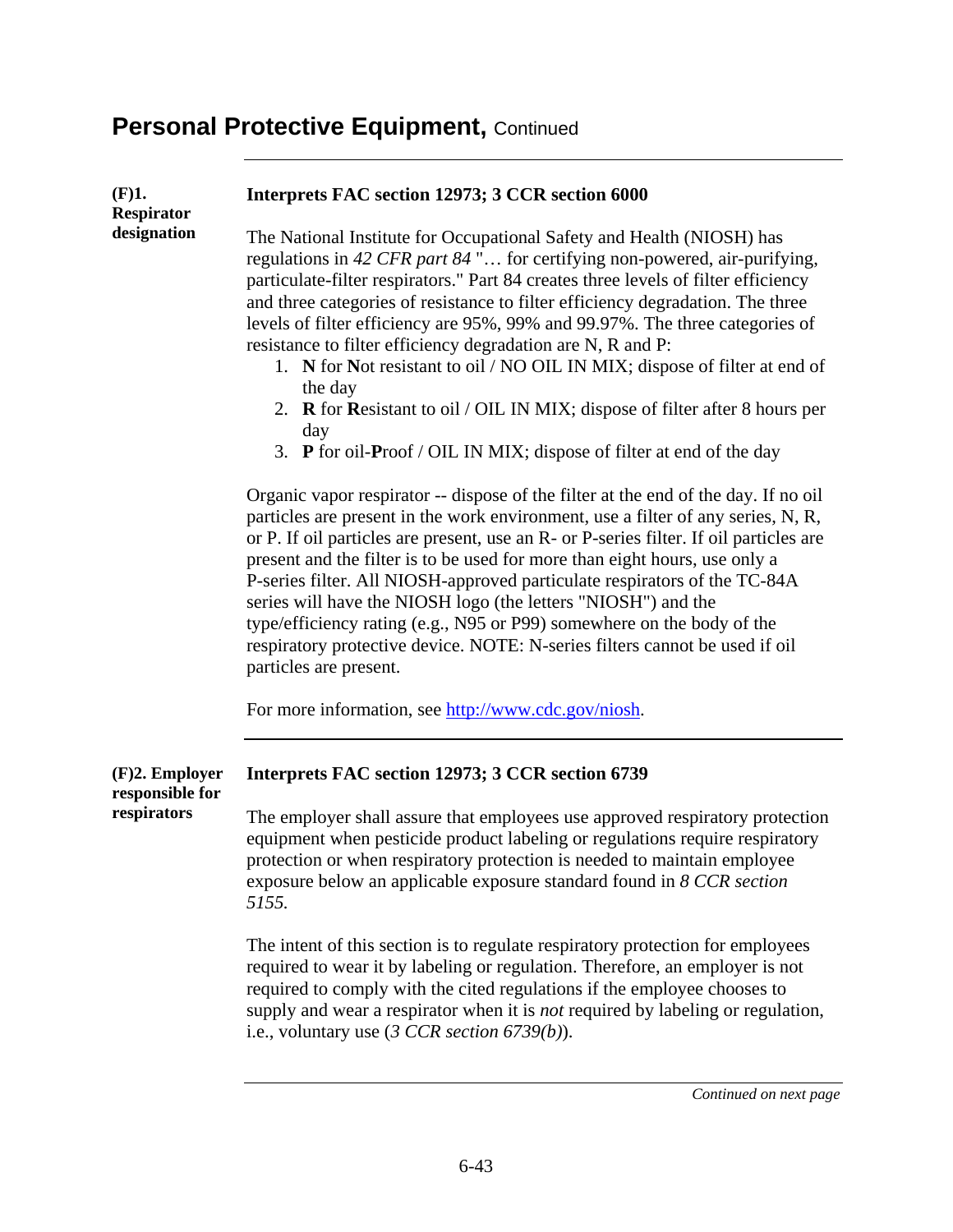| $(F)2.$ Employer                            | When respiratory protection equipment is provided by the employer for                                                                                                                                                                                                                                                                                                                                                                                                                  |
|---------------------------------------------|----------------------------------------------------------------------------------------------------------------------------------------------------------------------------------------------------------------------------------------------------------------------------------------------------------------------------------------------------------------------------------------------------------------------------------------------------------------------------------------|
| responsible for                             | voluntary use, the employer is responsible for the maintenance, cleaning, and                                                                                                                                                                                                                                                                                                                                                                                                          |
| respirators                                 | employee's medical clearance, except as exempted in 3 CCR section                                                                                                                                                                                                                                                                                                                                                                                                                      |
| (continued)                                 | $6739(b)(3)$ regarding filtering facepiece particulate masks.                                                                                                                                                                                                                                                                                                                                                                                                                          |
| $(F)$ 3.<br><b>Respirator</b><br>inspection | <b>Interprets 3 CCR section 6739</b><br>The employer shall assure that respirators maintained for stand-by or<br>emergency use are inspected monthly or before use, if occasions for possible<br>use are more than one month apart. A record of the most recent inspection<br>shall be maintained on the respirator or its storage container. The intent of<br>3 CCR section $6739(j)$ is to inspect a respirator maintained for unanticipated<br>use (stand-by or emergency) monthly. |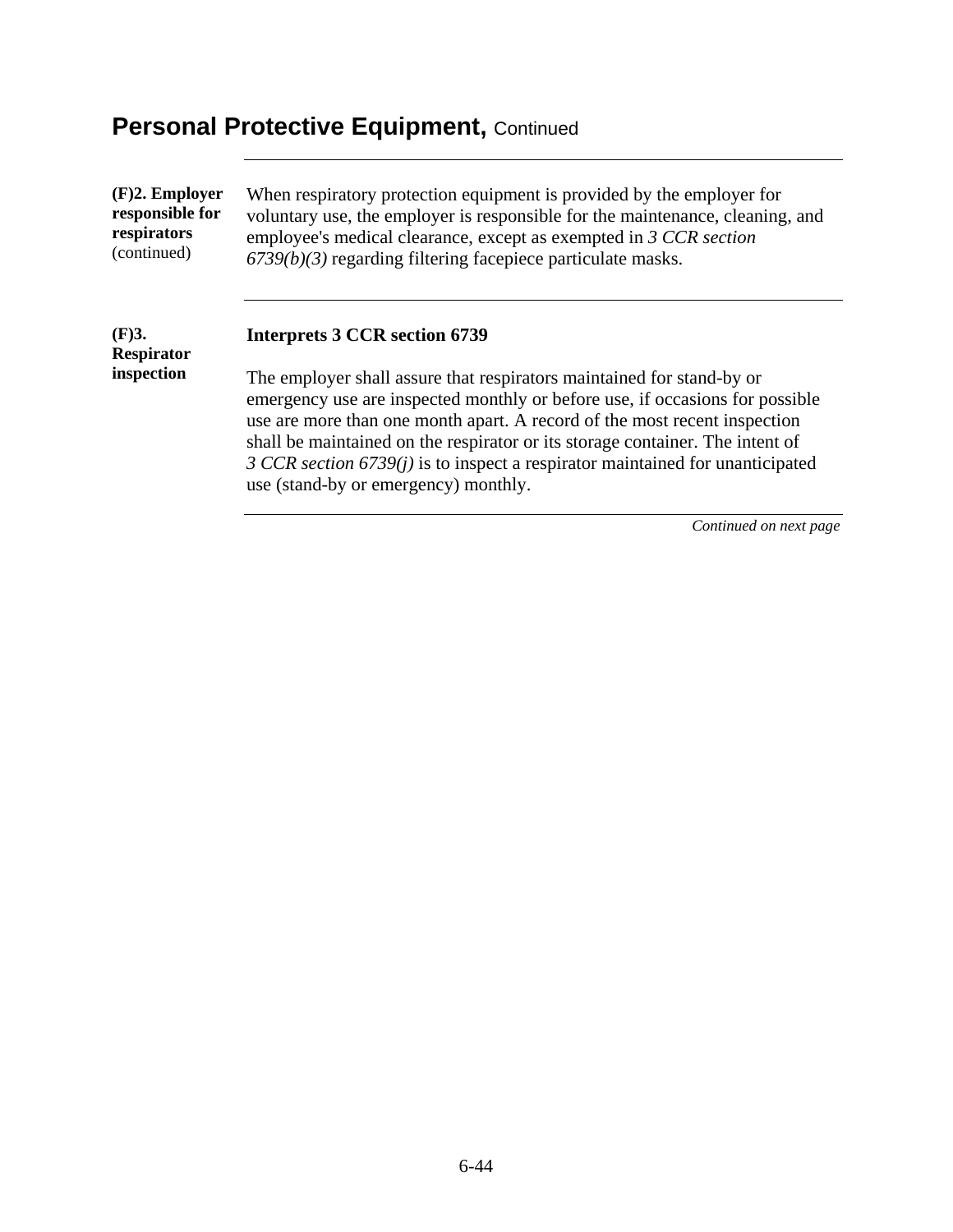elements.

| (F)4.<br><b>Respirator</b> | <b>Interprets 3 CCR section 6739</b>                                                                                                                                                                                                                                                                                                                                                                                                                                                                                                                                                                                                                                                                                                                                                                                                                                                                                                                                                                                                                                                                                                                                                                                                                                                         |
|----------------------------|----------------------------------------------------------------------------------------------------------------------------------------------------------------------------------------------------------------------------------------------------------------------------------------------------------------------------------------------------------------------------------------------------------------------------------------------------------------------------------------------------------------------------------------------------------------------------------------------------------------------------------------------------------------------------------------------------------------------------------------------------------------------------------------------------------------------------------------------------------------------------------------------------------------------------------------------------------------------------------------------------------------------------------------------------------------------------------------------------------------------------------------------------------------------------------------------------------------------------------------------------------------------------------------------|
| maintenance                | Respirator air-purifying elements must be changed according to specific<br>pesticide labeling directions or the respirator manufacturer's recommendation<br>in relationship to a specific pesticide, whichever is more frequent. Generally,<br>the pesticide label does not include such information as cartridge change-out<br>schedules; neither do the respirator manufacturer's instructions usually<br>include cartridge change-out schedules or pesticide-specific<br>recommendations. These manufacturers are reluctant to include specific<br>instructions because of their liability.                                                                                                                                                                                                                                                                                                                                                                                                                                                                                                                                                                                                                                                                                               |
|                            | Therefore, DPR adopted regulations to specify that in the absence of any<br>instructions on service life (i.e. change-out schedules), the air-purifying<br>elements must be changed at the end of each day's work period. As an added<br>precaution, DPR requires the cartridges to be changed prior to the end of the<br>work day if the respirator user senses odor, chemical taste, or irritation. The<br>recommendation to change air-purifying elements at the "first indication of<br>odor, taste or irritation" is common to the instructions of probably all<br>manufacturers of respiratory equipment. This precautionary wording is<br>standard "boilerplate" language, but the use of warning properties is no longer<br>considered by Cal/OSHA as an adequate means to determine cartridge-life<br>(see 8 CCR section 5144(d)(3)(D)). Additionally, few pesticides have<br>adequate warning properties, so this recommendation is of limited value and<br>cannot be used to determine routine change-out schedules for air-purifying<br>elements of respirators used for protection against most pesticides. This<br>recommendation must remain since it may have some applicability for certain<br>pesticides and, as a backup precaution for others. These considerations were |

the basis for development of the regulation covering the changing of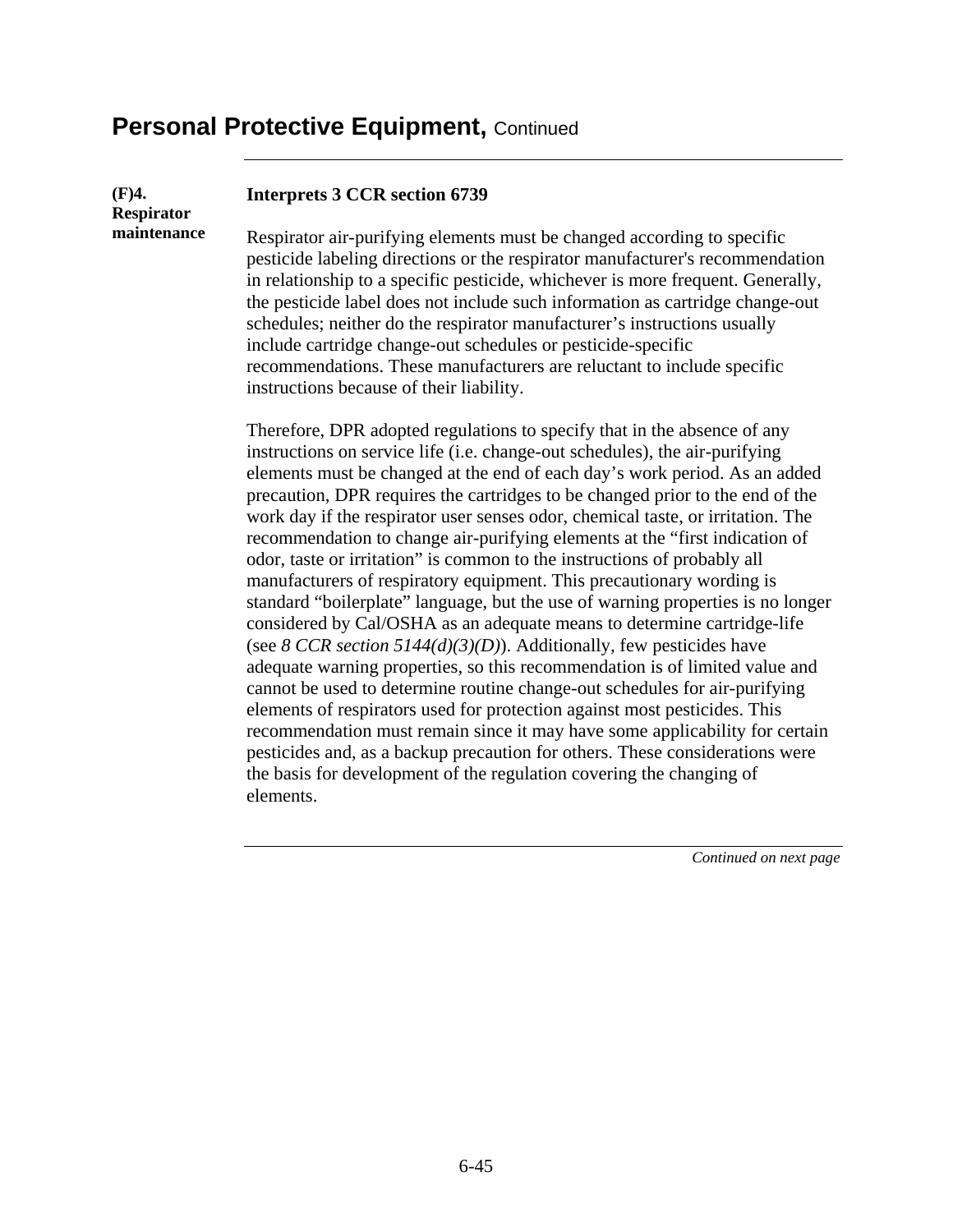| (F)4.<br>Respirator<br>maintenance<br>(continued)         | The respirator manufacturer's instruction to change cartridges at the first<br>indication of odor, taste or irritation should not be viewed as a<br>recommendation regarding service life. Because of the lack of objective data<br>(as required by Cal/OSHA), DPR assumes that a cartridge or filter will last<br>one work period, as short (5 minutes) or as long (12 hours) as that period may<br>be. Thus, the hierarchy of replacement, as defined in 3 CCR section 6739(o),<br>must be followed unless pesticide-specific change-out information is<br>available. In the majority of cases, this will not be available. However, for a<br>limited number of chemicals that have use in other industries (e.g.,<br>phosphine), such information may be available from the respirator<br>manufacturer. Also, respirator manufacturers may submit data to<br>DPR/WH&S Branch in support of extended change-out schedules. This<br>information will be posted to DPR's website. |
|-----------------------------------------------------------|-----------------------------------------------------------------------------------------------------------------------------------------------------------------------------------------------------------------------------------------------------------------------------------------------------------------------------------------------------------------------------------------------------------------------------------------------------------------------------------------------------------------------------------------------------------------------------------------------------------------------------------------------------------------------------------------------------------------------------------------------------------------------------------------------------------------------------------------------------------------------------------------------------------------------------------------------------------------------------------|
| <b>G.</b> Respiratory<br>protection and<br>dusting sulfur | Interprets FAC section 12973; 3 CCR sections 6000 and 6739<br>Sulfur dust product labeling often includes the precautionary wording "avoid"<br>breathing dust." These products are sometimes applied by motorized<br>backpack dusters that preclude avoiding contact with the dust (see Chapter 3<br>for a more general discussion of the application of this wording).                                                                                                                                                                                                                                                                                                                                                                                                                                                                                                                                                                                                           |
|                                                           | A paper dust mask is adequate protection for handlers of these sulfur dust<br>products if the mask is NIOSH/MSHA approved for protection from dusts<br>and mists and the manufacturer's directions for selection, fit testing, and<br>replacement are followed. Masks that are not NIOSH-approved do not<br>provide adequate respiratory protection for sulfur dust. There is, however, a<br>recognized exposure standard for particulates not otherwise regulated (i.e.,<br>10 mg/meter <sup>3</sup> for sulfur dust) established in 8 CCR section 5155.                                                                                                                                                                                                                                                                                                                                                                                                                         |
|                                                           | In general, the agricultural application of sulfur dust rarely results in air<br>concentrations that approach or exceed the exposure standard. If the<br>applicator cannot avoid breathing the dust, the use of approved respiratory<br>protective equipment is required and the employer must comply with 3 CCR<br>section 6739.                                                                                                                                                                                                                                                                                                                                                                                                                                                                                                                                                                                                                                                 |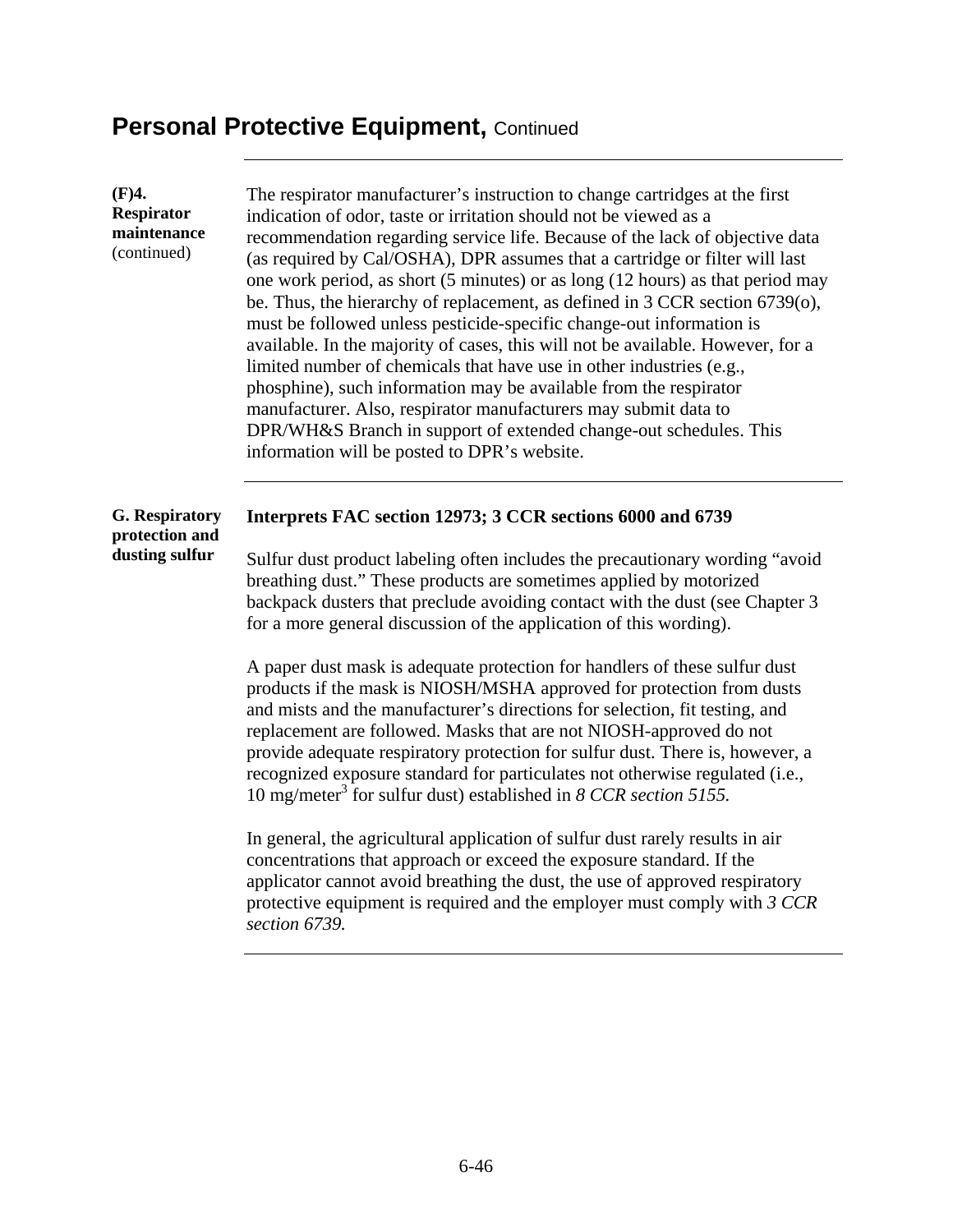### **Pesticide Illness -- Reasonable Grounds to Suspect**

#### **Interprets 3 CCR section 6726**

**Interpretation** The following should be used to help determine: (1) "reasonable grounds to suspect" that an employee has a pesticide illness, or (2) when an exposure to a pesticide has occurred that might "reasonably be expected to lead" to an employee's illness as those terms are used in *3 CCR section 6726(c).* 

> If any employee that is working with or around pesticides develops symptoms consistent with exposure to any of the pesticides he/she is working with or around, the regulation requires they be taken to a physician. Since typical pesticide exposure symptoms are often general in nature, this would mean most illness situations.

> If an employee is visibly contaminated, such as being splashed or drenched in pesticide, the employee should be immediately decontaminated and taken to a physician. If an employee has had a significant respiratory exposure episode, that employee should also be taken to a physician.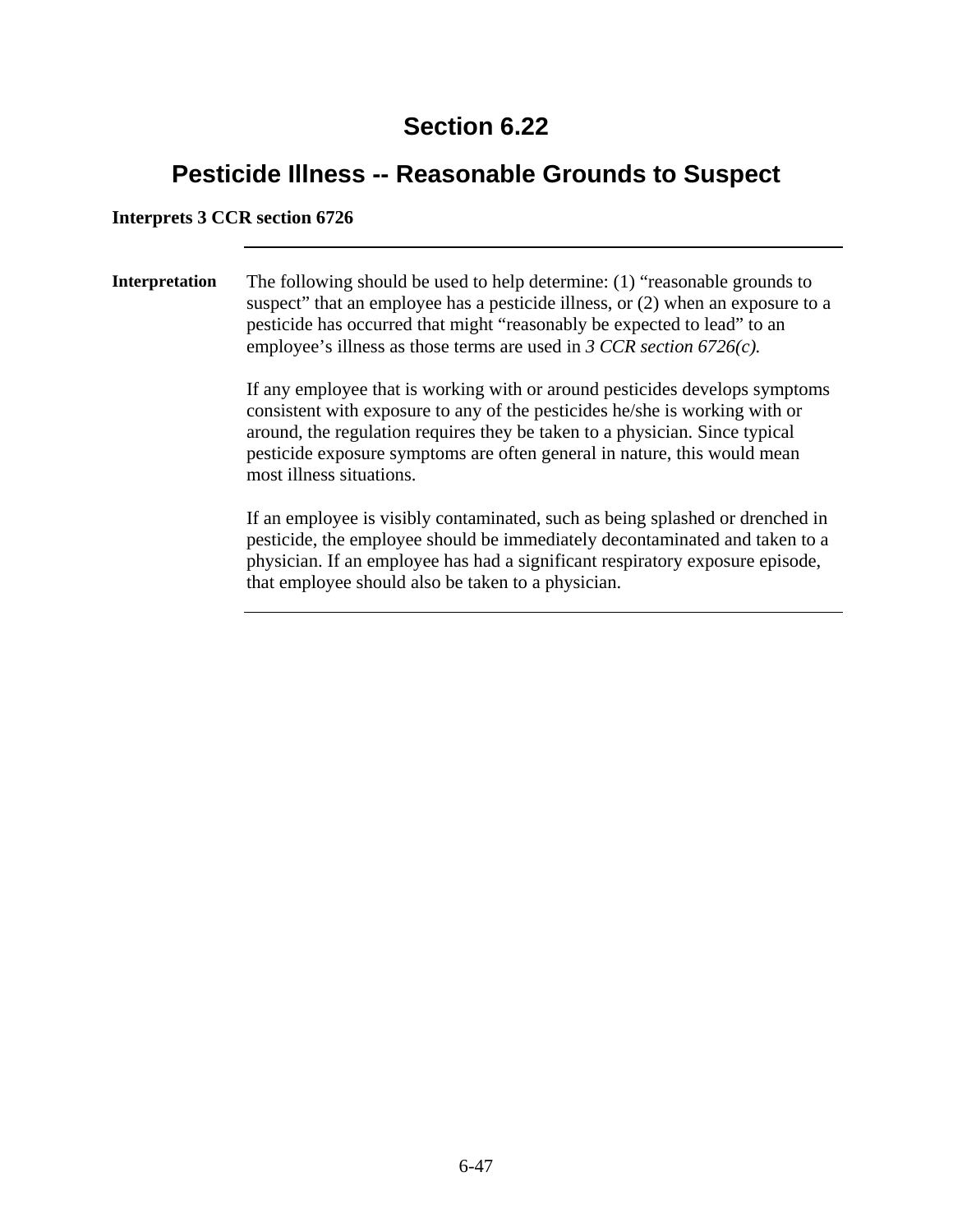# **Posting**

| A. Along<br>rights-of-way                                           | <b>Interprets 3 CCR section 6776</b>                                                                                                                                                                                                                                                                                                                                                                                                                                                                                                                                                                                  |
|---------------------------------------------------------------------|-----------------------------------------------------------------------------------------------------------------------------------------------------------------------------------------------------------------------------------------------------------------------------------------------------------------------------------------------------------------------------------------------------------------------------------------------------------------------------------------------------------------------------------------------------------------------------------------------------------------------|
|                                                                     | When a treated field is adjacent to an unfenced right-of-way or easement,<br>additional signs shall be posted at each end of the treated field and at intervals<br>not exceeding 600 feet along the treated field's border with the right-of-way.<br>A public right-of-way is any road, path, trail, or area that is not privately<br>owned and where the public is not considered to be trespassing when they are<br>upon it. The posting requirements of 3 CCR section $6776(d)$ are applicable to<br>any pesticide application made adjacent to a right-of-way, regardless of the<br>proximity to sensitive areas. |
|                                                                     | If there is a significant separation between the field and the right-of-way, such<br>as a large steep-sided ditch or canal, the field is considered to be adjacent to<br>the barrier rather than the right-of-way. If the CAC determines that the ditch,<br>canal, or other impediment is sufficient to keep unauthorized people out of<br>the treated field, the grower may be allowed to post only the entry points or<br>corners as provided in 3 CCR section 6776(d).                                                                                                                                             |
| <b>B.</b> Restricted<br>entry interval --<br>interplanted<br>fields | Interprets 3 CCR sections 6772 and 6776                                                                                                                                                                                                                                                                                                                                                                                                                                                                                                                                                                               |
|                                                                     | When an orchard interplanted with two crops, such as citrus and pears, has a<br>pesticide applied, such as Guthion which has a restricted entry interval (REI)<br>that is different for each crop, the more restrictive REI is applicable. Since the<br>REI is not only related to the specific crop, but also to the field itself, posting<br>based on the longer REI applies.                                                                                                                                                                                                                                       |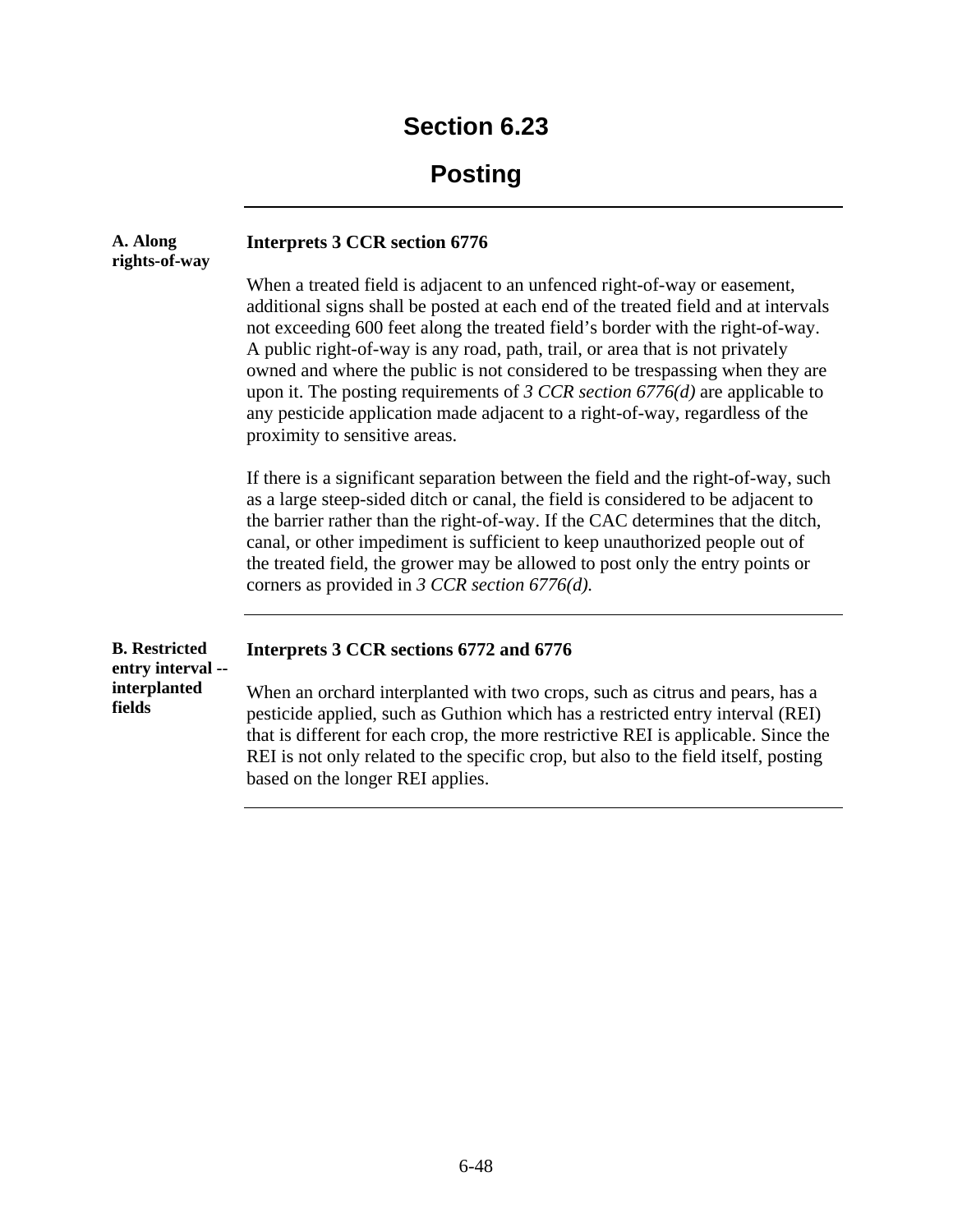### **Restricted Entry Interval**

#### **A. Beginning Interprets 3 CCR sections 6769 and 6772**

The restricted entry interval (REI) begins upon completion of the application. The REI and greenhouse ventilation criteria are independent of each other. No person, other than a properly trained and equipped handler, may enter a greenhouse until the ventilation criteria have been met.

#### **B. Termination Interprets 3 CCR sections 6772 and 6774**

A restricted entry interval may be shortened to not less than the restricted entry interval specified on the pesticide product labeling upon verification by the CAC. However, authorization may only be granted if DPR has established a safe work level for the specific pesticide and crop combination. At this time DPR has established the following safe levels:

- Methomyl/grapes at 0.1 (micrograms per square centimeter of leaf surface)
- Propargite/grapes at 0.1 (micrograms per square centimeter of leaf surface)

Contact the Worker Health and Safety Branch to determine if any additional safe levels have been established.

The following procedures should be followed in the issuance of the authorization:

- 1. The authorization should be written on county letterhead.
- 2. Suggested language for the authorization is: "Pursuant to Title 3 California Code of Regulations, section  $6774(c)(4)$  the person named is authorized to collect or supervise the collection of samples and arrange for analysis from the following described location(s). The sampling and analysis must be conducted by a procedure acceptable to the Department of Pesticide Regulation."
- 3. The locations to be sampled should be described on the authorization and include acreage, variety, field number, ranch name, and any other information necessary to identify the sample location. The location description should be consistent with any permit location description whenever possible.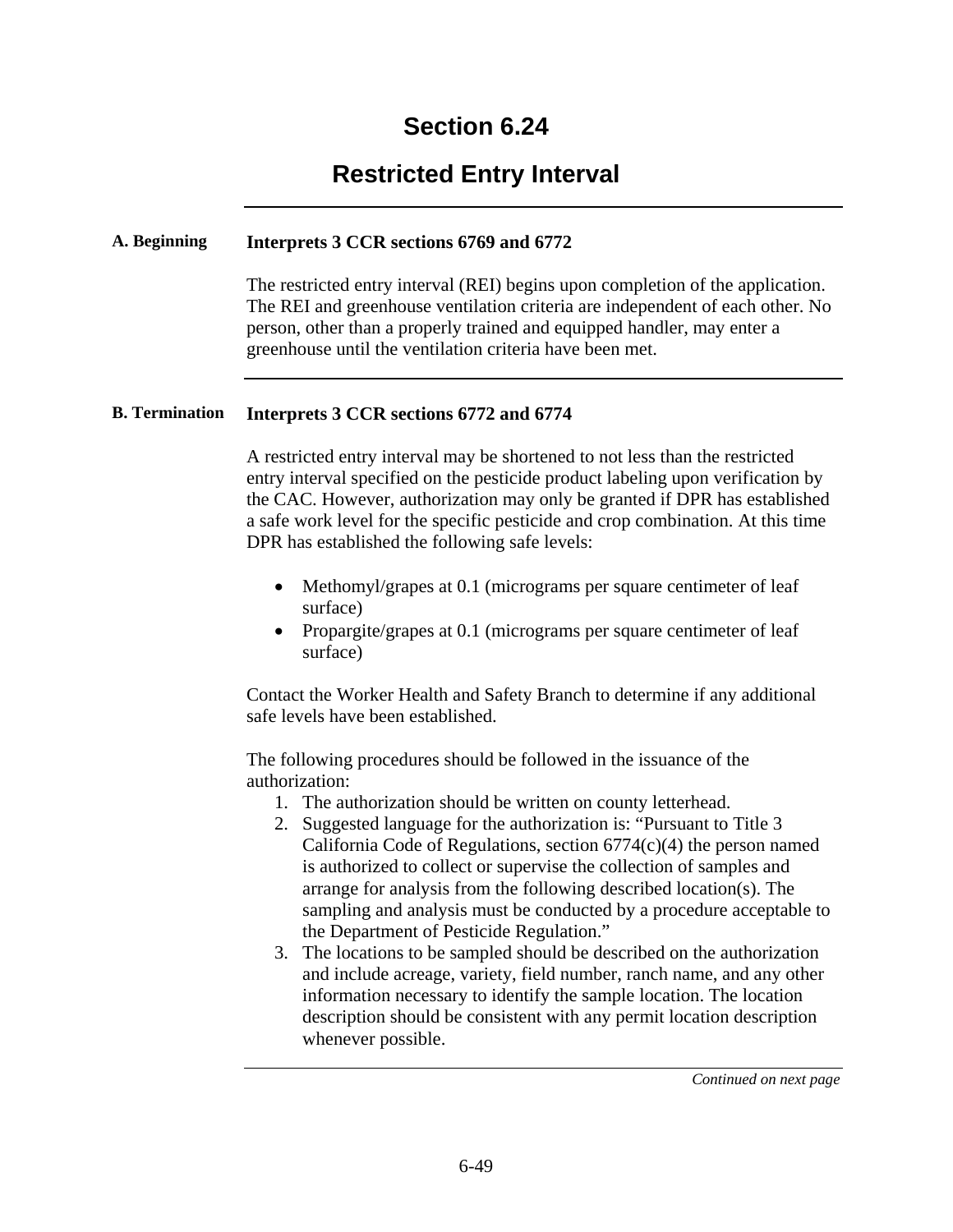#### **Restricted Entry Interval, Continued**

| <b>B.</b> Termination<br>(continued) | 4. Include the following information in the authorization:<br>a. The name and address of the operator of the property;<br>b. The name, address and phone number of the laboratory that<br>will be used;<br>c. The sampling method to be used to collect the sample (Consult<br>Chapter III, Evidence Collection from Volume 5, <i>Investigation</i><br><i>Procedures</i> , of the Compendium. Contact the Worker Health |
|--------------------------------------|-------------------------------------------------------------------------------------------------------------------------------------------------------------------------------------------------------------------------------------------------------------------------------------------------------------------------------------------------------------------------------------------------------------------------|
|                                      | and Safety Branch for additional guidance.);<br>d. The signature of the CAC or designee; and<br>e. The date of the authorization.                                                                                                                                                                                                                                                                                       |
|                                      | Monitoring the collection of the samples is at CAC discretion and depends<br>upon resources and other priorities. However, since DPR does not expect<br>many growers to request a reduction of a reentry interval, we encourage you<br>to monitor a majority of these authorizations based on the origin of the<br>request and size of the location to be sampled.                                                      |

When the authorized person submits the final laboratory analysis results to your office, you should review them and determine whether the reentry interval can be terminated. The amount of analyte reported must be at or below the safe level established by DPR.

After determining that the amount of analyte is acceptable, you should sign a statement granting the termination of the reentry interval to the person who received the authorization. The granting document should include a statement acknowledging compliance with section 6774(c)(4) and the sampling protocol and be counter-signed by the person who received the authorization. The suggested wording is: "Pursuant to Title 3, California Code of Regulations section 6774(c)(4) and based on the final laboratory results of samples collected according to accepted protocols, authority is hereby granted to terminate the reentry interval for the above described location(s)."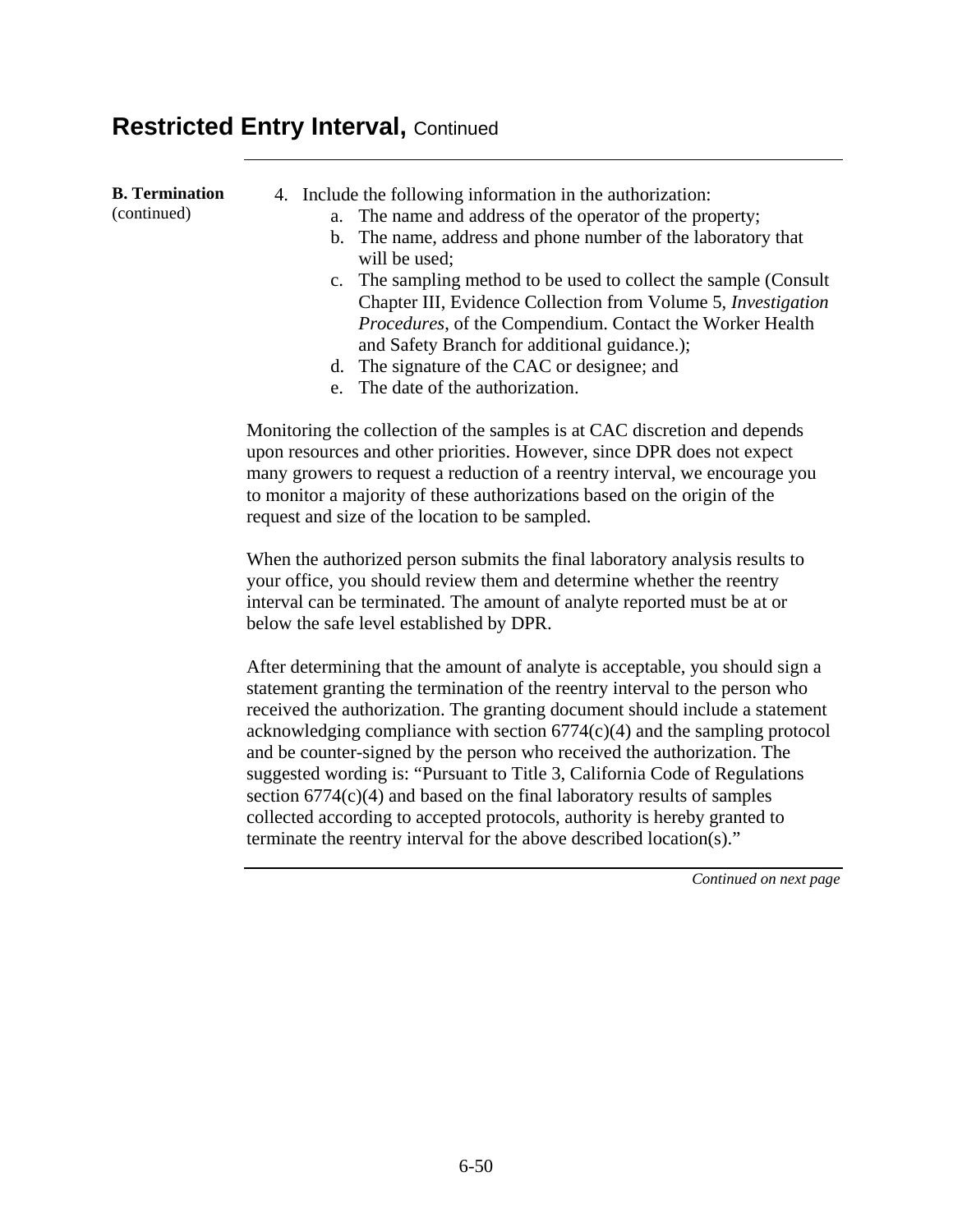# **Restricted Entry Interval, Continued**

| C. REI and<br>notification -- | Interprets 3 CCR sections 6618 and 6776                                                                                                                                                                                                                                                                                                                                                                                                                                               |
|-------------------------------|---------------------------------------------------------------------------------------------------------------------------------------------------------------------------------------------------------------------------------------------------------------------------------------------------------------------------------------------------------------------------------------------------------------------------------------------------------------------------------------|
| forest                        | All persons, including visitors such as hunters and field workers who are<br>likely to enter a forest area that is being treated or under an REI, need to be<br>given notification. If they are likely to enter an area under an REI, they must<br>be notified of the location and description of the treated area, duration of the<br>REI, and instructions not to enter until the REI is expired.                                                                                   |
|                               | For purposes of providing notice under 3 CCR section 6618, the notification<br>can be either oral or written (posting) unless the pesticide label requires both.<br>Since the labeling requirement for dual notification applies only to workers,<br>other visitors need not be provided with dual notification. Also, the operator<br>of the forest must make accessible to forest workers at the work site a<br>completed copy of PSIS A-9, Pesticide Safety Rules for Farmworkers. |
|                               | Posting signs is required in forests when either:<br>1. A pesticide application results in an REI greater than seven days; or<br>2. Posting is required by the label.                                                                                                                                                                                                                                                                                                                 |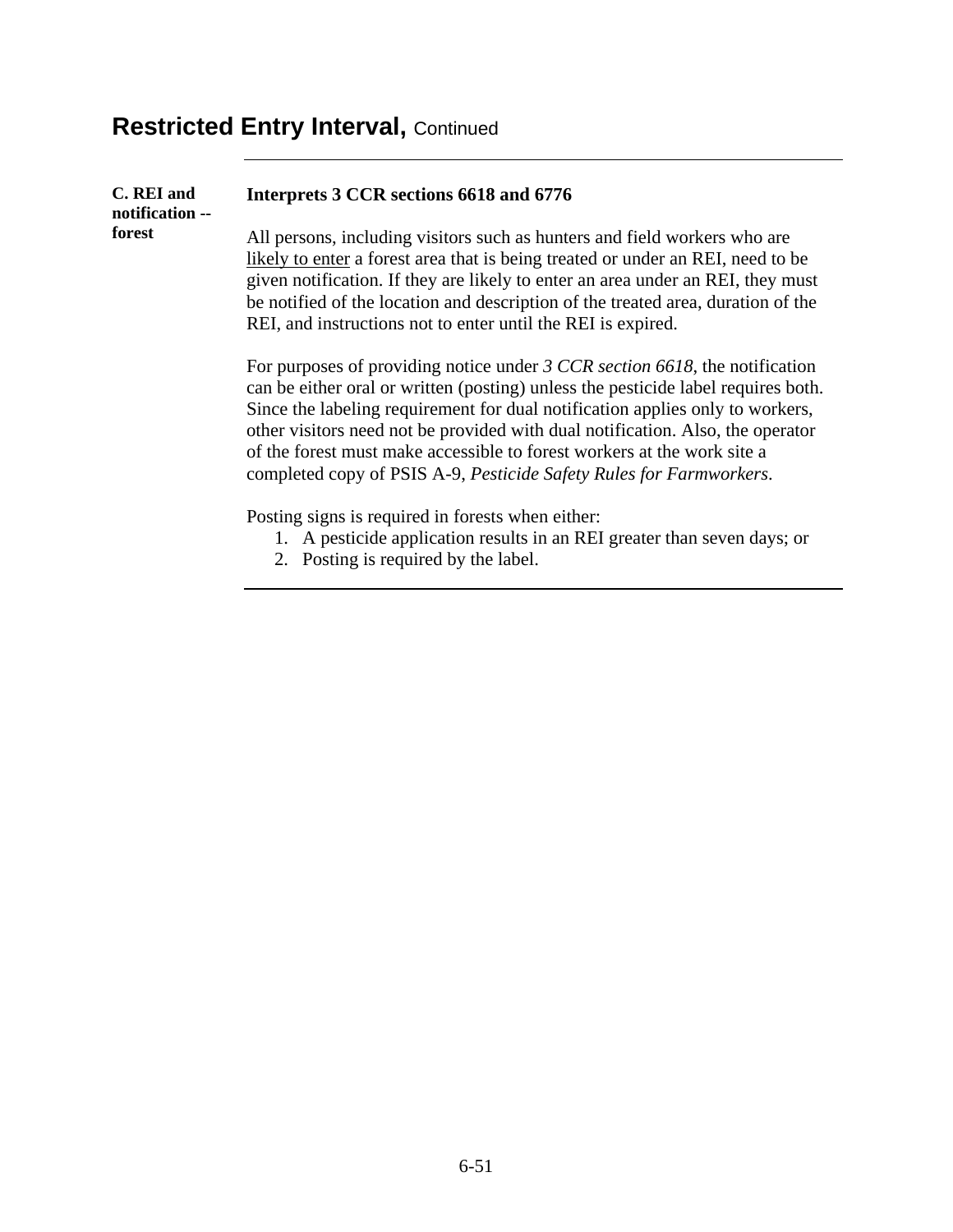### **Training**

#### **A. Field worker Interprets 3 CCR section 6764**

Either the farm labor contractor or the grower can be held responsible to assure that their employees receive pesticide safety training. The grower-employer who hires the services of a farm labor contractor's employees to perform work on the grower's property must assure that those employees have received the required training. Generally, the agricultural employer who directs and controls the employees is the responsible party.

| <b>B.</b> Field worker<br>from              | <b>Interprets 3 CCR section 6764</b>                                                                                                                                                                                                                                                                                                                                                                                                                                                                                                                                                                                                                   |
|---------------------------------------------|--------------------------------------------------------------------------------------------------------------------------------------------------------------------------------------------------------------------------------------------------------------------------------------------------------------------------------------------------------------------------------------------------------------------------------------------------------------------------------------------------------------------------------------------------------------------------------------------------------------------------------------------------------|
| out-of-state                                | California will accept field worker training from another state. The employer<br>must be assured that the employee has received pesticide safety training<br>within the past five years. If the employee posses a valid U.S. EPA Training<br>Verification Card (Blue Card) issued in another state, then the requirement for<br>pesticide safety training is met.                                                                                                                                                                                                                                                                                      |
| <b>C.</b> Handlers<br>and delayed           | <b>Interprets 3 CCR section 6724</b>                                                                                                                                                                                                                                                                                                                                                                                                                                                                                                                                                                                                                   |
| effects                                     | The employer must provide training so that each employee understands the<br>hazards associated with exposure to pesticides with known or suspected<br>chronic effects as identified in MSDS, pesticide labeling, and PSIS leaflets. If<br>these sources do not list the delayed effects (i.e., tumors, cancer, birth<br>defects), then the employer would not be required to seek further information<br>provided the referenced materials were current. The employer could identify<br>in the training records that there are no known long-term hazards identified in<br>the MSDS, pesticide labeling, or PSIS that were available at training time. |
| <b>D. Handlers</b><br>from out-of-<br>state | <b>Interprets 3 CCR section 6724</b><br>Handler training from another state will not be recognized, due to the many<br>unique aspects of California's requirements.                                                                                                                                                                                                                                                                                                                                                                                                                                                                                    |
|                                             | Continued on next page                                                                                                                                                                                                                                                                                                                                                                                                                                                                                                                                                                                                                                 |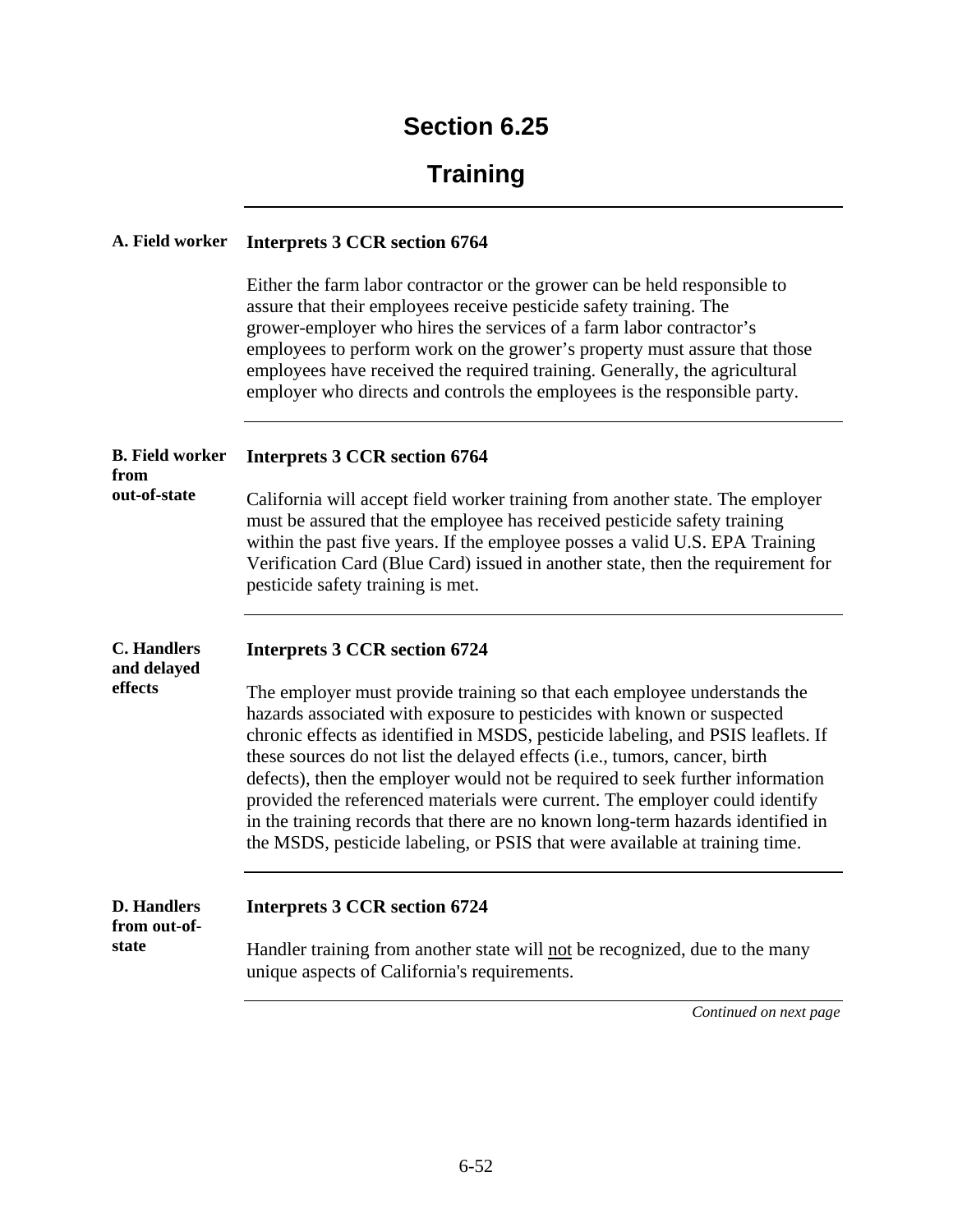# **Training,** Continued

| E. Non-English<br>speaking<br>handlers    | Interprets 3 CCR sections 6724 and 6764                                                                                                                                                                                                                                                                                                                              |
|-------------------------------------------|----------------------------------------------------------------------------------------------------------------------------------------------------------------------------------------------------------------------------------------------------------------------------------------------------------------------------------------------------------------------|
|                                           | If the non-English speaking employee has been properly trained and the label<br>has been fully translated, the review of the label does not have to occur each<br>time the pesticide is used. Frequency of review and translation of the label<br>would depend on a number of factors, including type of application, label<br>changes, competency of employee, etc. |
| <b>F.</b> Training<br><b>Verification</b> | <b>Interprets 3 CCR section 6764</b>                                                                                                                                                                                                                                                                                                                                 |
| Program                                   | The U.S. EPA Training Verification Program enables trainers who meet<br>certain qualifications to issue training verification cards to field workers who<br>have been trained in WPS. Participation in the card program is voluntary.<br>Qualified trainers must submit an application to DPR and contract for<br>inventory control and record requirements.         |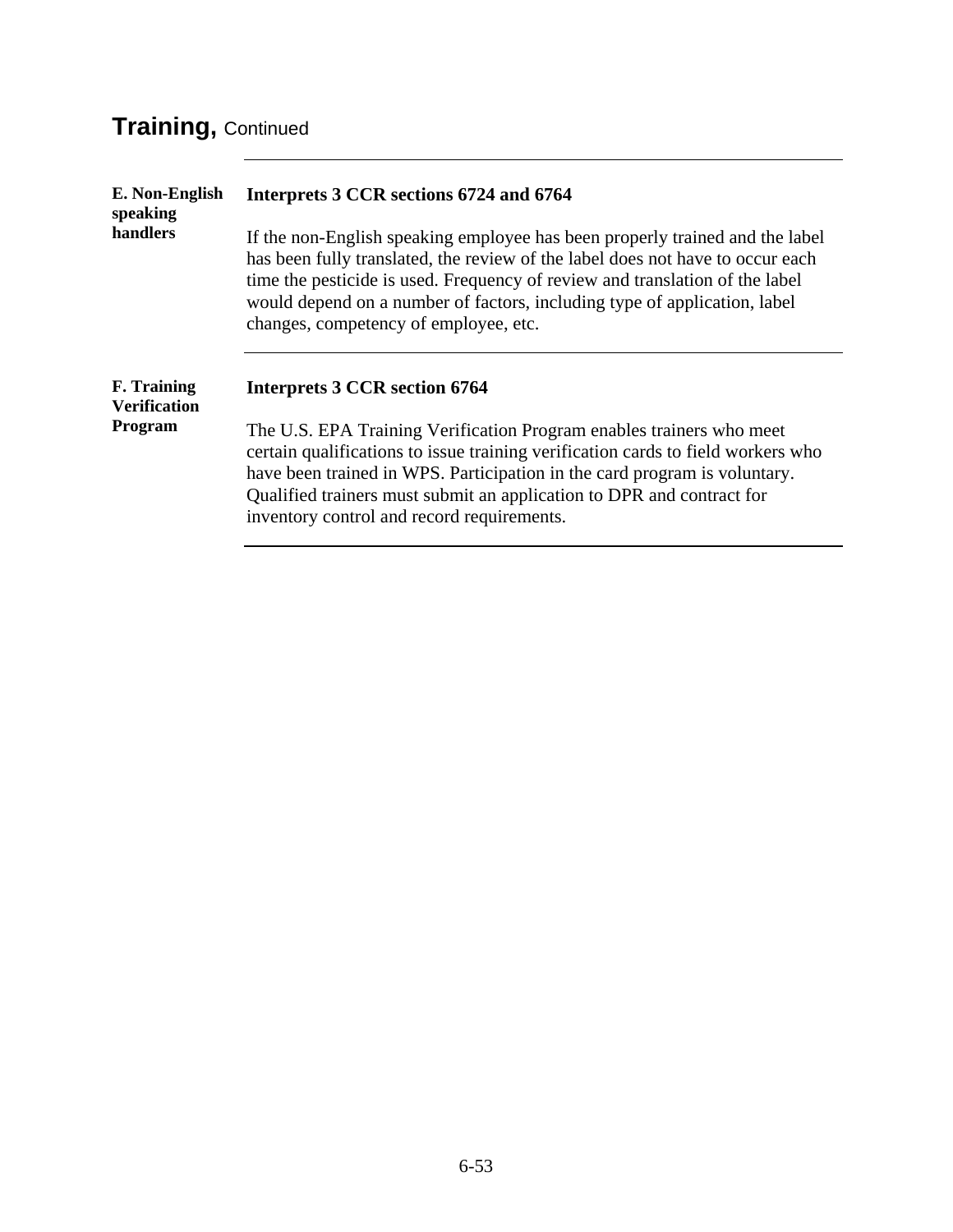### **Treated Field**

#### **Interprets 3 CCR section 6000**

**Interpretation** When field workers are in the field pruning early in the season before the field meets the definition of a treated field, and immediately following (30 feet behind the pruners) are pesticide handlers applying pesticide by a paint brush to the cut surfaces, the entire field is not considered a "treated field," but only that area actually being treated. In this circumstance, the treated field is only that area of the plants that was actually treated (see *Handle, Transplanters*).

> When producing some commodities, growers will treat only part of a field the first day and another part the second day, and so on. The REI and "treated field" expires in the same rotation. Often, the grower wants to put workers into the "cleared" portions immediately. When growers use this procedure, they must have maps with dates and areas treated to show the CAC and must post reflecting the different areas.

A field is considered a "treated field" until 30 days have passed after the REI has expired, whether or not the crop that was treated has been harvested and removed from the field.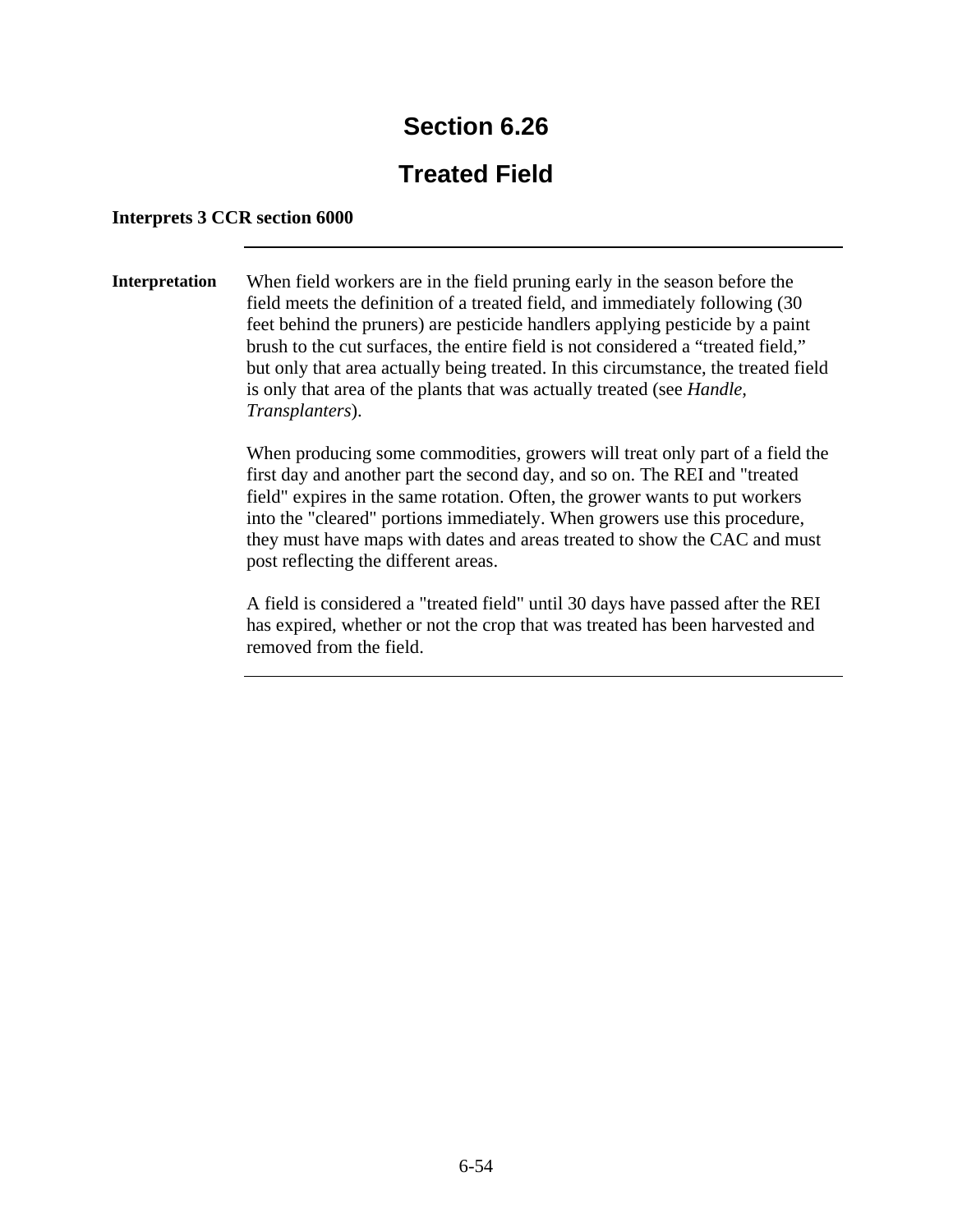### **Worker Protection Standard Labeling**

#### **Interprets FAC section 12973; 3 CCR section 6000**

**Interpretation** All pesticides labeled for use in agricultural production sites are required to comply with Worker Protection Standard (WPS) labeling requirements that include personal protective equipment (PPE), restricted entry intervals (REI), and other worker safety requirements. Generally, these requirements are located in a distinct section of the label (often referred to as "inside the box") and specify that they apply to agricultural production operations.

> When a dual-use pesticide is being used in a non-agricultural production site, the WPS (inside the box) requirements do not apply. However, the rest of the labeling does apply to all uses and must be complied with.